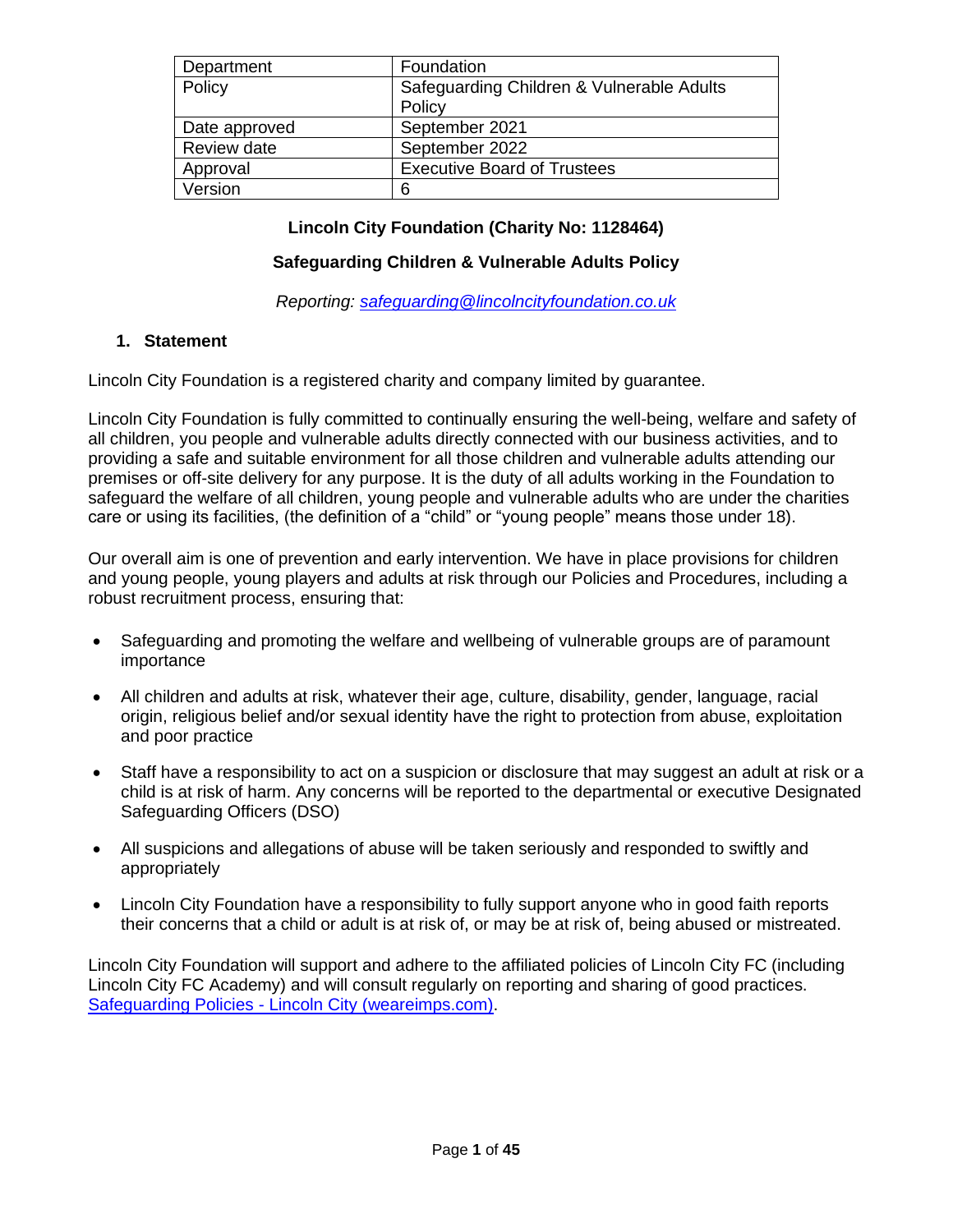| Department    | Foundation                                |
|---------------|-------------------------------------------|
| Policy        | Safeguarding Children & Vulnerable Adults |
|               | Policy                                    |
| Date approved | September 2021                            |
| Review date   | September 2022                            |
| Approval      | <b>Executive Board of Trustees</b>        |
| Version       | 6                                         |

## **1.2 Reporting a Safeguarding Concern**

Reporting a welfare or safeguarding concern to Lincoln City Foundation:

- Email [safeguarding@lincolncityfoundation.co.uk](mailto:safeguarding@lincolncityfoundation.co.uk)
- Telephone 01522 563792

NB The contact details above are monitored within operational periods and hours.

If you would like to report an urgent concern for an individual's safety or welfare please contact Lincolnshire Safeguarding board:

- Children and Young People 01522 782111 (out of hours 01522 782333)
- Adults 01522 782155 (out of hours 01522 782333)

If you believe an individual is in danger or at risk of serious immediate harm please do not hesitate to call the Police 999 or 112 in emergencies or 101 to report incidents.

If you are unsure, you can speak to any of the safeguarding leads within the Foundation, if time allows, however, reporting a concern through any channel is far better than not reporting, or delaying reporting.

The following positions within the organisation will have DSO responsibilities:

- Safeguarding Champion (Executive Board of Trustees)
- Chief Executive Officer (executive)
- Head of Sport and Physical Activity (operational)
- Head of Healthier Communities (operational)
- Head of Education and Employability (operational)
- Quality Assurance Leader (governance)

Internal reporting, from organisational team members or stakeholders, can be reported in the same way.

Below is a list of direct contacts to be used if an urgent concern needs to be raised outside of Lincoln City operational periods:

#### **1.3 Receiving a Safeguarding Concern**

If you receive a concern about an individual, please obtain as much information as possible, in writing where appropriate, without delay.

Report this to the relevant DSO within the Foundation, if not done so already. If you are the DSO are accountable for ensuring that the concern is assessed and is appropriately responded to and escalated inline with this policy.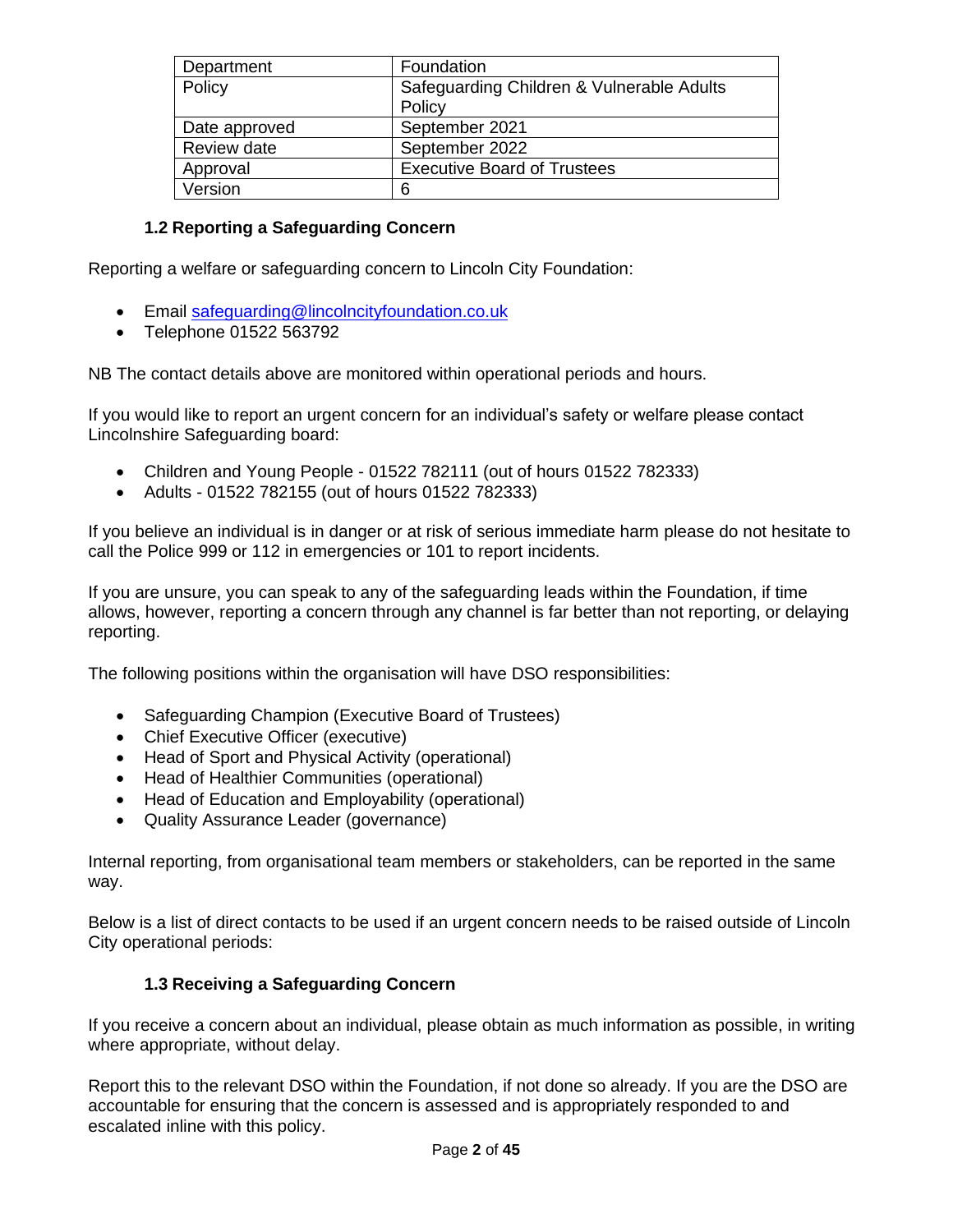| Department    | Foundation                                |
|---------------|-------------------------------------------|
| Policy        | Safeguarding Children & Vulnerable Adults |
|               | Policy                                    |
| Date approved | September 2021                            |
| Review date   | September 2022                            |
| Approval      | <b>Executive Board of Trustees</b>        |
| Version       | 6                                         |

Lincoln City Foundation has a responsibility to report safeguarding incidents to:

- Lincolnshire Safeguarding Board and Social Service Safeguarding Lincolnshire County **[Council](https://www.lincolnshire.gov.uk/safeguarding)**
- Charity Commission [How to report a serious incident in your charity -](https://www.gov.uk/guidance/how-to-report-a-serious-incident-in-your-charity) GOV.UK (www.gov.uk)
- Safeguarding Champion (Executive Board of Trustees)
- Lincolnshire FA [Safeguarding & Welfare -](https://www.lincolnshirefa.com/safeguarding) Lincolnshire FA

# **1.4 Responsibilities**

The Foundation will accept the moral and legal responsibility to implement procedures to provide a duty of care for all young people and vulnerable adults, safeguard their well-being and protect them from abuse irrespective of age, culture, disability, gender, language, racial origin, religious belief and sexual identity. The Foundation will:

- Respect and promote the rights, wishes and feelings of young people and vulnerable adults
- Recruit, train and supervise its trustees, staff and volunteers to adopt best practice to safeguard and protect young people from abuse and themselves against false allegations
- Respond to any allegations appropriately and implement the appropriate disciplinary and appeals procedures

# **1.5 Principles**

The procedures within this policy are guided by the following principles:

- The welfare of young people (the Children's Act 1989 defines a young person as under 18 years of age) and vulnerable adults as the primary concern.
- All young people, whatever their age, culture, disability, gender, language, racial origin, religious belief and/or sexual identity have the right to protection from abuse.
- It is the responsibility of the child protection experts to determine whether abuse has taken place, but it is everyone's responsibility to report any concerns.
- All incidents of suspicious or poor practice and allegations should be taken seriously and responded to swiftly and appropriately.
- Confidentiality should be upheld in line with the Data Protection Act 1984 and the Human Rights Act 2000.

The Children's Act 2004 (which built upon the Children's Act 1989) states that anyone who is involved in the care of young people should "do what is reasonable, in the circumstances, for the purpose of safeguarding or promoting the child's welfare". This legal obligation is underpinned by the HM Government guidance 'Working Together to Safeguard Children (2010) which sets out how organisations and individuals should work together.

Within Foundation we want to establish a culture whereby we listen to all participants and groups regardless of vulnerability to ensure that we create the positive environment they want and need. In the creation of this culture we aim to ensure that all participants feel comfortable and that any issues can be disclosed and also we address any concerns immediately and effectively.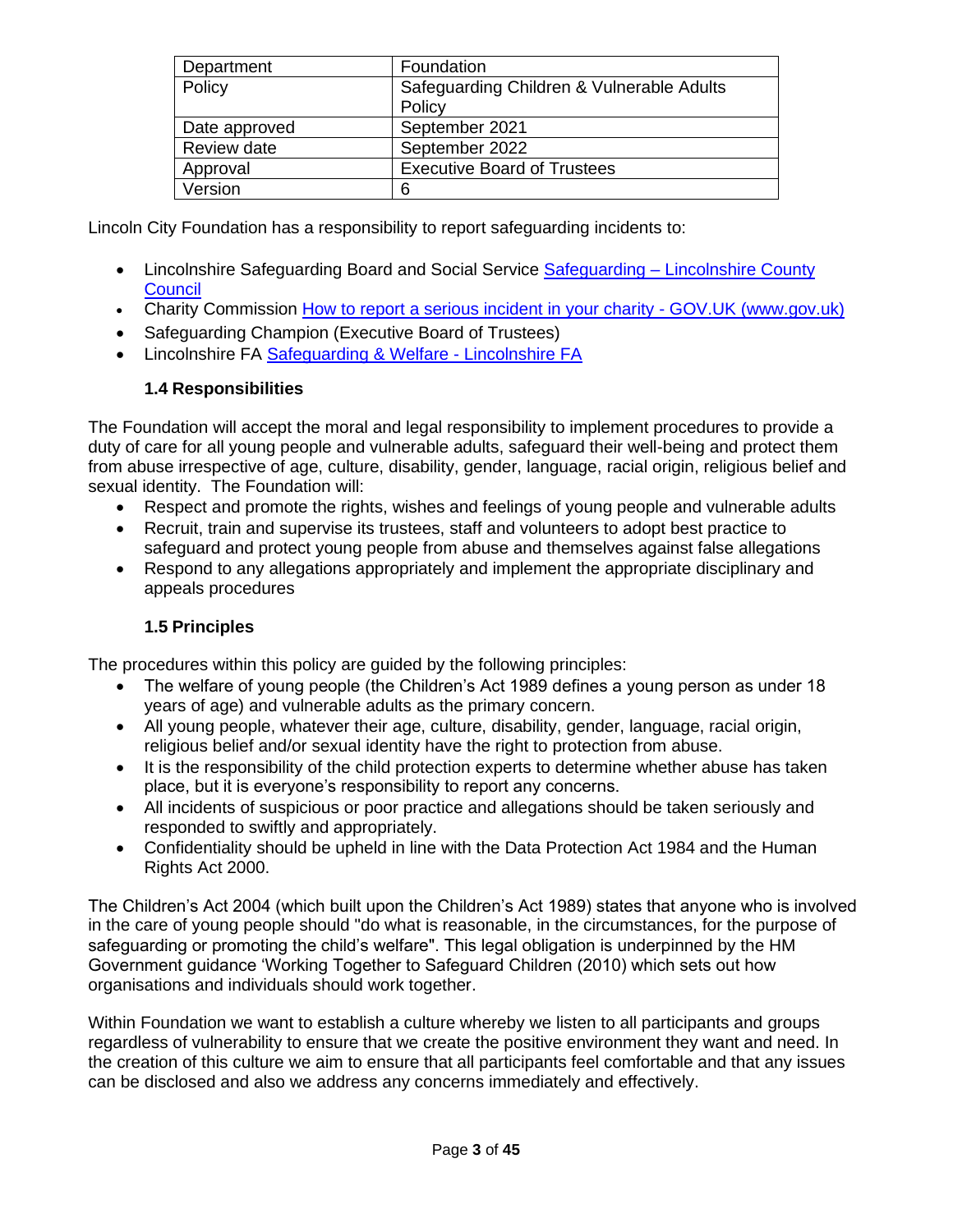| Department    | Foundation                                |
|---------------|-------------------------------------------|
| Policy        | Safeguarding Children & Vulnerable Adults |
|               | Policy                                    |
| Date approved | September 2021                            |
| Review date   | September 2022                            |
| Approval      | <b>Executive Board of Trustees</b>        |
| Version       | 6                                         |

### **1.6 Governance**

The Foundation Board of Trustees approve this policy as dated and it will be reviewed;

- annually
- following changes to relevant legislation
- following significant changes to Foundation management, or
- following a significant incident.

Suggestions or recommendations for the revision of any aspect of the Policy should be passed to the senior leadership team or governance lead.

The Chief Executive Officer has responsibility for ensuring compliance with this Policy and is responsible for monitoring its effectiveness and will provide regular reports in this regard to the directors/trustees of the Foundation who have overall responsibility for ensuring this Policy complies with the Foundation's legal and ethical obligations.

Failure to comply with this policy, from any staff member of volunteer, may be treated as misconduct and dealt with under our Disciplinary Procedure and if a breach amounts to gross misconduct this may result in dismissal and possibly criminal prosecution.

# **1.7 Definition of Terms and Abbreviations**

**Parents:** term to represent parents, carers and guardians.

**Child, children, young people or young person:** term to represent individuals under 18 years of age.

**Vulnerable adult:** term to represent a person aged 18 years or over who is or may be in need of community care services by reason of: mental or other disability; age; illness; who is or maybe unable to take care of him or herself, or unable to protect him or herself against significant harm or exploitation.

**Staff and Volunteers:** term to represent Foundation paid staff, trustees/directors and volunteers, whether full or part time on either a permanent or casual basis who work with or have contact with young people as part of their role.

**Foundation** – Lincoln City Foundation.

**DSO** – Lincoln City Foundation employee with Designated Safeguarding Officer responsibility.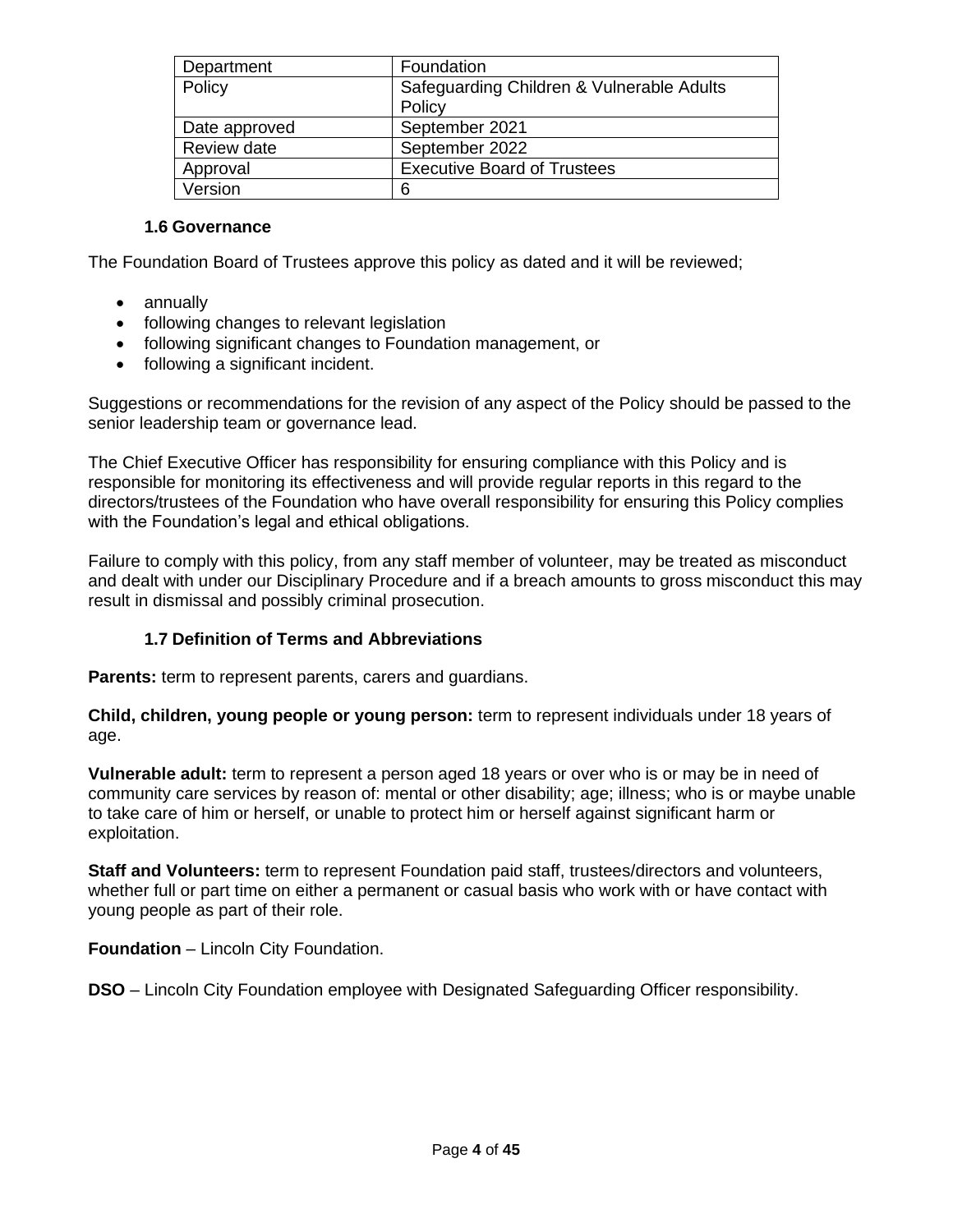| Department    | Foundation                                |
|---------------|-------------------------------------------|
| Policy        | Safeguarding Children & Vulnerable Adults |
|               | Policy                                    |
| Date approved | September 2021                            |
| Review date   | September 2022                            |
| Approval      | <b>Executive Board of Trustees</b>        |
| Version       | 6                                         |

## **Policy, Procedure and References**

#### **Section 1 Policy Statement**

- 1.1 Statement
- 1.2 Reporting a safeguarding concern
- 1.3 Receiving a safeguarding concern
- 1.4 Responsibilities
- 1.5 Principles
- 1.6 Governance
- 1.7 Definition of Terms and Abbreviations

**Section 2 [Responsibility, Recruitment, Employment, Deployment & Contractors](#page-6-0)**

- 2.1 Introduction
- 2.2 Pre-recruitment Procedures
- 2.3 Checks and References
- 2.4 Interview and Induction
- 2.5 Training
- 2.6 Monitoring and Appraisal
- 2.7 Procedures for external organisations and the supply chain
- 2.8 Complaints Procedures

#### **Section 3 [Promoting Good Practice with Young People](#page-10-0)**

- 3.1 Introduction
- 3.2 Bill of Rights for Young People
- 3.3 Good Practice Guidelines
- 3.4 Poor Practices
- 3.5 Relationships of Trust
- 3.5 Code of Ethics and Conduct
- 3.6 Participant Consents & Agreement
- 3.7 Guidelines for Use of Photographic and Filming Equipment

#### **Section 4 [Recognition of Poor Practice, Abuse and Bullying](#page-13-0)**

- 4.1 Introduction
- 4.2 Abuse and Bullying
- 4.3 Forms of Abuse
- 4.4 Recognising Signs of Abuse

#### **Section 5 [Responding to Disclosure, Incidents, Suspicions and Allegations](#page-15-0)**

- 5.1 Introduction
- 5.2 Reporting Information
- 5.3 Responding to a Disclose Actions to Take
- 5.4 Responding to a Disclose Actions to Avoid
- 5.5 Responding to Suspicions Actions to Take
- 5.6 Responding to Allegations against staff or volunteers
- 5.7 Obligation to Refer Actions to Take
- 5.8 Disclosure in the Public Interest
- 5.9 Sharing Concerns with Parents
- 5.10 When not to Share Concerns with Parents
- 5.11 Support for the Reports of Suspected Abuse
- 5.12 Types of Investigation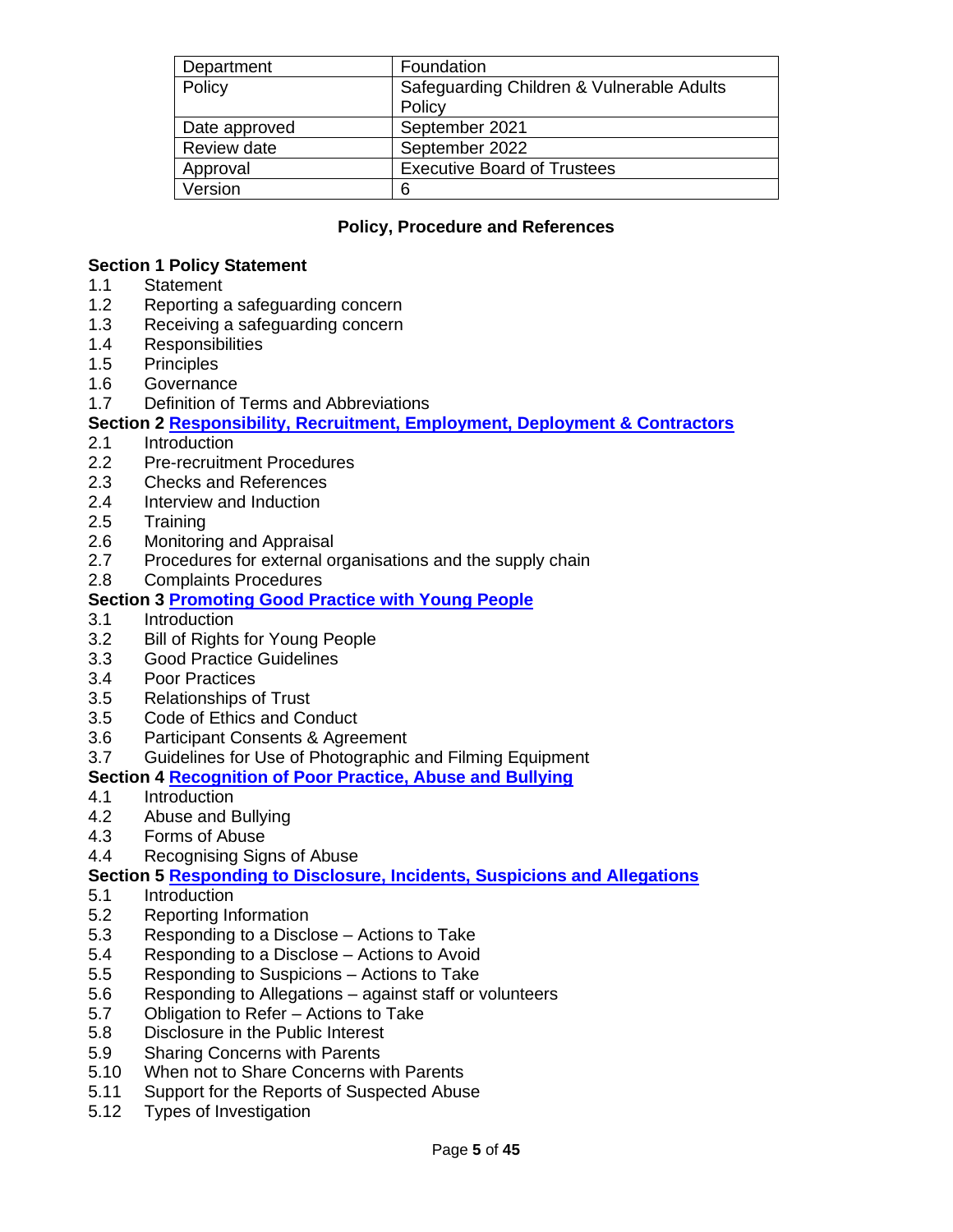| Department    | Foundation                                |
|---------------|-------------------------------------------|
| Policy        | Safeguarding Children & Vulnerable Adults |
|               | Policy                                    |
| Date approved | September 2021                            |
| Review date   | September 2022                            |
| Approval      | <b>Executive Board of Trustees</b>        |
| Version       | 6                                         |

- 5.13 Confidentiality
- 5.14 Responding to Bullying Actions to Take
- 5.15 Responding to Radicalisation Actions to Take
- 5.16 Responding to an Allegation or Suspicion of Modern Slavery
- 5.17 Responding to Previous Abuse Actions to Take

### **Section 6 [Implementation and Monitoring Procedures](#page-23-0)**

- 6.1 Objectives
- 6.2 Other Related Policies

# **Appendices:**

- A Procedure for Reporting Concerns about a Child Outside of Foundation Activities
- B Procedure for Reporting Concerns about a Child in Relation to Foundation Staff<br>C Essential Contacts C Essential Contacts<br>D Guidelines on Use
- D Guidelines on Use of Photographic and Filming Equipment at Sporting Events<br>E Types of Abuse & Signs of Abuse
- E Types of Abuse & Signs of Abuse<br>F Recruitment and Retention of Staff
- Recruitment and Retention of Staff and Volunteers with Criminal Records
- G DSO Job Description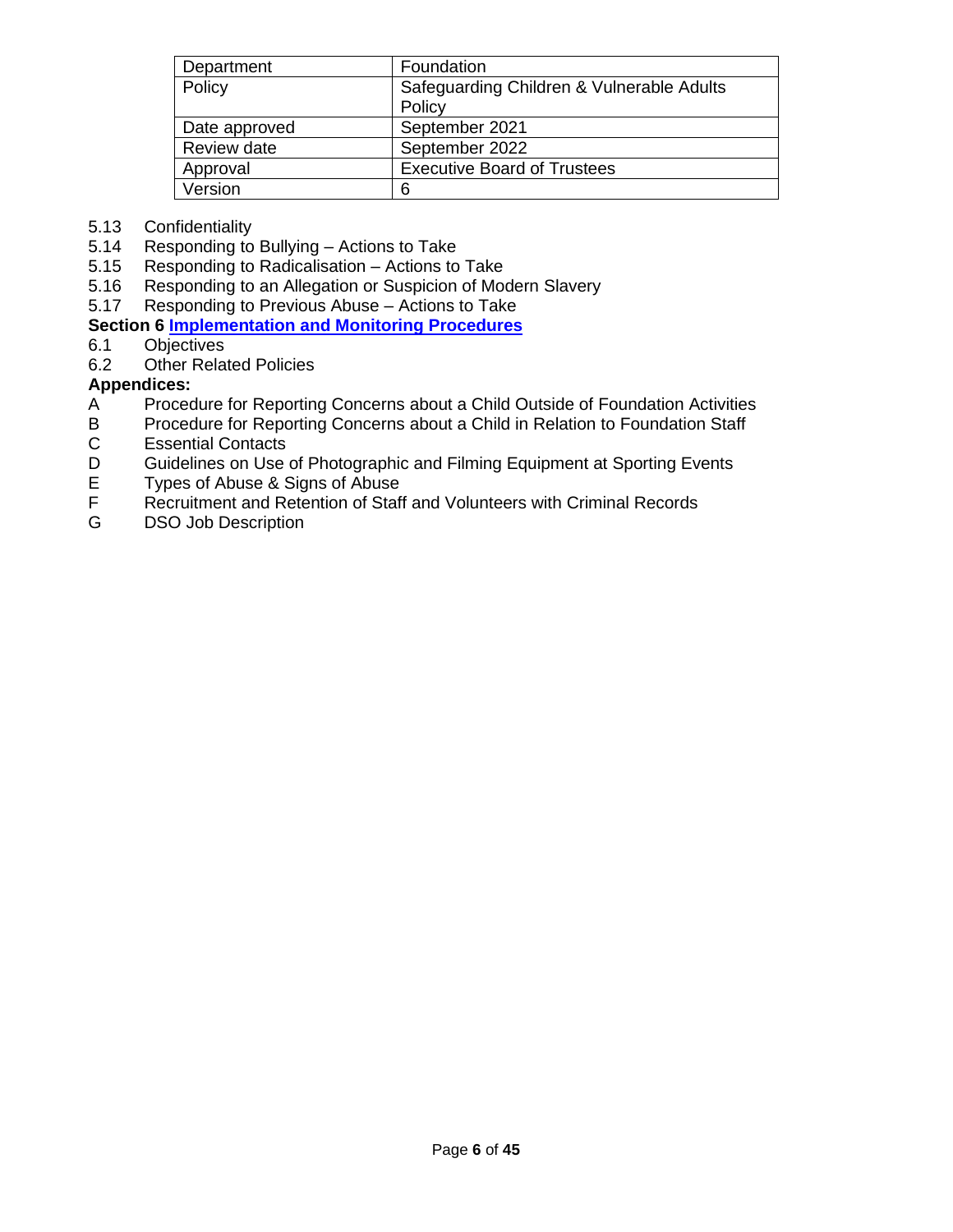# **Section 2**

### <span id="page-6-0"></span>**2. Responsibility, Recruitment, Employment and Deployment of Trustees, Staff and Volunteers and External Organisations and the Supply Chain**

### **2.1 Introduction**

Within Foundation all trustees, staff members and volunteers have responsibility for ensuring that children, young people and vulnerable adults are always kept safe. However, within the organisation there are dedicated roles that ensure the requirements are met and adhered to. Within the current organisation structure Foundation has the following identified roles:

Board of Trustees

• 1 x Trustee with Safeguarding Children and Vulnerable Adults responsibility.

**Staff** 

- Executive Designated Safeguarding Officer Chief Executive Officer
- Department Designated Safeguarding Officer Head of Departments
- Governance and reporting Quality Assurance.

All staff members are to be made aware through induction of the structure and who has the above responsibilities. See Appendix C for contact details.

Furthermore, the Foundation works closely with Lincoln City Football Club and the Senior Safeguarding Manager and DSOs within the Club. The structure within the club is as follows:

- Senior Safeguarding Manager
- DSO Club
- DSO Academy
- DSO Match Day Operations

To provide an effective functioning and proactive environment the Foundation DSO is part of the Lincoln City Football Club Safeguarding Committee. The Foundation DSO must attend the regular meetings and ensure that Foundation are fully represented.

All reasonable steps will be taken to ensure that only suitable people are recruited to work with young people. The procedures outlined in this policy document are mandatory and will be adopted by Foundation and all Trustees, Staff and Volunteers who work for or on behalf of Foundation. This includes the procedures to engaging with external organisations and those involved in the supply chain.

*NB Please refer to Foundation's Safer Recruitment Policy.* 

#### **2.2 Pre-recruitment Procedures**

The following pre-recruitment procedures must always be followed:

#### **Advertising**

If any form of advertising is used to recruit Trustees, Staff and Volunteers, it should reflect the:

- Aims of the Foundation and where appropriate, the programme involved.
- Responsibilities of the role.
- Level of disclosure the post will undertake (If required).
- Level of experience or qualifications required (e.g. experience of working with children is an advantage).
- Foundation's open and positive stance on child protection.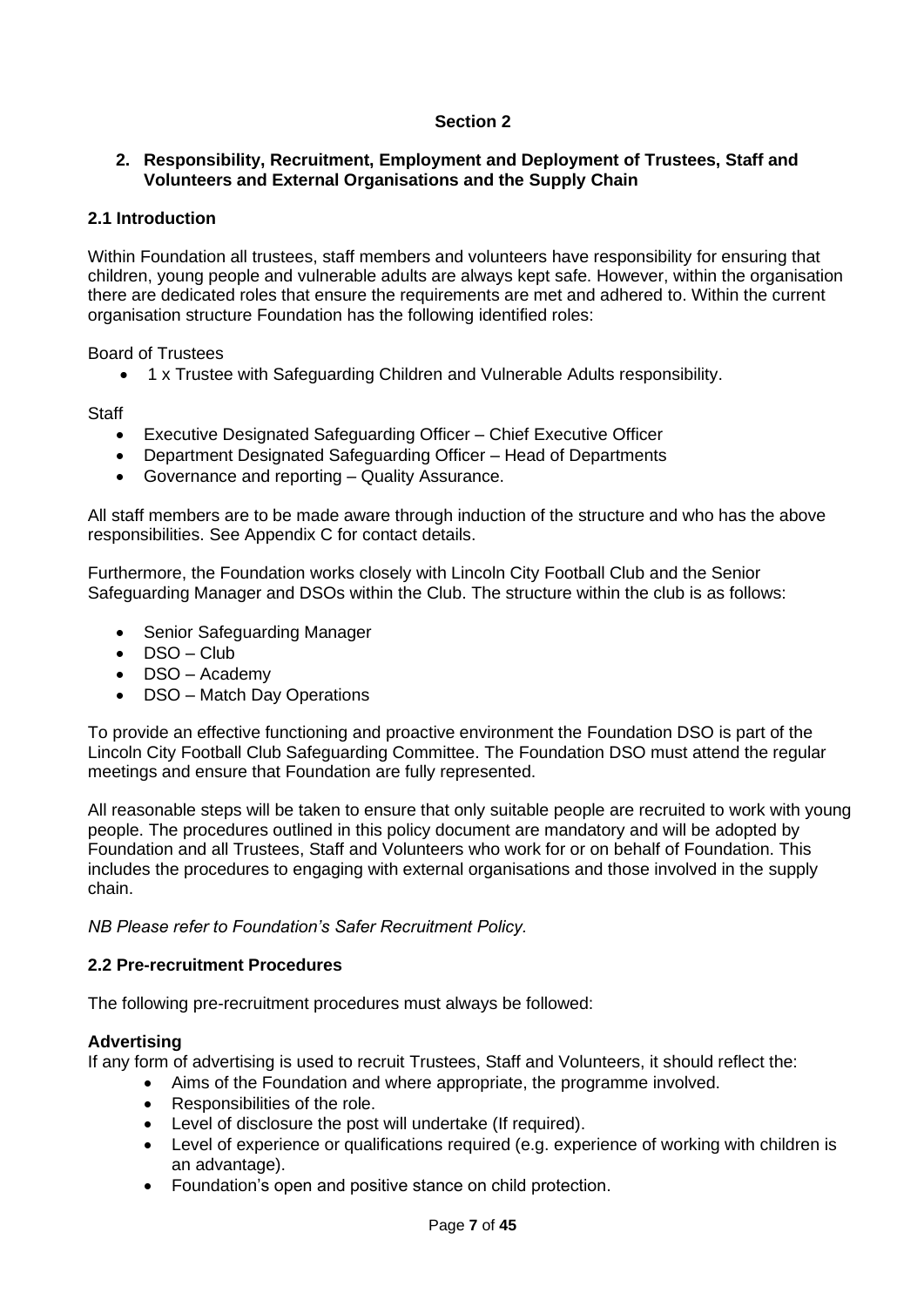# **Pre-Application Information**

When an application process is used, pre-application information will be sent to interested or potential applicants and will contain:

- A job description including roles and responsibilities.
- A person specification (e.g. stating qualifications or experience required).
- An application form.
- A self disclosure form.

#### **Application Forms**

All applicants, whether for paid, voluntary, full-time or part-time positions must complete a Foundation application form, for staff or volunteers. These forms will elicit the following information:

- Name, address and National Insurance Number (to confirm identity and right to work)
- Relevant experience, qualifications and training undertaken
- Any criminal record
- Whether the applicants are known to any social services department as being an actual or potential risk to young people, a self-disclosure question to establish whether they have ever had action taken against them in relation to child abuse, sexual offences or violence.
- The names of at least two people (not relatives) willing to provide written references that comment on the applicant's previous experience of, and suitability for, working with young people (previous employer)
- Any former involvement or working with children
- The applicant's consent to a Criminal Record Bureau check being undertaken
- The applicant's consent to abide by the Organisation's Child Protection Policy and the Code of Ethics and Conduct appropriate to the position sought (eg coach, official etc).

The form will also state that failure to disclose relevant information or any subsequent failure to conform to the Code of Conduct will result in disciplinary action and possible dismissal from Foundation.

#### **2.3 Checks and References**

For all staff and volunteers aged 16 and over (at the time of commencement of work for Foundation) a minimum of two written references must be taken up and if possible, at least one should be associated with former work with young people. Written references should always be followed up and confirmed by telephone. If an applicant has no experience of working with young people, appropriate training will be provided by Foundation.

All Trustees, Staff and Volunteers aged 16 and over (at the time of commencement of work for Foundation) may be subject to an enhanced DBS check based on job description. A decision will be made in each instance, based on the circumstances, as to whether or not an individual may start to work for Foundation whilst the checking process is ongoing.

When it becomes known that a potential Trustee, Staff or Volunteer has a criminal record, the Foundation procedure for 'Recruitment and Retention of Staff and Volunteers with Criminal Records' shall be followed (see appendix J).

Volunteers under the age of 16 (at the time of commencement of work for Foundation), will not be required to undergo a DBS check or have reference taken, but MUST always be supervised by a member of staff/volunteer over the age of 16, who has been DBS checked and MUST NOT be left in sole charge of children at any time.

If a member of staff/volunteer becomes 16 years old whilst working for Foundation, a DBS check should be undertaken, and references should then be sought. The member of staff/volunteer may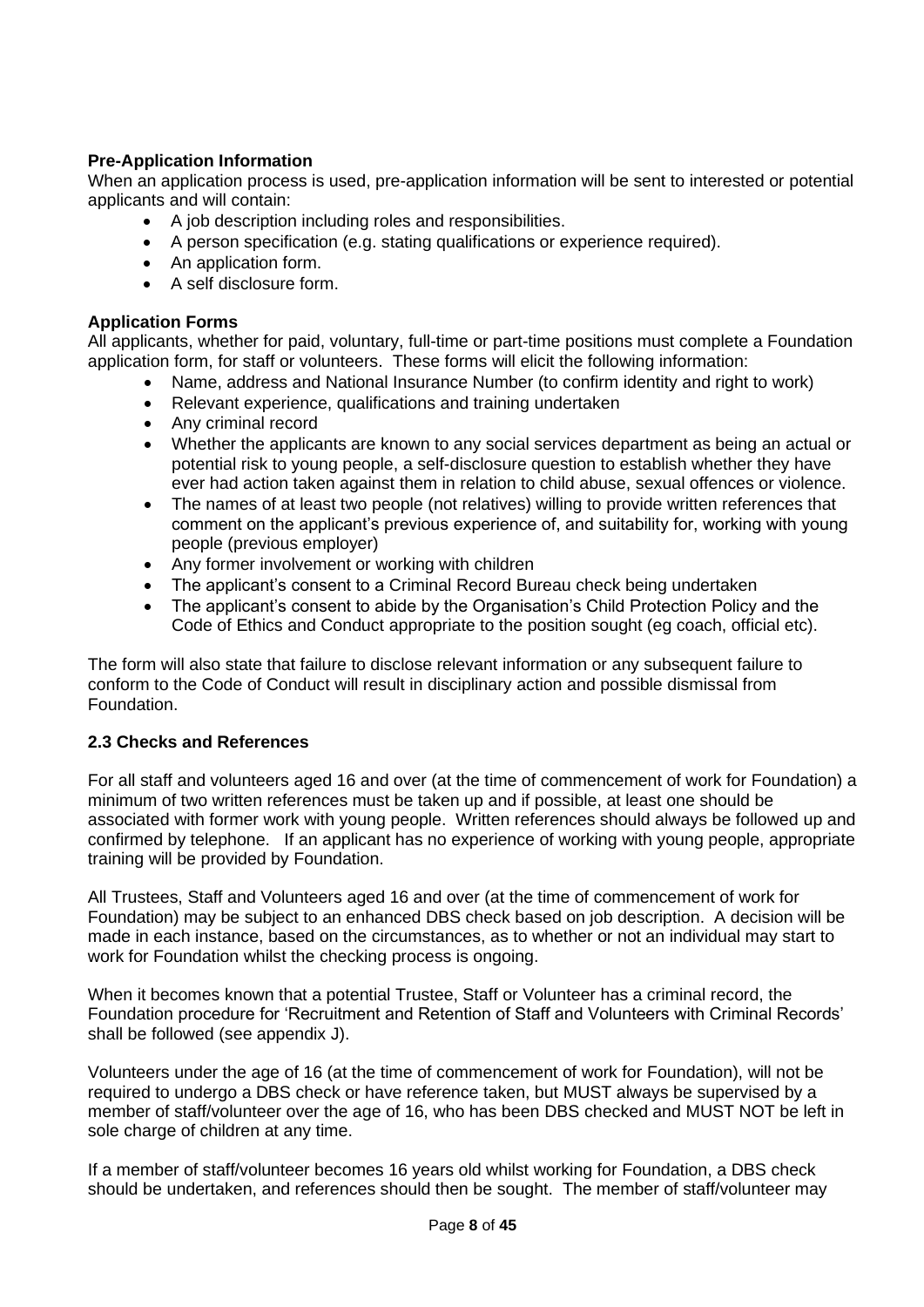then work with children without constant supervision of a member of staff/volunteer over the age of 16.

# **2.4 Interview and Induction**

All staff, trustees and volunteers must take part in a face-to-face interview, wherever possible. The interview will be carried out according to acceptable protocol and recommendations including provision for interviewing via video conferencing. Interviews will include specific safeguarding questions as part of the Safer Recruitment process.

Each member of staff/volunteer will undergo a Foundation induction process, in which:

- Relevant qualifications will be substantiated (e.g. as a coach or official) by providing original copies
- Provide original photographic identification for verification (passport or driving licence) and/or birth certificate as part of DBS application [Disclosure and Barring Service -](https://www.gov.uk/government/organisations/disclosure-and-barring-service) GOV.UK [\(www.gov.uk\)](https://www.gov.uk/government/organisations/disclosure-and-barring-service)
- They sign up to the organisation's Code of Conduct, focused on the [Values and Behaviours](https://www.lincolncityfoundation.com/our-vision)
- The expectations, roles and responsibilities of the job are clarified (e.g. through a formal or informal work programme or goal-setting exercise).
- Sign to agree they have read and will adhere to a list of key of policies, of which this policy is within the list, and will be explained fully.

# **2.5 Training**

Checks are only part of the process to protect children from possible abuse. Appropriate training will enable individuals to understand their responsibilities with regard to their own good practice and the reporting of suspected poor practice/concerns of possible abuse.

Foundation will undertake to train all staff and volunteers working with young people and vulnerable adults, in the following areas as a priority within the first 3 months of employment:

- Child protection awareness (e.g. The FA' Safeguarding Children' workshop).
- First aid (e.g. The FA Emergency First Aid, St John or St Andrew's Ambulance First Aid qualifications)
- Lincoln County Council's Safeguarding pathway training for those with DSO responsibilities.

And the following areas within the first year of employment if relevant to their role:

- Disability (e.g. FA 'Coaching Disabled Footballers' workshop).
- Equity (e.g. FA 'Equity in your Coaching' workshop).

Safeguarding is addressed annually within the organisation as part of the team's CPD journey, with PREVENT training offered every three years.

# **2.6 Monitoring and Appraisal**

At regular intervals or following a planned programme, all staff and volunteers will be given the opportunity to receive feedback e.g. through an appraisal, to identify training needs and set agreed goals. Managers should be sensitive to any concerns about poor practice or abuse and act on them at an early stage. They should also offer appropriate support to those who report concerns/complaints.

# **2.7 Procedures for external organisations and the supply chain**

Here at the Foundation, we engage with a variety of different organisations who are involved with the Foundation at a variety of levels. Within projects it is necessary to work with those organisations to increase the chance of success and deliver high quality activities. However, as with our own standards and expectations of staff, we must ensure external organisations hold the same expectations and have the correct procedures when it comes to Safeguarding.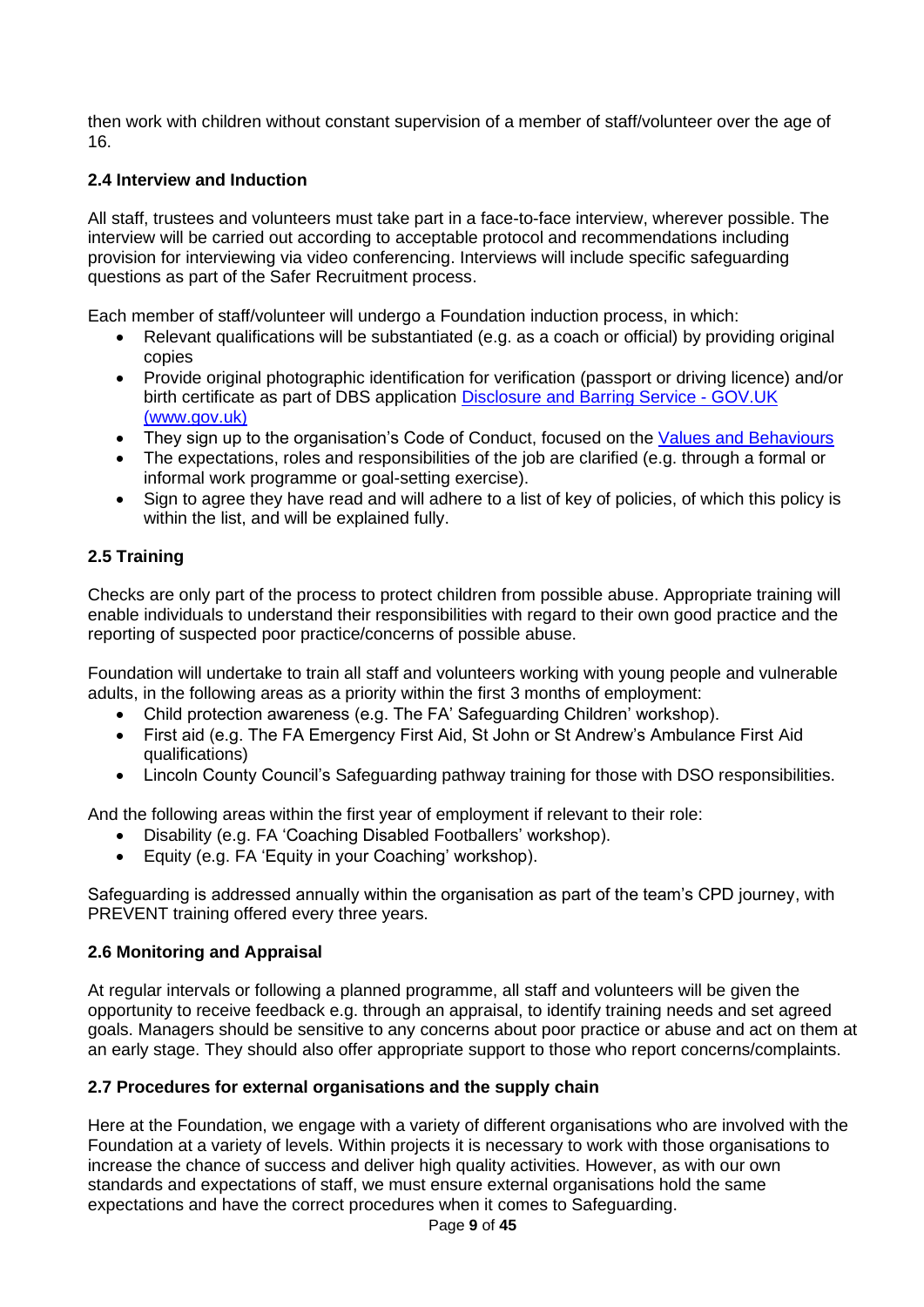Delivery partners will follow their own safeguarding procedures and be aware of the safeguarding procedure of their partner organisation. However, all partners to have (so far as relevant) implemented safeguarding measures equivalent to our own. All delivery partners are subject to a Service Level Agreement when working with the Foundation that refers to safeguarding responsibilities and the procedures.

Where safeguarding concerns are raised, the appointed designated safeguarding officer of the relevant organisation will inform the designated safeguarding officer at the partner organisation of developments.

The partner organisation will review each other's safeguarding policies and procedures and should be satisfied that they are fit for purpose.

### **2.8 Complaints Procedures**

Foundation's complaints and appeals procedures must be used to deal with any formal complaints and/or appeals. It is the responsibility of Foundation to ensure that parents and young people are aware of the existence of these procedures.

Lincoln City Foundation is committed to providing a safe and stimulating environment ensuring a consistent and accessible service that meets the needs of those attending.

We welcome suggestions on how to improve our service and we will give prompt and serious attention to any concerns about the running of our projects.

Information on our current Complaints Policy can be found here: Our Policies | Lincoln City **[Foundation](https://www.lincolncityfoundation.com/our-policies)** 

Feedback can be sent to [enquiries@lincolncityfoundation.co.uk](mailto:enquiries@lincolncityfoundation.co.uk)

It is the hope of Foundation that all issues will reach a satisfactory conclusion for all concerned.

**Ofsted Registered Provision (Bishop King After School Club and Football Holiday Club):** For our provision that is registered with Ofsted, individuals are advised that if you are concerned about anything you see or hear at an early years or childcare provider, you should raise this directly with the service provider.

If you cannot resolve the matter in communication with the Foundation, or if you have safeguarding concerns, you may wish to contact Ofsted on 0300 123 4666 or visit [https://contact.ofsted.gov.uk/online-complaints.](https://contact.ofsted.gov.uk/online-complaints)

All complaints will be kept on record for three years including the outcome of the investigation and the action that was taken in response.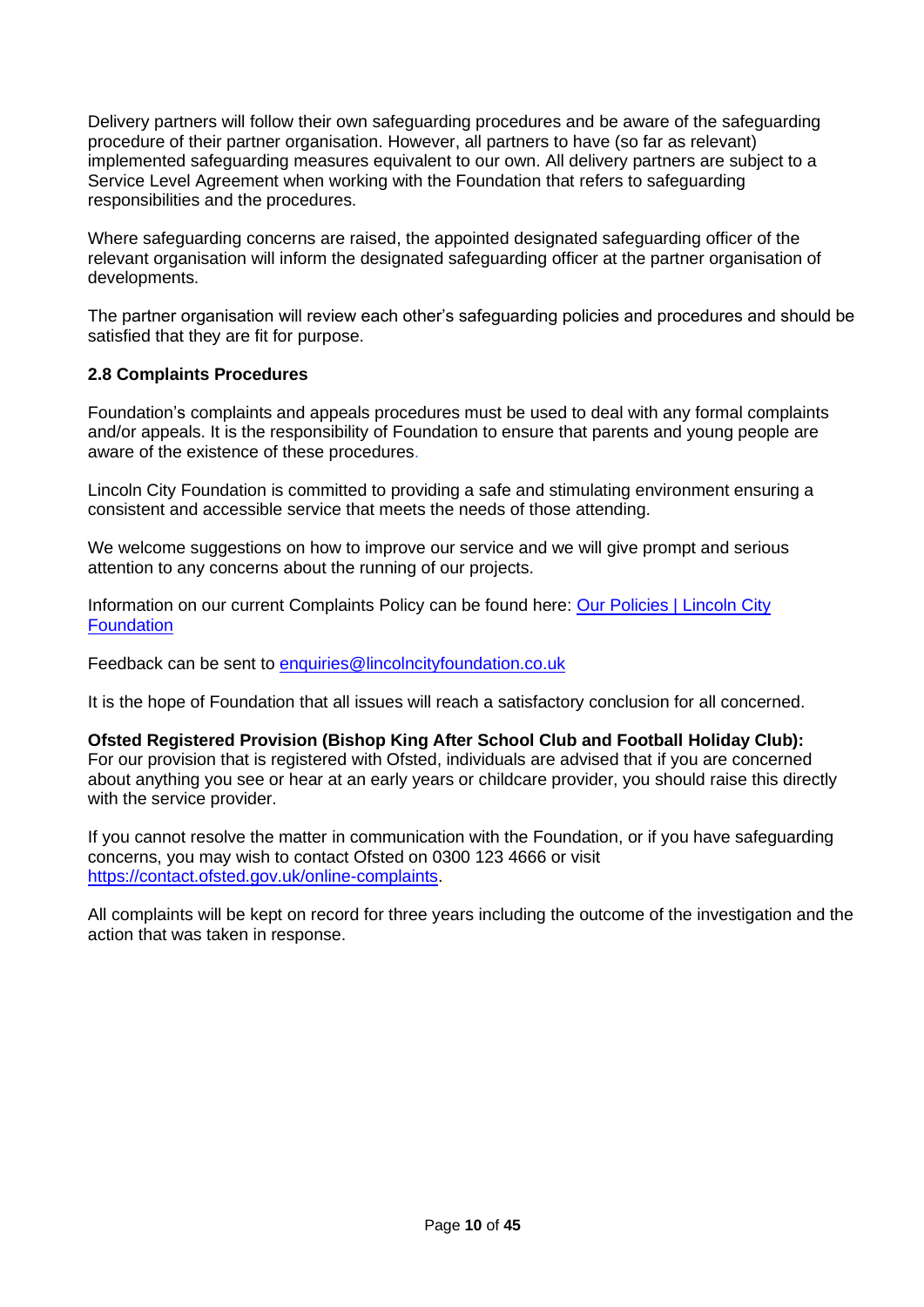### **Section 3**

# <span id="page-10-0"></span>**3. Promoting Good Practice with Young People**

### **3.1 Introduction**

Child abuse, particularly sexual abuse, can arouse strong emotions in those facing such a situation. It is important to understand these feelings and not allow them to interfere with your judgement about any action to take. Abuse can occur within many situations including the home, school and the sporting environment. Some individuals will actively seek employment or voluntary work with young people in order to harm them. A coach, instructor, teacher, official or volunteer may have regular contact with young people and be an important link in identifying cases where a young person needs protection. All cases of poor practice should be reported to the Foundation DSO as detailed in this policy (Section 5 and Appendices A and B).

# **3.2 Bill of Rights for young people**

Young people and vulnerable adults participate in sport for many reasons including: to make friends; have fun; and learn new skills. Whilst competing and participating in sporting activities, young people have certain rights that should allow them to get the most from their experiences. Foundation believes every young person and vulnerable adult has the right:

- To participate in activities in an enjoyable and safe environment.
- To be treated with respect by all adults and participants.
- To compete and train at an appropriate level for their age and ability.
- To report any problems to the relevant person.
- To train and compete safely and have appropriate medical treatment if required.
- To be coached by a qualified coach.
- To express their opinions.
- To have fun.

#### **3.3 Good Practice Guidelines**

All staff and volunteers are expected to demonstrate exemplary behaviour to promote the interests of young people and reduce the likelihood of allegations being made. Foundation expects a standard of behaviour from all staff, participants and spectators; this is set out in the induction Codes of Conduct for employees and [Participant Activity Code Conduct.](https://www.lincolncityfoundation.com/our-policies) The following are common sense examples of how staff can create a positive culture and climate within sport:

Good practice means:

- Always working in an open environment (eg avoiding private or unobserved situations and encouraging an open environment (eg no secrets).
- Treating all young people equally, and with respect and dignity.
- Always putting the welfare of each young person first, before winning or achieving goals.
- Maintaining a safe and appropriate distance with participants (eg it is not appropriate to have an intimate relationship with a young person or to share a room with them).
- Building balanced relationships based on mutual trust which empowers young people to share in the decision-making process.
- Playing sports fun, enjoyable and promoting fair play.
- When delivering activities ratios for coach: participant should meet either National Governing Body and other organisations suggested ratios. At no point should a group exceed 1:30
- Ensuring that if any form of manual/physical support is required, it should be provided openly and according to guidelines provided by the NGB. Care is needed, as it is difficult to maintain hand positions when a young person is constantly moving. Young people and carers should always be consulted, and their agreement gained.
- Keeping up to date with the technical skills, qualifications and insurance in sport.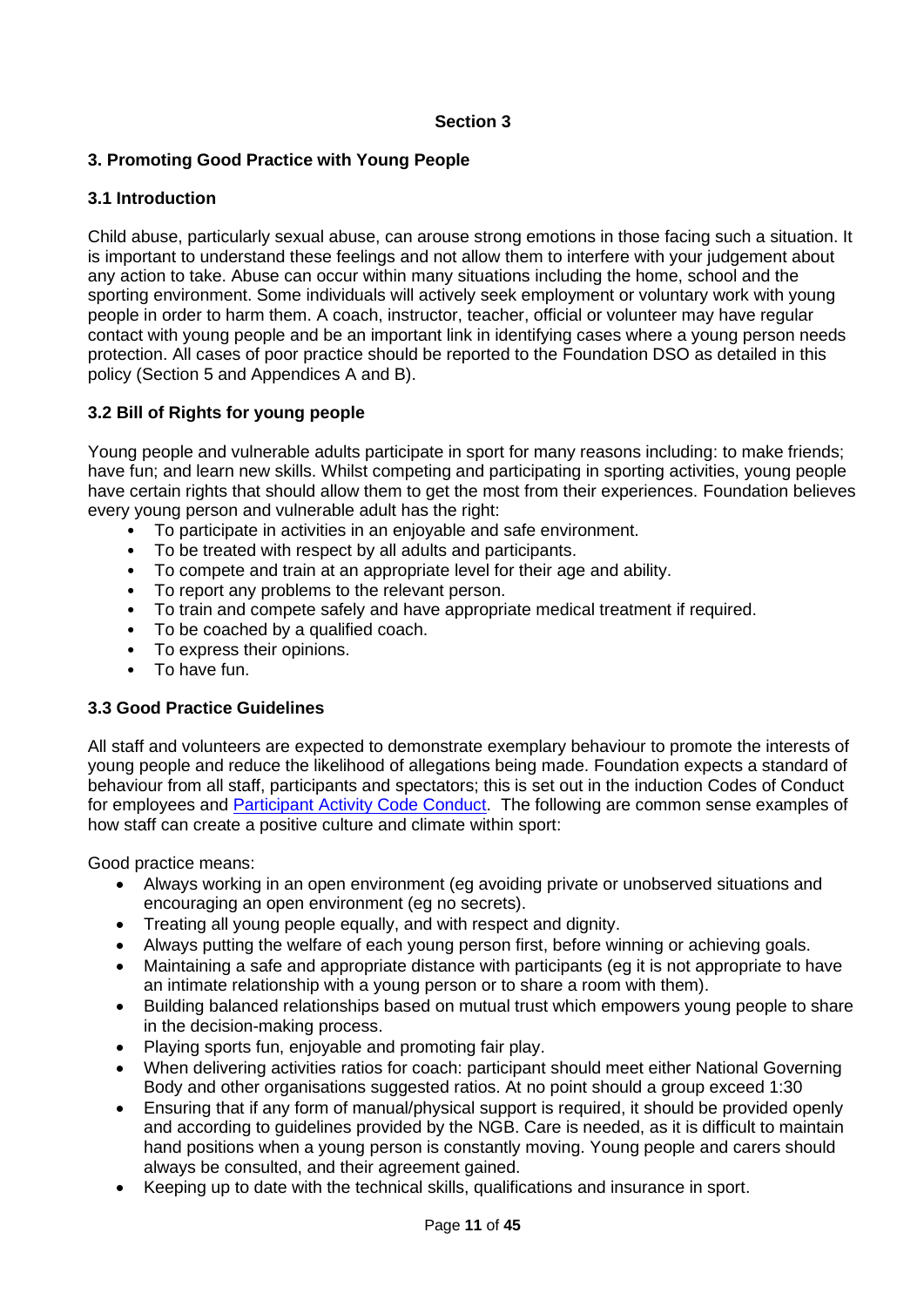- Involving parents/carers wherever possible (eg for the responsibility of their young person in the changing rooms). If groups have to be supervised in the changing rooms, always ensure parents/teachers/coaches/officials work in pairs
- Ensuring that if mixed teams are taken away, a male and female member of staff should always accompany them. (NB However, same gender abuse can also occur.)
- Ensuring that at tournaments or residentials, adults should not enter young people's rooms or invite young people into their rooms.
- Being an excellent role model this includes not smoking or drinking alcohol in the company of young people.
- Giving enthusiastic and constructive feedback rather than negative criticism.
- Recognising the developmental needs and capacity of young people avoiding excessive training or competition and not pushing them against their will.
- Securing parental consent in writing to acting *in loco parentis*, if the need arises to give permission for the administration of emergency first aid and/or other medical treatment.
- Keeping a written record of any injury that occurs and details of any treatment given.

# **3.4 Poor Practice (not prohibited)**

Poor practice might mean:

- Foundation staff or volunteer transporting children in your own car.
- Spending excessive amounts of time alone with children away from others.
- Engaging in rough, physical or sexually provocative games, including horseplay.
- Sharing a room with a young person.
- Allowing or engaging in any form of inappropriate touching.
- Allowing children to use inappropriate language unchallenged.
- Making sexually suggestive comments to a young person, even in fun.
- Reducing a young person to tears as a form of control.
- Allowing allegations made by a child to go unchallenged, unrecorded or not acted upon.
- Doing things of a personal nature for young people that they can do for themselves.
- Inviting or allowing young people to visit or stay with you at your home unsupervised.

NB It may sometimes be necessary for staff to help with tasks of a personal nature for young people, particularly if they are young or are disabled. These tasks should only be carried out with the full understanding and written consent of parents and the participants involved. There is a need to be responsive to a person's reactions. If a person is fully dependent on you, talk with him/her about what you are doing and give choices where possible. This is particularly so if you are involved in any dressing or undressing of outer clothing, or where there is physical contact, lifting or assisting a child to carry out particular activities. Avoid taking on the responsibility for tasks for which you are not appropriately trained.

If any of the following incidents should occur, you should report them immediately to another colleague; make a written record of the event and pass this on to the Foundation DSO, for information.

Parents should also be informed of the incident:

- If you accidentally hurt a child, or a child is involved in an accident or suffers an injury
- If a child seems distressed in any manner
- If a child appears to be sexually aroused by your actions
- If a child misunderstands or misinterprets something you have done.

# **3.5 Relationships of Trust**

*"The inequality at the heart of a relationship of trust should be ended before any sexual relationship begins." Caring for Young People and the Vulnerable? Guidance for preventing abuse of trust (Home Office 1999)*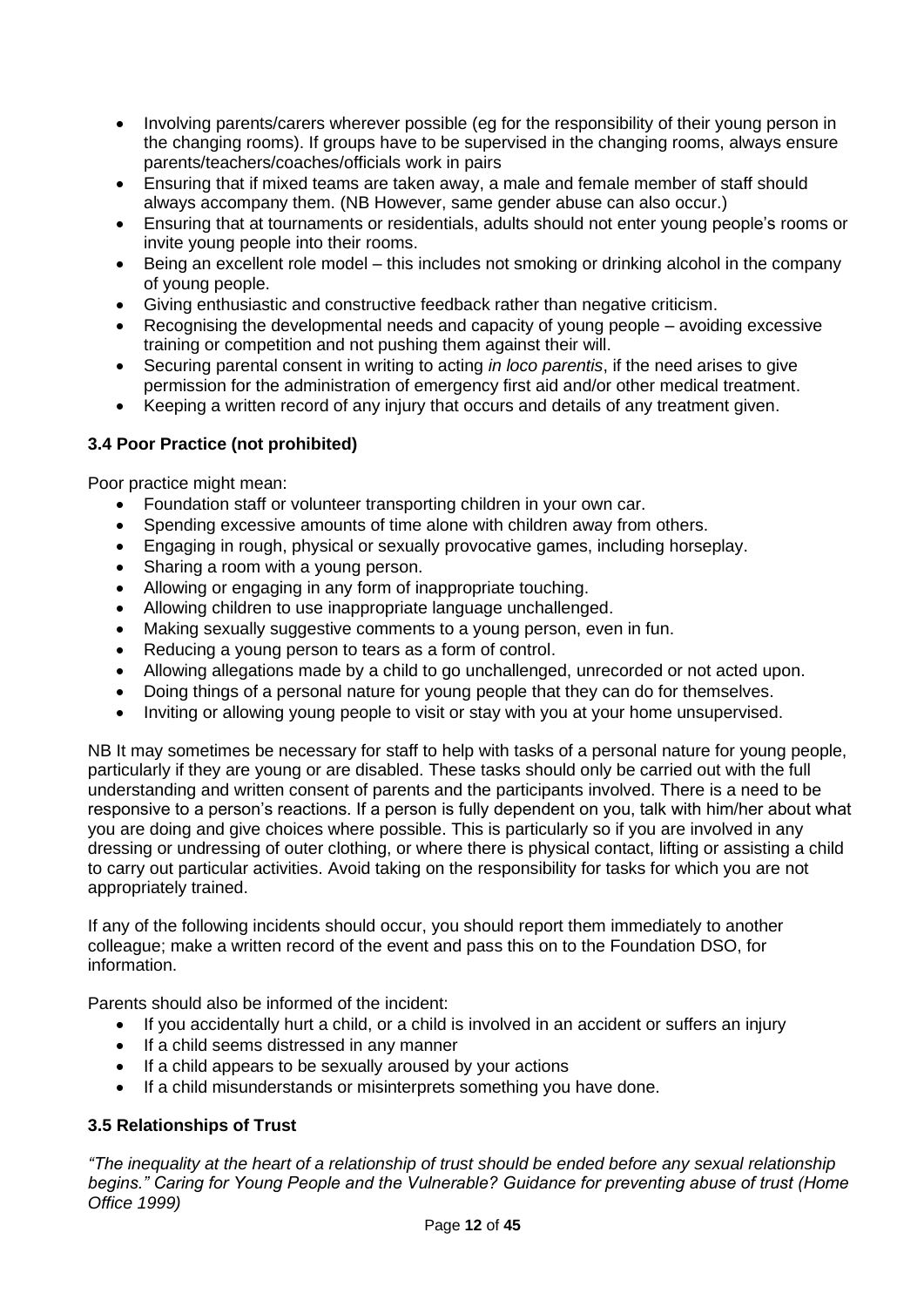This statement recognises that genuine relationships do occur between the different levels of volunteers and participants in a group but that no intimate relationship should begin whilst the member of staff or volunteer is in a 'position of trust' over them. The power and influence that an older member of staff/volunteer has over someone attending a group, activity or event cannot be underestimated. If there is an additional competitive aspect to the activity and the older person is responsible for the young person's success or failure to some extent, then the dependency of the younger member upon the older will be increased. It is therefore vital for all personnel to recognise the responsibility they must exercise in ensuring that they do not abuse their positions of trust.

Young people aged 16-18 can legally consent to some types of sexual activity; however, in some provisions of legislation they are classified as children. In certain circumstances the 'abuse of trust' is a Criminal Offence (Sexual Offences Act 2003 UK wide).

# **3.6 Participant Consents & Agreement**

To take part in Foundation's activities all participants must complete a participation form either electronically or paper based. For all participants under the age of 18, parental or carer consent must be provided. These permissions cover:

- Participation in the activity
- First Aid treatment
- Photographic and Filming
- Data Sharing following GDPR

### **3.7 Guidelines for Use of Photographic Filming Equipment at Sporting Events**

There is evidence that some people have used sporting events as an opportunity to take inappropriate photographs or film footage of young people in vulnerable positions. Foundation will adhere to the appropriate guidelines detailed in Appendix G.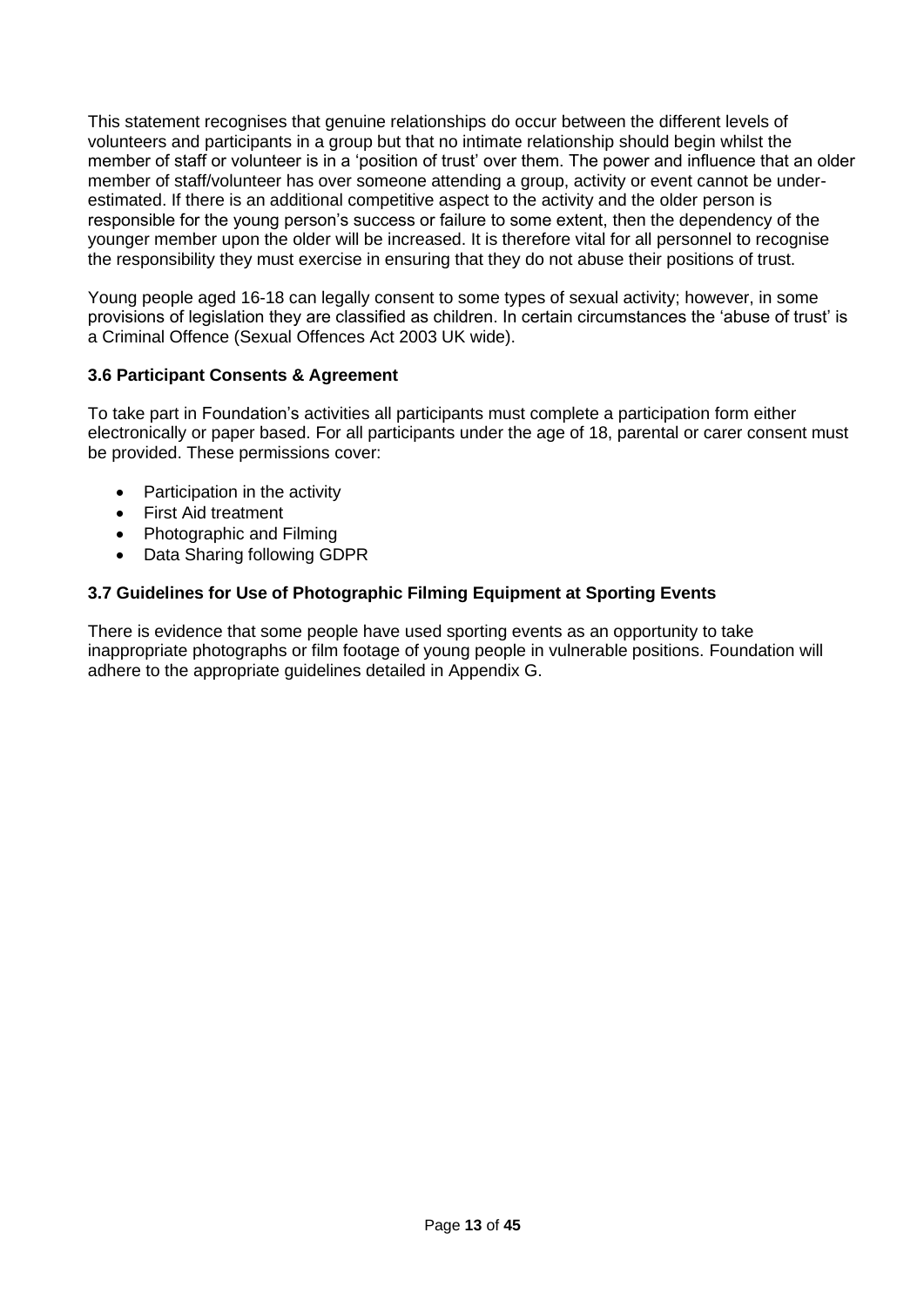### **Section 4**

# <span id="page-13-0"></span>**4. Recognition of Poor Practice, Abuse and Bullying**

### **4.1 Introduction**

Even for those experienced in working with child abuse, it is not always easy to recognise a situation where abuse may occur or has already taken place. Foundation staff and volunteers are not experts at such recognition. However, they do have a responsibility to act if they have any concerns about the behaviour of someone (an adult or another child) towards a young person or vulnerable adult. Foundation expects staff and volunteers to discuss any concern they may have about the welfare of a young person or vulnerable adult immediately with a DSO.

It is the policy of Foundation to provide a duty of care for children and vulnerable adults, safeguard their well-being and protect them from abuse. It is therefore essential that all members of staff and volunteers are aware of the contents of this policy to equip them with a basic understanding of the main forms of abuse, and to enable them to implement the procedures contained within this policy.

### **4.2 Abuse and Bullying**

Abuse can happen wherever there are young people, and young people and vulnerable adults of any age can be abused. The effects of abuse can be so damaging and if untreated, they may follow a person into adulthood. For example, a person who has been abused as a child may find it difficult or impossible to maintain stable, trusting relationships, become involved with drugs or prostitution, attempt suicide or even abuse a child in the future.

There have been a number of studies<sup>1</sup>, which suggest children (or adults) with disabilities are at increased risk of abuse. Various factors contribute to this, such as stereotyping, prejudice, discrimination, isolation and a powerlessness to protect themselves, or adequately communicate that abuse has occurred.<sup>2</sup>

Children from black and minority ethnic groups (and their parents) are likely to have experienced harassment, racial discrimination and institutional racism. Although racism causes significant harm it is not, in itself, a category of abuse. All organisations working with children, including those operating where black and minority ethnic communities are numerically small, should address institutional racism, defined in the Macpherson Inquiry Report on Stephen Lawrence as 'the collective failure by an organisation to provide appropriate and professional service to people on account of their race, culture and/or religion'.

#### **4.3 The Main Forms of Abuse**

Child abuse is any form of physical, emotional or sexual mistreatment or lack of care that leads to injury or harm. It commonly occurs within a relationship of trust or responsibility and is an abuse of power or breach of trust. Abuse can happen to a young person regardless of their age, gender, race or ability.

There are five main types of abuse: physical abuse, emotional abuse, sexual abuse, digital abuse and/or neglect. Abuse of disabled children and vulnerable adults, and instances of bullying also fall within the wider definition of abuse. Moreover, modern forms of abuse have been identified as Female Genital Mutilation (FGM), Radicalisation (PREVENT), Human Trafficking, Hate Crime, Child Sexual Exploitation, Child Trafficking, Grooming and Peer on Peer.

<sup>1</sup> Westcott, H (1993) **The Abuse of Children and Adults with Disabilities**. London, NSPCC

<sup>2</sup> Kerr, A (1999) **Protecting Disabled Children and Adults in Sport and Recreation**. Contact Disability Sport England (Tel: 020 7490 4919)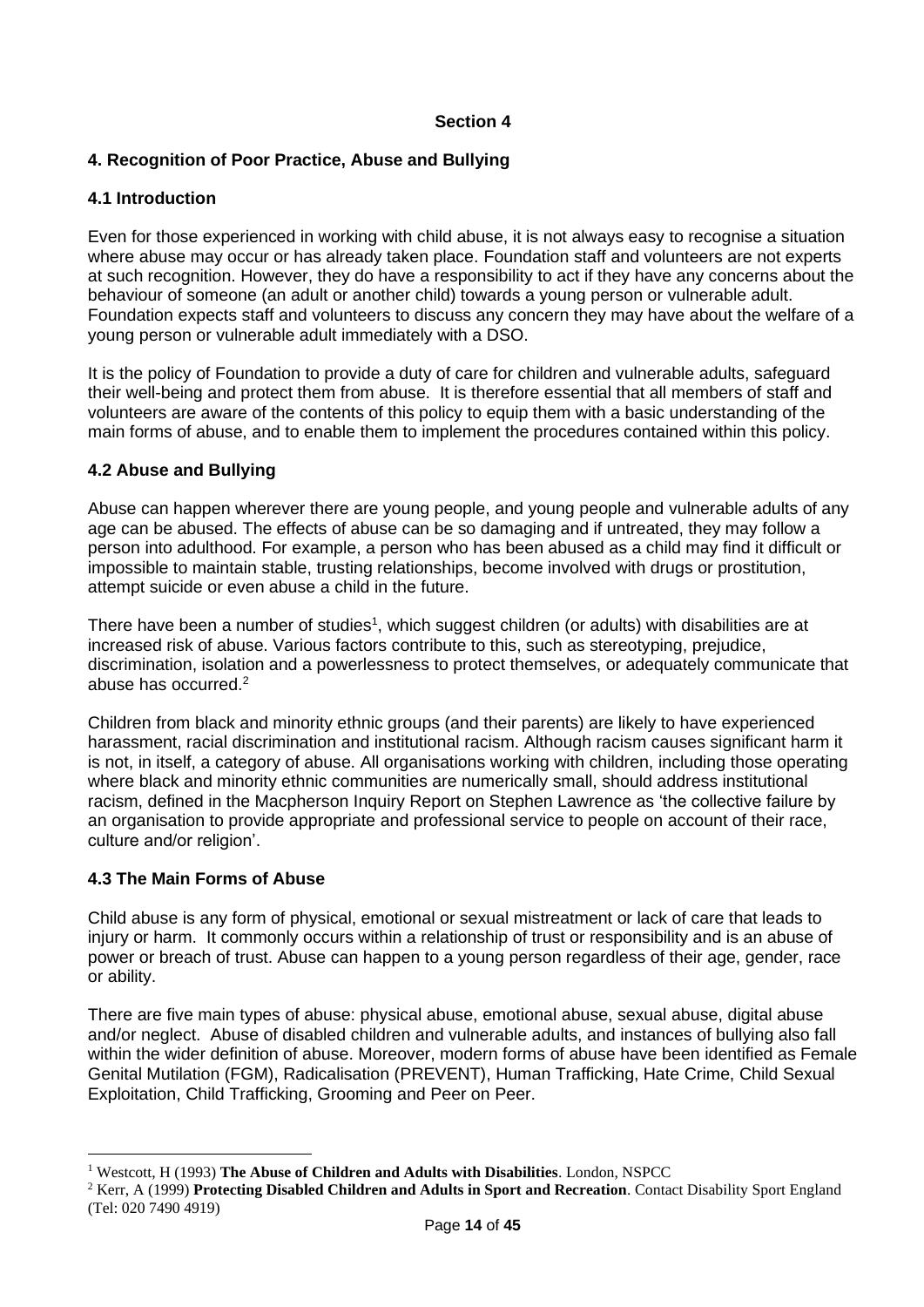Somebody may abuse or neglect a young person by inflicting harm, or by failing to act to prevent harm. Young people may be abused in a family or in an institutional or community setting by those known to them or, more rarely, by a stranger.

Appendix E contains definitions and examples of each of these mains forms of abuse, plus additional information on the abuse of disabled young people, and bullying.

# **4.4 Recognising Signs of Abuse**

It is not the responsibility of Foundation staff and volunteers to decide whether abuse is or has taken place. It is their responsibility to identify poor practice and possible abuse and act where they have concerns about the welfare of a young person by referring this to the DSO.

Indications that a child may be being abused include the following:

- Unexplained or suspicious injuries such as bruising, cuts or burns, particularly if situated on a part of the body not normally prone to such injuries.
- An injury for which the explanation seems inconsistent.
- The child describes what appears to be an abusive act involving him/her.
- Someone else (a child or adult) expresses concern about the welfare of another child.
- Unexplained changes in behaviour (eg becoming very quiet, withdrawn or displaying sudden outbursts of temper).
- Inappropriate sexual awareness.
- Engaging in sexually explicit behaviour.
- Distrust of adults, particularly those with whom a close relationship would normally be expected.
- Has difficulty in making friends.
- Is prevented from socialising with other children.
- Displays variations in eating patterns including overeating or loss of appetite.
- Loses weight for no apparent reason.
- Becomes increasingly dirty or unkempt.

It should be recognised that this list is not exhaustive and the presence of one or more of the indicators is not proof that abuse is taking place. It is not the responsibility of those working in sport to decide that child abuse is occurring, but it is their responsibility to act on any concerns.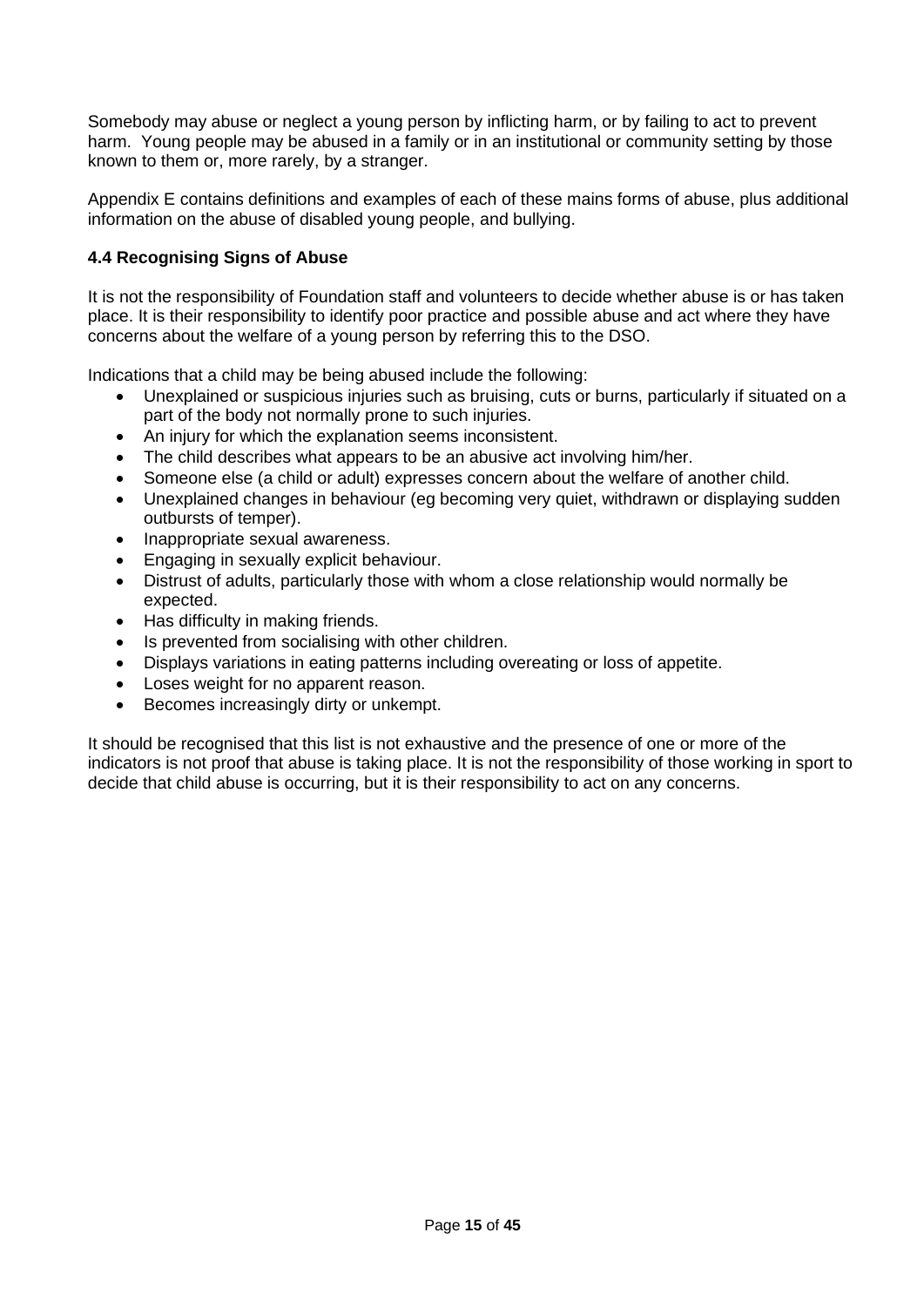### **Section 5**

## <span id="page-15-0"></span>**5. Responding to Disclosure, Incidents, Suspicions and/or Allegations**

### **5.1 Introduction**

If a young person discloses that he/she is being abused, an incident occurs, you suspect abuse or poor practice or receive an allegation of poor practice or abuse, you should report this immediately to the DSO. Please refer to Section 1 for Reporting a Safeguarding Concern processes and contacts.

# **5.2 Reporting Information**

Information passed to Social Services or the Police must be as helpful as possible, hence the necessity for making a detailed record at the time of the disclosure/concern.

Information should be detailed in writing on the required internal reporting form or platform either by the DSO or the person responding to the disclosure/concern. This form should be forwarded to the DSO immediately and the DSO will be responsible for escalating appropriately.

Reporting the matter to the Police or Social Services should not be delayed by attempts to obtain more information. Wherever possible, referrals telephoned to an external agency or department should be confirmed in writing within 24 hours. A record should also be made of the name and designation of the agency member of staff or police officer to whom the concerns were passed, together with the time and date of the call, in case any follow-up is needed.

#### **5.3 Responding to Disclosure from a Young Person – Actions to Take**

The person receiving information concerning disclosure should:

- React calmly so as not to frighten or distress the child
- Tell the child he/she is not to blame and that he/she was right to tell
- Take what the child says seriously, recognising the difficulties inherent in interpreting what is said by a child who has a speech or communication disability and/or differences in language.
- Keep questions to the absolute minimum to ensure a clear and accurate understanding of what has been said
- Reassure the child but do not make promises of confidentiality which might not be feasible in the light of subsequent developments
- Make a full record of what had been said, heard and/or seen as soon as possible.

NB Not all young people are able to express themselves verbally. Communication difficulties may mean that it is hard for them to complain or be understood. Sometimes it is difficult to distinguish the signs of abuse from the symptoms of some disabilities or conditions, in relation to the nature of an individual's impairment. However, where there are concerns about the safety of a young person, record what has been observed in detail and follow the Foundation procedures to report these concerns (Appendices A and B).

# **5.4 Responding to Disclosure from a Young Person – Actions to Avoid**

The person receiving the disclosure should not:

- Panic
- Allow their shock or distaste to show
- Probe for more information than is offered
- Speculate or make assumptions
- Make negative comments about the alleged abuser
- Approach the alleged abuser
- Make promises or agree to keep secrets.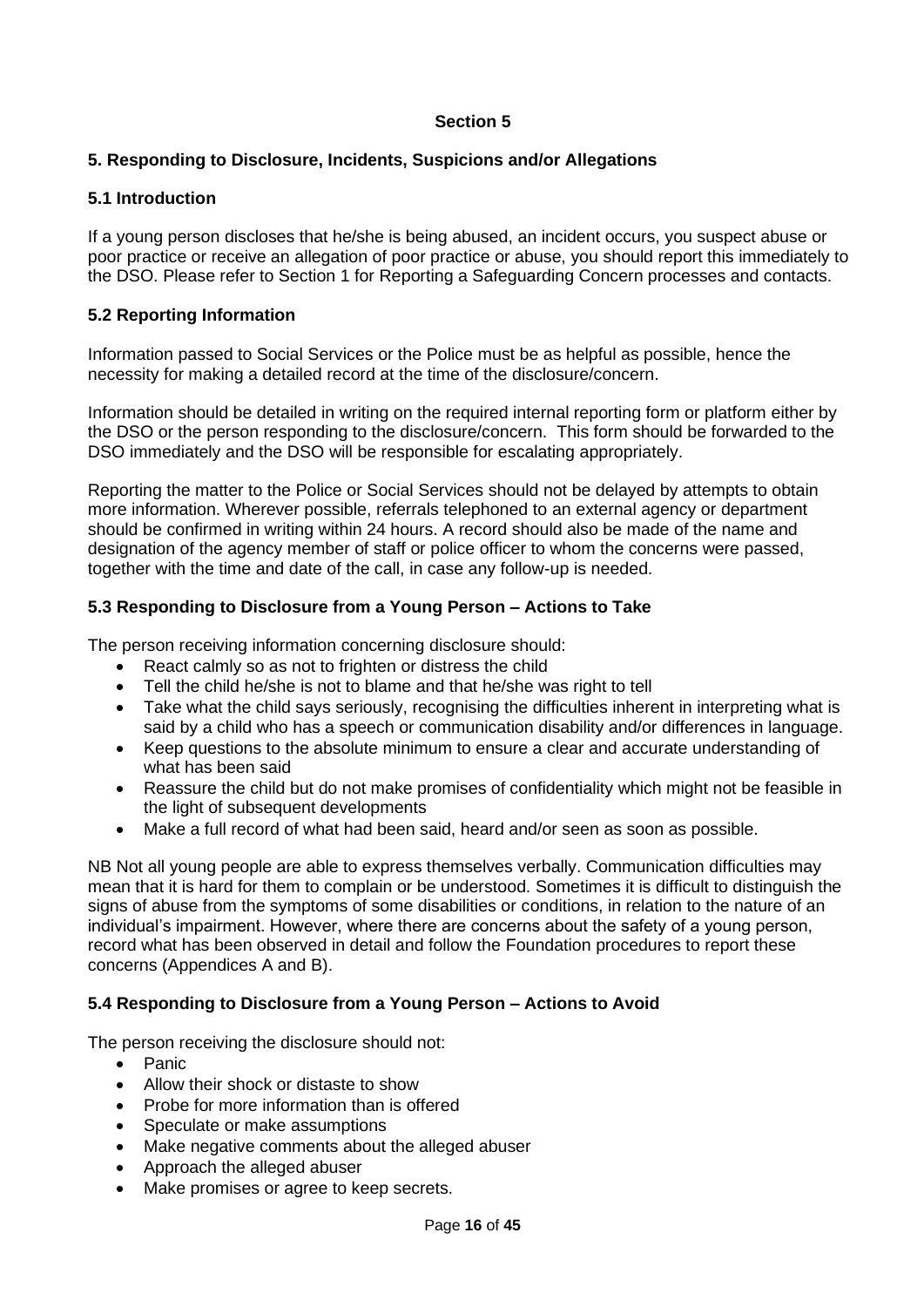# **5.5 Responding to Suspicions – Action to Take**

It is not the responsibility of anyone working for Foundation to decide whether abuse has taken or is taking place.

However, there is a responsibility to protect participant in order that appropriate agencies can then make enquiries and take any necessary action to protect the individual.

It is the responsibility of DSO to inform Social Services of incidents of possible abuse in writing within 24 hours of the concern being raised.

#### **5.6 Responding to Allegations - Against Staff or Volunteers**

Abuse can and does occur outside the family setting. Although it is a sensitive and difficult issue, abuse has occurred within institutions and may occur within other settings (eg sport or other social activities).

It has been indicated that abuse that takes place within a public setting is rarely a one-off event. This can be referred to as Institutionalised Abuse. It is crucial that those involved in sport are aware of this possibility and that all allegations are taken seriously and appropriate action taken. It is important that any concerns for the welfare of the child, arising from abuse or harassment by staff or volunteers, should be reported immediately.

In 2017, [Clive Sheldon QC's independent report](https://www.thefa.com/news/2021/mar/17/clive-sheldon-qc-independent-commission-report-released-20210317) into allegations of institutional (non-recent) abuse in football was published. This report and its recommendations made clear the failings of staff and volunteers in not reporting suspected abuse in the sport and the devasting effects of the abuse not being challenged or prevented.

Lincoln City Foundation have implemented clear, easy, multi-platform reporting since this review and understand that all allegations will be investigated, regardless of position, status or risk to the organisation and brand.

In the first instance allegations need to be reported to the Foundation's Chief Executive Officer unless the complaint is against the Chief Executive Officer and then a Trustee must be informed. All allegations of an adult who works with children must be reported to the Lincolnshire's Local Authority Designated Officer. A referral to the LADO is to be made within 24 hours of the reported incident where it will be reported. For emergencies the Police will be called immediately where it is suspected a crime has been committed. For non-emergencies call the Police following a discussion with the LADO.

#### **5.7 Obligation to Refer – Actions to Take**

The DSO may be informed of situations where there is uncertainty about whether the concern constitutes abuse and is, therefore, unclear about what action to take. There may be circumstances where allegations are about poor practice rather than abuse, the DSO should always gain advice from Social Services, Police, Football Authorities or the NSPCC if there is any doubt. This is because it may be one of a series of instances which together cause concern.

A referral will be made to The FA, the EFL and DBS following:

- Receiving information from the Police regarding an individual
- The completion of an internal investigation around conduct and further information has been discovered.

Foundation is under legal obligation to make a Safeguarding Referral to the Disclosure and Barring Service (DBS) if person is dismissed or removed from regulated activity (or may have been had they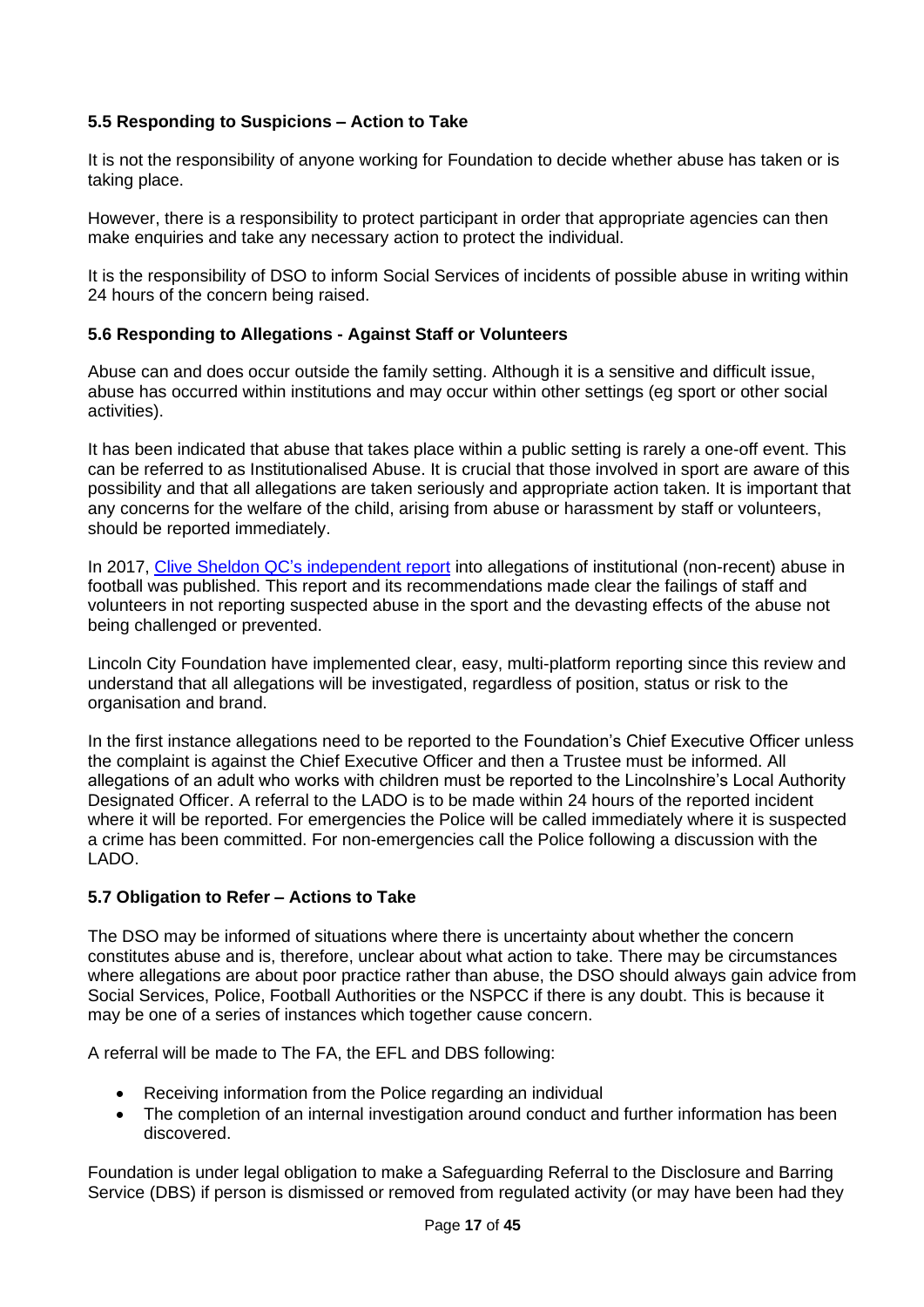not left) because they have harmed or posed a risk of harm to a child. The DBS's role is to make barring decisions about people who are referred to it (usually following an employer's disciplinary process), with the possible consequence of the person being barred from working or volunteering with children.

The DBS uses a fair, thorough and consistent process that ensures that the decision it reaches is both proportionate and appropriate to the risk the person poses to children. The DBS's website is [www.homeoffice.gov.uk/DBS](http://www.homeoffice.gov.uk/DBS) and provides a range of materials to help when considering or making a referral. This includes a Referral Form, Referral Guidance, FAQs and a series of Fact Sheets. Information and advice about making a referral can also be found by contacting the DBS Helpline on 01325 953795.

# **5.8 Disclosure in the Public Interest**

A disclosure qualifies for protection if you are a worker, and you disclose something about an organisation.

A disclosure must be about something that affects the public such as:

- A criminal offence has been committed, is being committed or is likely to be committed
- A legal obligation has been breached
- There has been a miscarriage of justice
- The health or safety of any individual has been endangered
- The environment has been damaged
- Information about any of the above has been concealed.

This is set out in the [Public Interest Disclosure Act 1998.](https://www.legislation.gov.uk/ukpga/1998/23/contents) The Act applies to England, Scotland and Wales.

For any individual that does not feel confident to talk to a member of staff at Foundation, the NSPCC provides a Whistleblowing Advice Line – 0800 028 0285

#### **5.9 Sharing Concerns with Parents**

There is always a commitment to work in partnership with parents/carers where there are concerns about their children. Therefore, in most situations, it will be important to talk to parents/carers to help clarify any initial concerns. For example, if a child seems withdrawn, there may be a reasonable explanation. He/she may have experienced an upset in the family, such as a parental separation, divorce or bereavement.

#### **5.10 When Not to Share Concerns with Parents**

There are circumstances in which a young person might be placed at even greater risk if concerns are shared (eg where a parent/carer may be responsible for the abuse or not able to respond to the situation appropriately). In these situations or where concerns still exist, any suspicion, allegation or incident of abuse must be reported to the person in charge as soon as possible and recorded.

#### **5.11 Support for the Reporter of Suspected Abuse**

It is acknowledged that feelings generated by the discovery that a member staff and volunteer is, or may be, abusing a child, will raise concerns among other staff and volunteers. This includes the difficulties inherent in reporting such matters.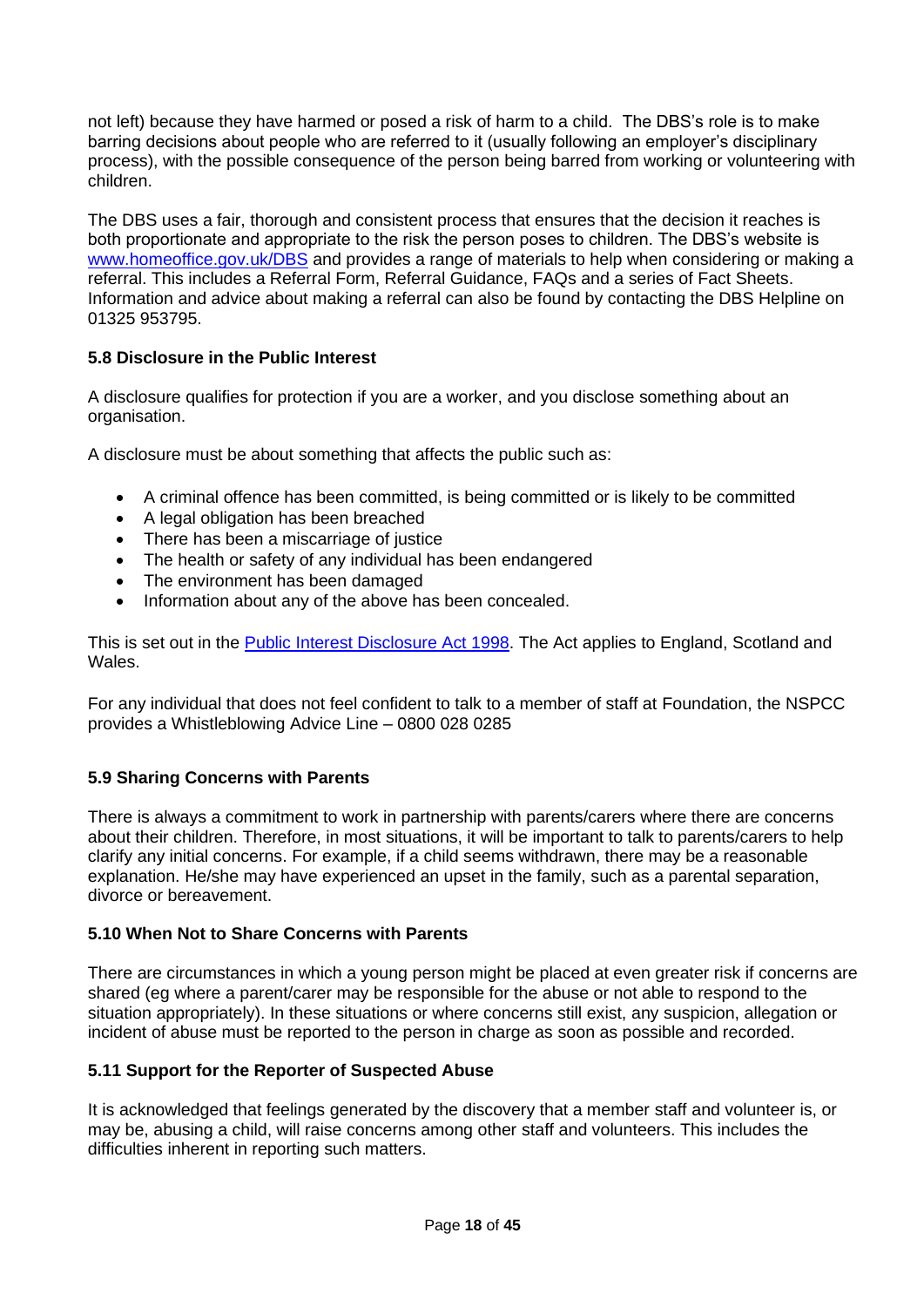Foundation assures all staff and volunteers that it will fully support and protect anyone who, in good faith (without malicious intent), reports a concern about a colleague's practice or the possibility that a young person may be being abused. Foundation encourages trustees, staff and volunteers to come forward and report concerns and are protected in law as part of the Whistleblowing Policy by being treated unfairly or losing your job.

Consideration should be given about what support may be appropriate to children, parents and members of staff and volunteers. Use of Helplines, support groups and open meetings will maintain an open culture and help the healing process. The [British Association of Counselling Directory](https://www.bacp.co.uk/) has national resources available or contact [Lincolnshire County Council Social Services](https://www.lincolnshire.gov.uk/safeguarding) for local support.

Consideration should be given about what support may be appropriate for the person alleged to have committed the abuse.

# **5.12 Types of Investigation**

Where there is a complaint of abuse against a member of staff or volunteer, there may be three types of investigation:

- Criminal (led by the Police).
- Child protection (led by Social Services and/or the Police).
- Disciplinary or misconduct (led by Foundation).

Civil proceedings may also be initiated by the person/family of the person who alleged the abuse. The results of any Police and Social Services investigation will inform the Foundation disciplinary process. Even in the absence of a criminal prosecution, the Foundation disciplinary process may still be activated and may result in sanctions being imposed upon the individual.

Foundation will make an early decision about whether an individual accused of abuse should be temporarily suspended, pending further police and Social Services inquiries. The Foundations Chief Executive Officer in line with the company's disciplinary procedures, will normally take this decision. Irrespective of the findings of the Social Services or police inquiries, Foundation must investigate and assess each individual case under the appropriate misconduct/disciplinary procedure. In such cases, Foundation must reach a decision based on the available information. The welfare of children should always remain paramount.

#### **5.13 Confidentiality**

Every effort should be made to ensure that confidentiality is maintained for all concerned. Information should be handled and disseminated on a *need to know basis* only. This may include the following people:

- The DSO
- The parents of the person who is alleged to have been abused
- The person making the allegation
- Social services/police
- When relevant, Designated Officers within the relevant sports governing bodies.

\*\*The alleged abuser (and parents if the alleged abuser is a child) should only be contacted following Social Services advice\*\*

Information will be stored in a secure place with limited access to designated people, in line with data protection laws (e.g. that information is accurate, regularly updated, relevant and secure).

It's important to ensure a child or young person understands their personal information will be treated respectfully and confidentially. This provides a safe space for them to be open and honest with the people caring for them. Establishing this form of trust is fundamental for the provision of safe and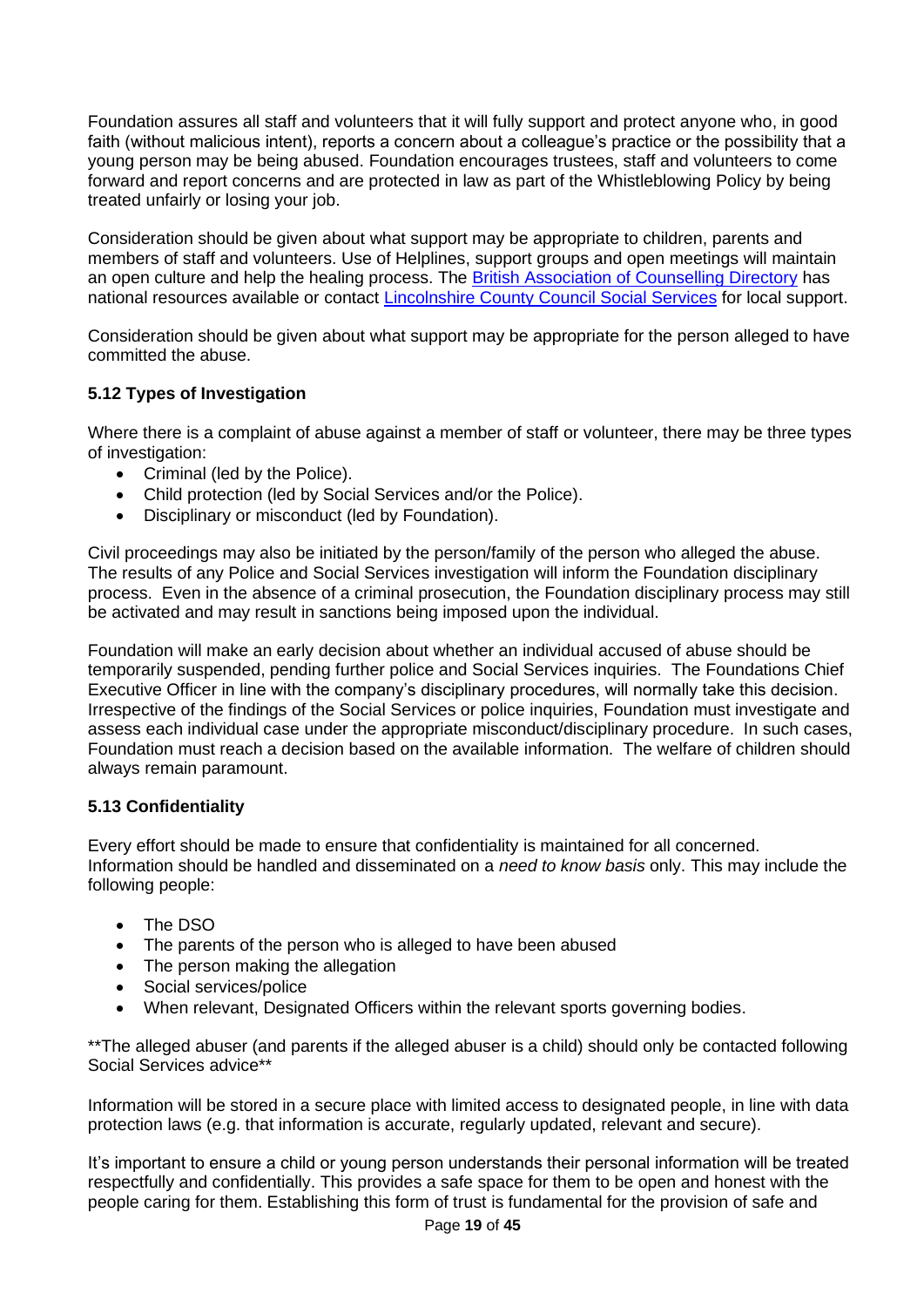effective care. But when working with children and young people, it's important to keep in mind two essential factors:

- Timely information sharing is key to safeguarding and promoting the welfare of children. It enables intervention that crucially tackles problems at an early stage.
- If a child is at risk or suffering significant harm, the law supports you to share information without consent.

Case reviews have evidenced that a lack of appropriate and timely information sharing is a key issue. Sharing information will help other professionals who have contact with the family to better understand the risks faced by the child.

For example, staff could have information about issues related to a parent or other adult which may be impacting negatively on the child's wellbeing. This information should be shared with the DSO as it will contribute to building a clear picture of the child's life. The better the picture, the more quickly appropriate action can be taken to protect a child.

Further advice on sharing information for the purpose of providing safeguarding services to children, young people, parents and carers is found in the documents by using the following links from [NSPCC](https://www.nspcc.org.uk/globalassets/documents/information-service/information-sharingconfidentiality-practitioners.pdf) and [Gov.uk](https://www.gov.uk/government/uploads/system/uploads/attachment_data/file/419628/Informati%20on_sharing_advice_safeguarding_practitioners.pdf)

### **5.14 Responding to an Allegation or Suspicion of Bullying – Actions to Take**

The Foundation understands the detrimental impact on a person's life as a result of bullying, and if bullying is not reported and stopped, and if they are not supported. For children and young people specifically in an educational setting the effects of bullying can be damaging to the overall wellbeing and put them at greater risk of suicide, according to the National Centre for Injury Prevention and [Control.](https://www.cdc.gov/violenceprevention/pdf/bullying-suicide-translation-final-a.pdf)

If bullying is severe i.e. serious physical assault or if it persists despite efforts to deal with it as per organisation policy and behaviour management processes, the next level of action, and eventually suspension of provision will follow. Please refer to the organisation's Anti-Bullying Policy and Participant Activity Code of Conduct.

Action to Help the Victim and Prevent Bullying in Sport:

- Take all signs of bullying very seriously
- Monitor incidents witnessed and ensure patterns of behaviour, or repeat behaviours are reported and reported linked with patterns and repeat incidents
- Encourage all children to speak and share their concerns. Help the victim to speak out and tell the person in charge or someone in authority. Create an open environment
- Investigate all allegations and take action to ensure the victim is safe. Speak with the victim and the bully(ies) separately
- Reassure the victim that you can be trusted and will help them, although you cannot promise to tell no one else
- Keep records of what is said (what happened, by whom, when)
- Report any concerns to the person in charge of the activity (wherever the bullying is occurring)

Action to address Bullying, and the alleged Bully:

- Talk with the bully or bullies, explain the situation, try to get the bully or bullies to understand the consequences of their behaviour. Seek an apology to the victim(s)
- Inform the bully's parents
- Insist on the return of *borrowed* items and that the bully or bullies compensate the victim (where appropriate)
- Provide support for the coach of the victim(s)
- Impose sanctions as necessary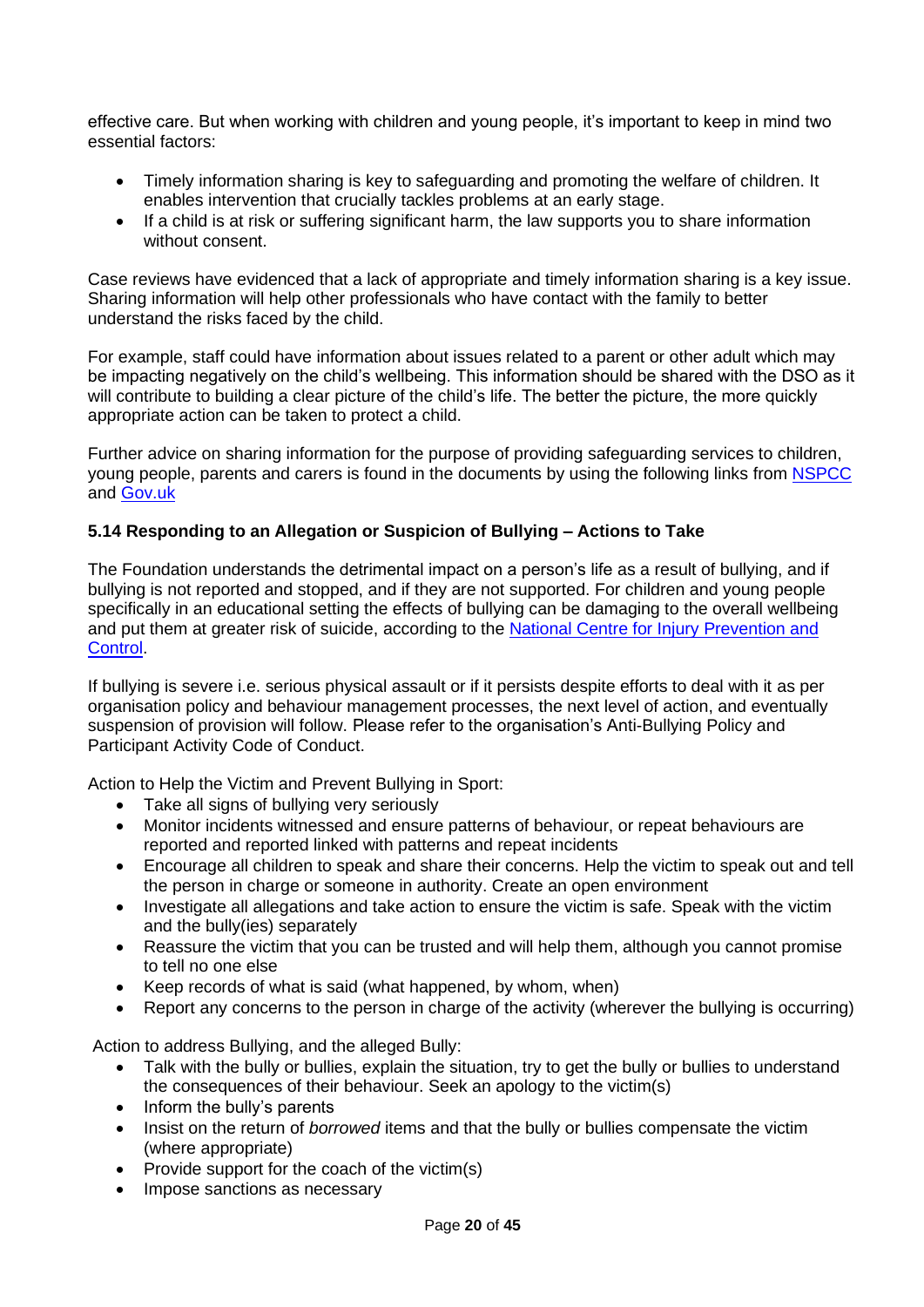- Encourage and support the bully or bullies to change their behaviour
- Hold meetings with the families to report on progress
- Inform all organisation members of action taken
- Keep a written record of action taken.

### **5.15 Responding to an Allegation or Suspicion of Radicalisation – Actions to Take**

Lincolnshire is currently a low-risk area (2021) in terms of terrorist acts and radicalisation but it is important that we remain vigilant in our approach to supporting vulnerable people. As part of the [Prevent Strategy,](https://www.lincolnshire.gov.uk/crime-prevention/preventing-extremism) Lincolnshire considers the risks of all extreme activity including that of faith based extremism, the extreme terrorist right wing ideology and all other forms of extremism.

The Prevent strategy, published by the government in 2011, is part of the overall counter-terrorism strategy, CONTEST (revised June 2018). The aim of the Prevent strategy is to reduce the threat to the UK from terrorism by stopping people becoming terrorists or supporting terrorism. The Counter-Terrorism and Security Act 2015 contains guidance on how specified authorities have due regard to the need to prevent people from being drawn into terrorism.

The following are the key areas covered within the [Prevent Duty Guidance for England and Wales.](https://www.gov.uk/government/publications/prevent-duty-guidance)

The Prevent Strategy aims to:

- Safeguard and support those most at risk of radicalisation through early intervention, identifying them and offering support.
- Tackle the causes of radicalisation and respond to the ideological challenge of terrorism.
- Enable those who have already engaged in terrorism to disengage and rehabilitate.

**Radicalisation** - This refers to the process by which a person comes to support terrorism and forms of extremism leading to terrorism. A radicaliser is an individual who encourages others to develop or adopt beliefs and views supportive of terrorism and forms of extremism leading to terrorism. Radicalisation is a form of grooming and therefore abuse.

**Extremism** - is defined in the 2011 Prevent strategy as vocal or active opposition to fundamental British values, including democracy, the rule of law, individual liberty and mutual respect and tolerance of different faiths and beliefs. The definition of extremism also includes calls for the death of members of the British armed forces, whether in this country or overseas

Example indicators that could suggest an individual is engaged with an extremist group, cause or ideology could include as below:

- Day-to-day behaviour becoming increasingly centred on an extremist ideology, group or cause
- Loss of interest in other friends and activities not associated with the extremist ideology, group or cause
- Possession of materials or symbols associated with an extremist cause
- Attempts to recruit others to the group/cause
- Communications with others that suggests identification with a group, cause or ideology of concern
- Using insulting and/or derogatory names for another group
	- Increase in prejudice-related incidents committed by that person these may include;
		- $\circ$  physical or verbal assault
		- o provocative behaviour
		- o damage to property
		- o derogatory name calling
		- o possession of prejudice-related materials
		- o prejudice related ridicule or name calling
		- o inappropriate forms of address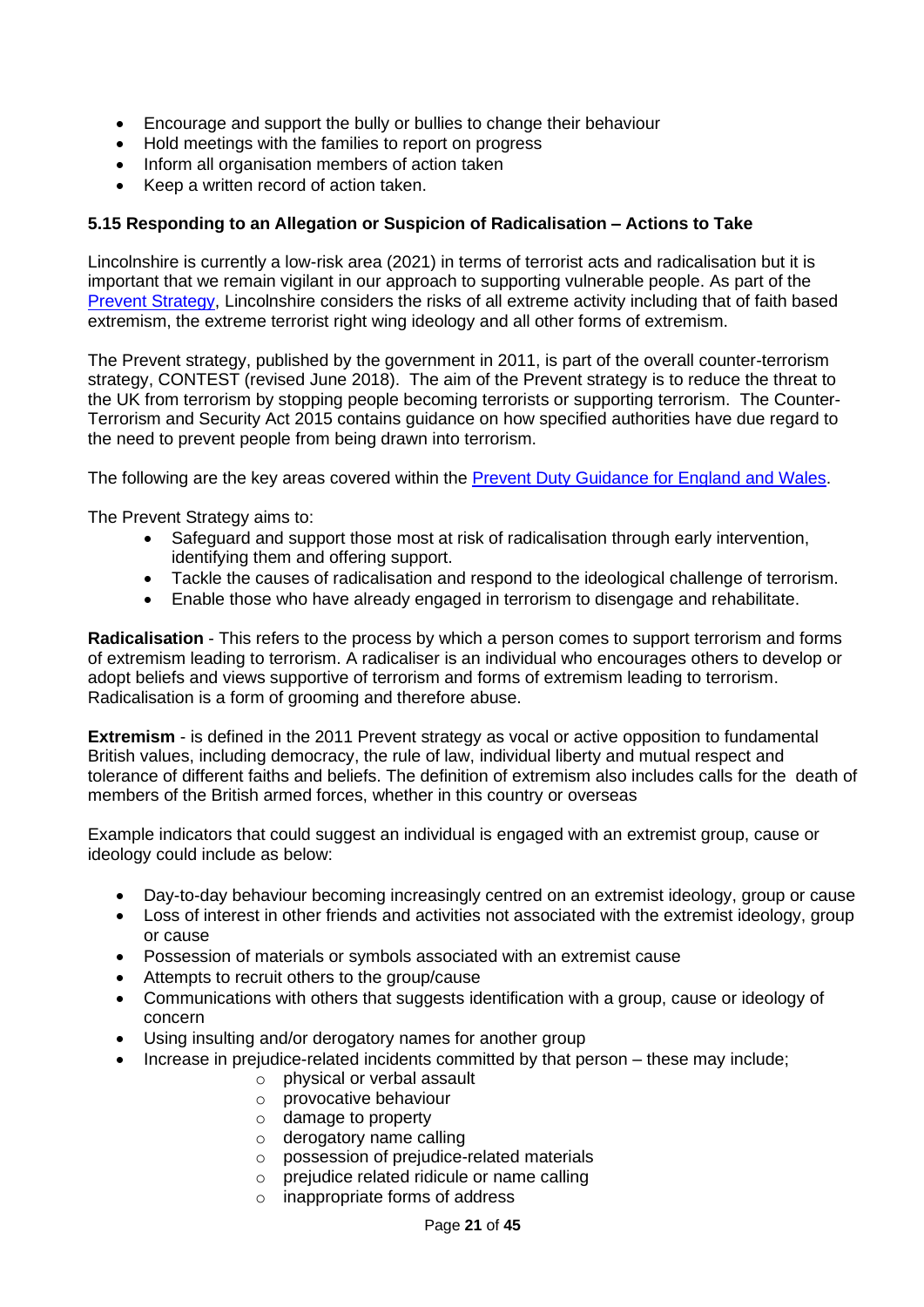- o refusal to co-operate
- o attempts to recruit to prejudice-related organisations
- o condoning or supporting violence towards others.

Radicalisation can be a complex issue and therefore the above examples are not exhaustive, and each case should be considered on its merits & professional advice sought where any doubts exist.

**Referrals** should follow organisation safeguarding processes in the first instance.

Lincoln City Foundation understand that early intervention is vital and any concerns, should be referred to CHANNEL by following the advice on the [Lincolnshire Police Webpage](https://www.lincs.police.uk/reporting-advice/terrorism/preventing-extremism/) CHANNEL is a key element of the Prevent strategy focusing on safeguarding children and adults from being drawn into committing terrorist-related activity. It is about early intervention to protect and divert people away from the risk they face before illegality occurs.

It is a multi-agency safeguarding approach to protect people at risk from radicalisation and is not a criminal Justice sanction. Channel uses existing collaboration between local authorities, statutory partners, the police and the local community to:

- identify individuals at risk of being drawn into terrorism.
- assess the nature and extent of that risk; and
- develop the most appropriate support plan for the individuals concerned.

#### **5.16 Responding to an Allegation or Suspicion of Modern Slavery**

In the county of Lincolnshire, modern slavery is an increasing issue (2021, LCC) and is often difficult to uncover.

Modern slavery can take many forms, but can include:

- Slavery where ownership is exercised over a person.
- Servitude involves the obligation to provide services imposed by coercion
- Forced or compulsory labour involves work or service extracted from any person under the menace of a penalty and for which the person has not offered themselves voluntarily
- Human trafficking concerns arranging or facilitating the travel of another with a view to exploiting them.

Common types of exploitation:

- Sexual exploitation Victims may be forced into prostitution, pornography or lap dancing for little or no pay
- Labour exploitation Common industries include agriculture, factories, tarmacking, restaurants, nail bars and car washes and victims may be made to work for little or no pay
- Forced criminality Victims may be forced to participate in a range of illegal activities including pick pocketing, shop lifting, cannabis cultivation, County Lines exploitation, begging and other activities
- Domestic servitude Victims work in a household where they may be ill-treated, humiliated, subjected to exhausting hours, forced to work and live under unbearable conditions or forced to work for little or no pay
- Organ harvesting Victims are trafficked in order for their internal organs (typically kidneys or the liver) to be harvested for transplant
- Other types of exploitation include debt bondage, forced marriage and financial exploitation.

Indicators can include: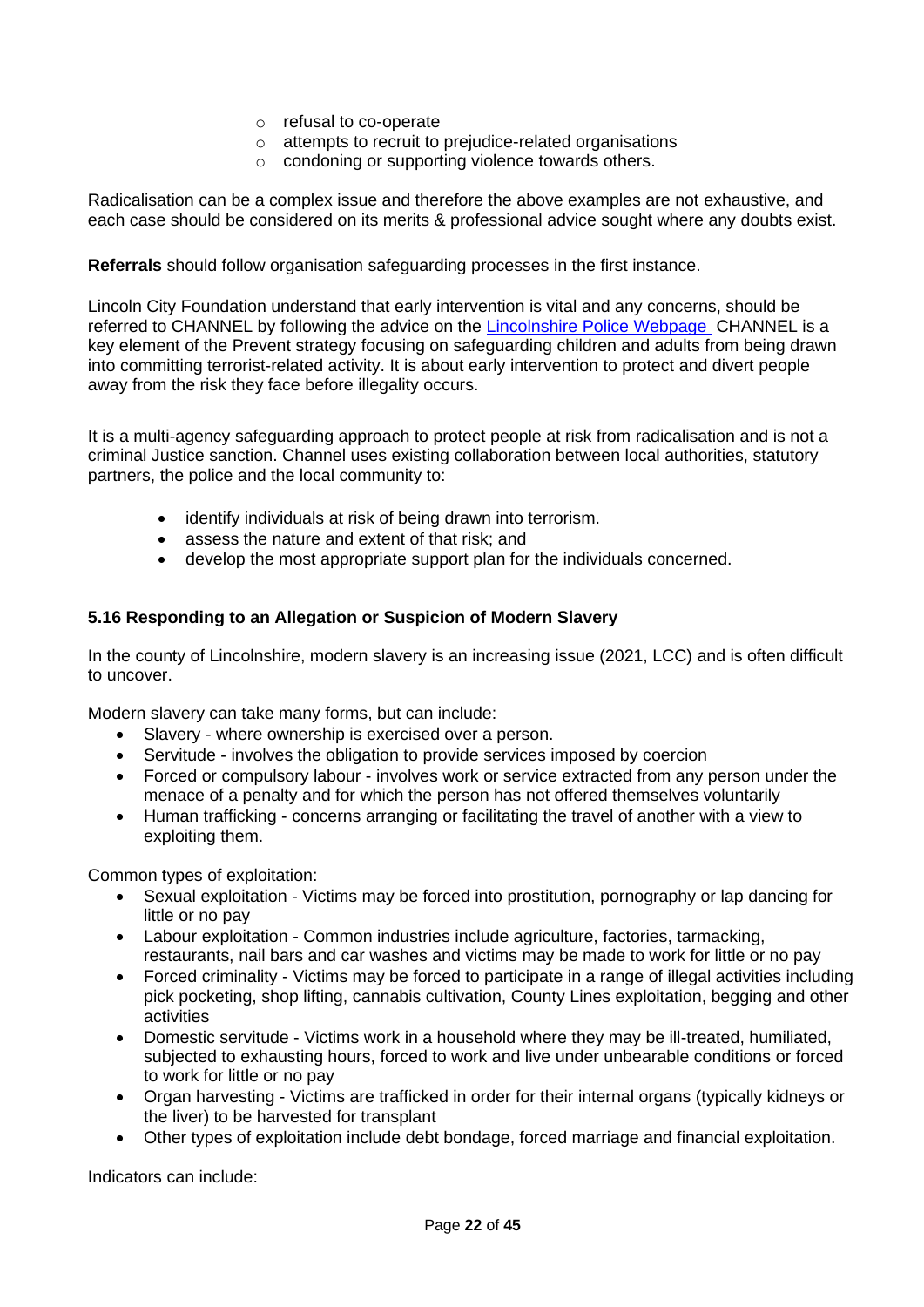- Shows signs of physical or psychological abuse, look malnourished or unkempt, anxious/agitated or appear withdrawn and neglected
- Untreated injuries
- No access to their own documents, such as ID or their passport
- Clothes not suitable for work
- Limited English vocabulary, restricted to sexualised words
- Sleep / work in the same place
- Forced or manipulated out of their home by drug dealers who use the home as a base to sell drugs
- Moved daily to different locations but return to the same location every night (forced begging).

Indicators in children or young people:

- The child may have mood swings, including being angry, upset or withdrawn
- The child may show signs of inappropriate sexual behaviour
- The child may be dressed inappropriately for their age
- The child may go missing at night or weekends and may not be clear about their whereabouts
- The child may not attend school
- The child may have gifts, presents or expensive items which they cannot explain.

Lincoln City Foundation recognises there is no one approach that may suit all cases or suspicions of modern slavery and will take advice from national resources such as [Unseen](https://www.unseenuk.org/) and the Lincolnshire Modern Slavery representative as part of the Adults Safeguarding Board.

If a concerns or suspicion is reported to the DSO, the organisation must follow their safeguarding policy in the first instance, with specific advice to be sought by Adults Social Services or the Police on 101 or 999 if a more urgent response is required.

#### **5.17 Responding to an Allegation or Suspicion of Previous Abuse**

Allegations of abuse may be made some time after the event (e.g. by an adult who was abused as a child or by a member of staff/volunteer who is still currently working with children). Where such an allegation is made, Foundation should follow the procedures as detailed above and report the matter to the Social Services or the Police. This is because other children, either within or outside sport, may be at risk from this person. Anyone who has a previous criminal conviction for offences related to abuse is automatically excluded from working with children. This is reinforced by the Protection of Children Act 1999.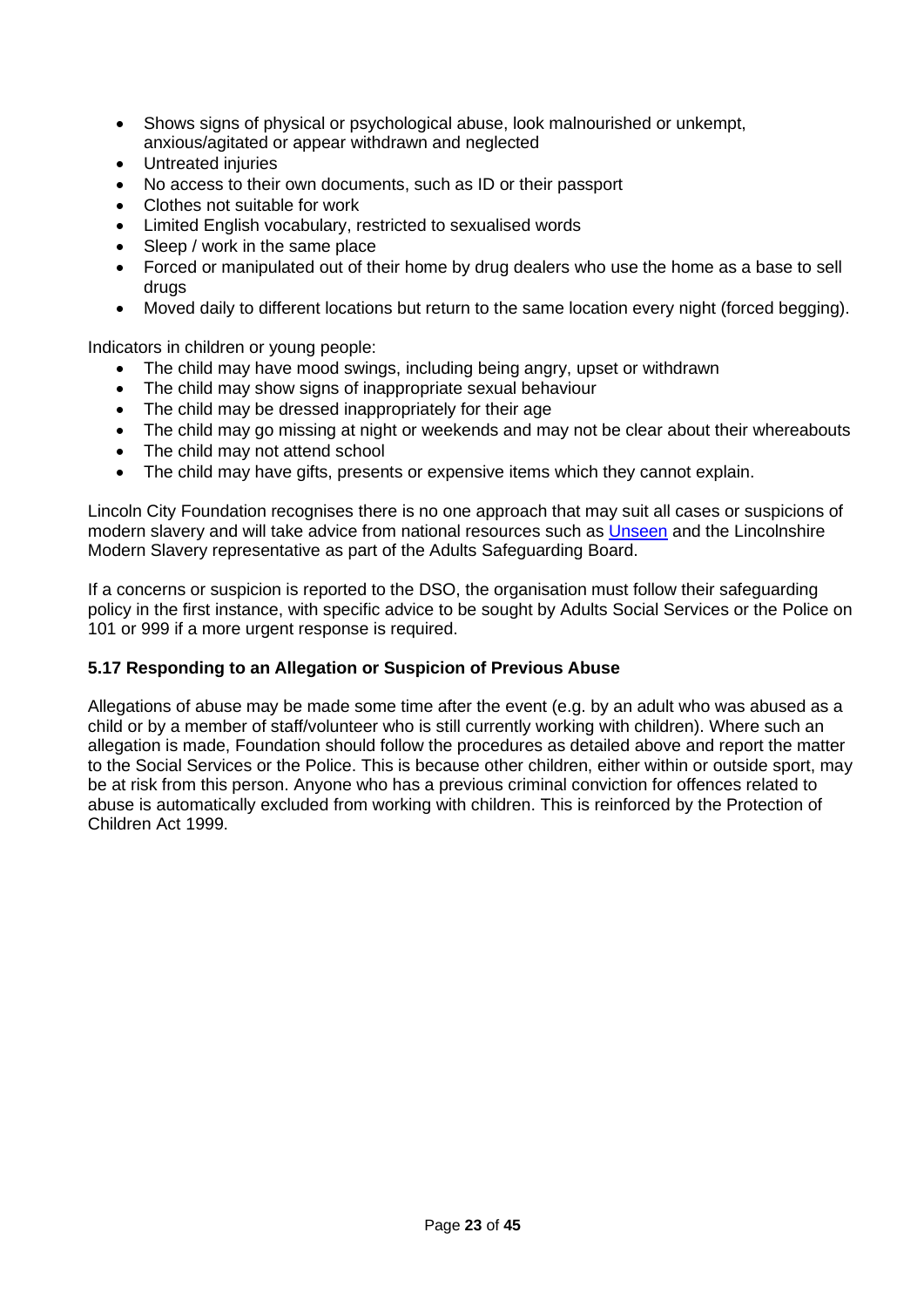### **Section 6**

### <span id="page-23-0"></span>**6. Implementation and Monitoring Procedures**

### **6.1 Objectives**

The Foundation will implement an action plan for continuous improvement, learning and monitoring safeguarding concerns and raising the awareness of safeguarding matters. The executive DSO is responsible for reviewing and updating the implementation plan at least every six months.

The action plan will take into account incidents (those within the organisation, of that disclosed by partners and agencies, and nationally) and changes in legislation, and will highlight the action that needs to be taken, by whom, how and when in line with organisational procedures. This will be shared with staff as appropriate, and the Foundation Safeguarding Champion and annually around the time of the policy review with the Executive Board of Trustees.

The purpose for the implementation plan is to:

- Disseminate the Foundation Child Protection message so that it reaches and influences all related parts of the organisation, to safeguard the welfare of young people and vulnerable adults
- Operate sound procedures for the recruitment of staff
- Identify and ensure staff receive appropriate child protection training
- Keep up to date with updated with legislation related to child protection
- Monitor and update the implementation plan annually to keep child protection high on the sporting agenda
- Measure the impact of the policy and procedures on an annual basis.

### **6.2 Other Related Policies**

This policy does not sit in isolation and Foundation understands that it works with other policies to safeguard and protect children, young people and vulnerable adults. These policies are as follows:

| $\bullet$ | <b>Health and Safety</b>               |           | <b>Whistleblowing Policy</b>         |
|-----------|----------------------------------------|-----------|--------------------------------------|
| $\bullet$ | <b>Acceptable Usage Policy</b>         | $\bullet$ | <b>Confidentiality Policy</b>        |
| $\bullet$ | <b>Data Protection Policy</b>          | $\bullet$ | <b>Recruitment Policy</b>            |
| $\bullet$ | <b>Anti-Bullying Policy</b>            |           | <b>Equality and Diversity Policy</b> |
| $\bullet$ | <b>Complaints Policy and Procedure</b> | $\bullet$ | Lone Working Policy and Procedure    |
| $\bullet$ | <b>Employees Handbook</b>              |           | <b>Uncollected Child Policy</b>      |
| $\bullet$ | Social Media Policy                    |           | <b>Missing Persons Policy</b>        |
| $\bullet$ | <b>Safer Recruitment</b>               |           | <b>Trips and Visits Policy</b>       |
|           |                                        |           |                                      |
|           |                                        |           |                                      |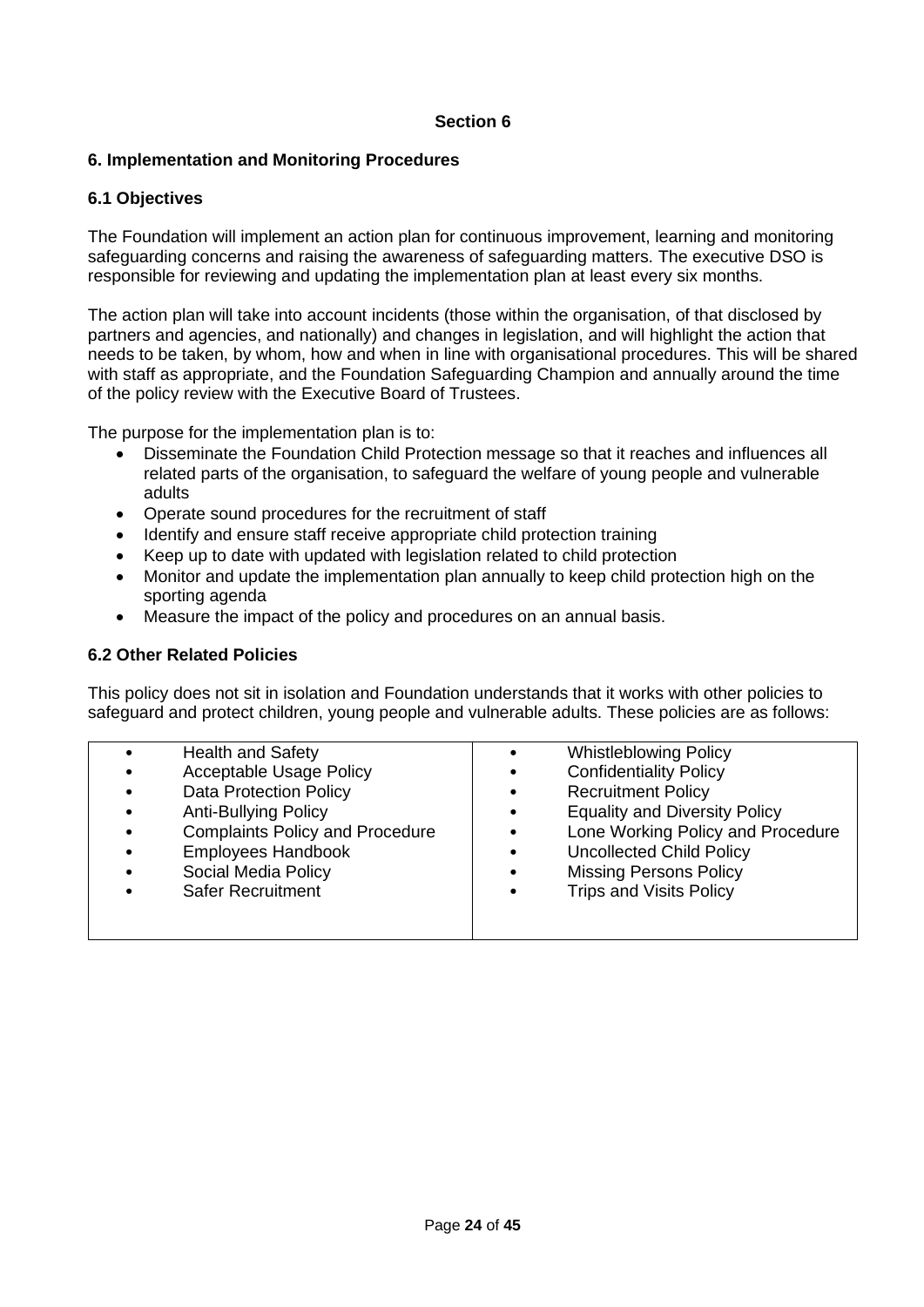# **Appendix A Procedure for Reporting Concerns About a Child Outside of Lincoln City Foundation Activities**

There is concern about a child, outside of the Foundation activity through observation, direct disclosure or disclosure from another person

If you are unsure whether the concern is significant enough to report, contact the Foundation DSO for advice

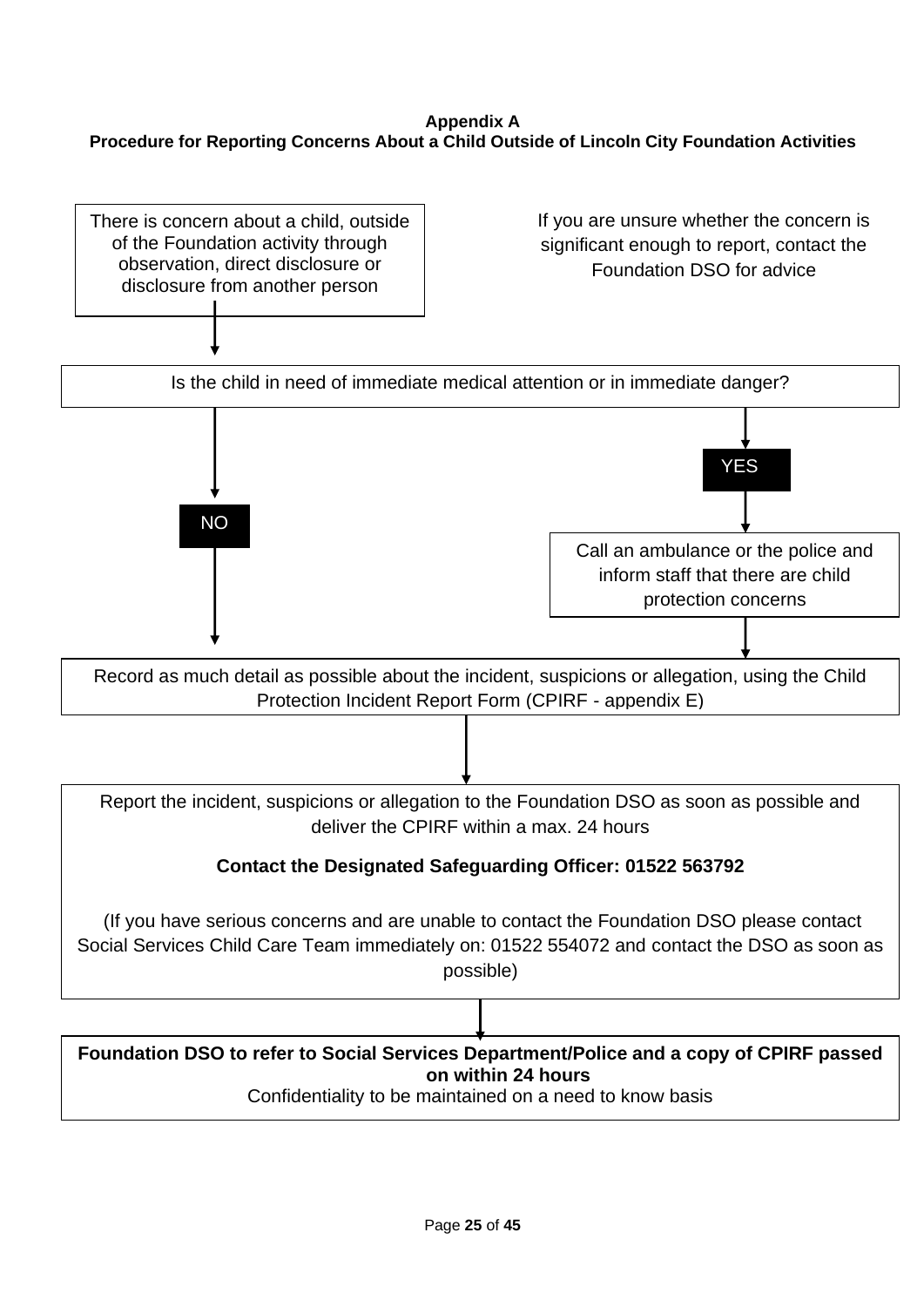# **Appendix B Procedure for Reporting Concerns About a Participant in Relation to Lincoln City Foundation Trustees, Staff and Volunteers**



Page **26** of **45**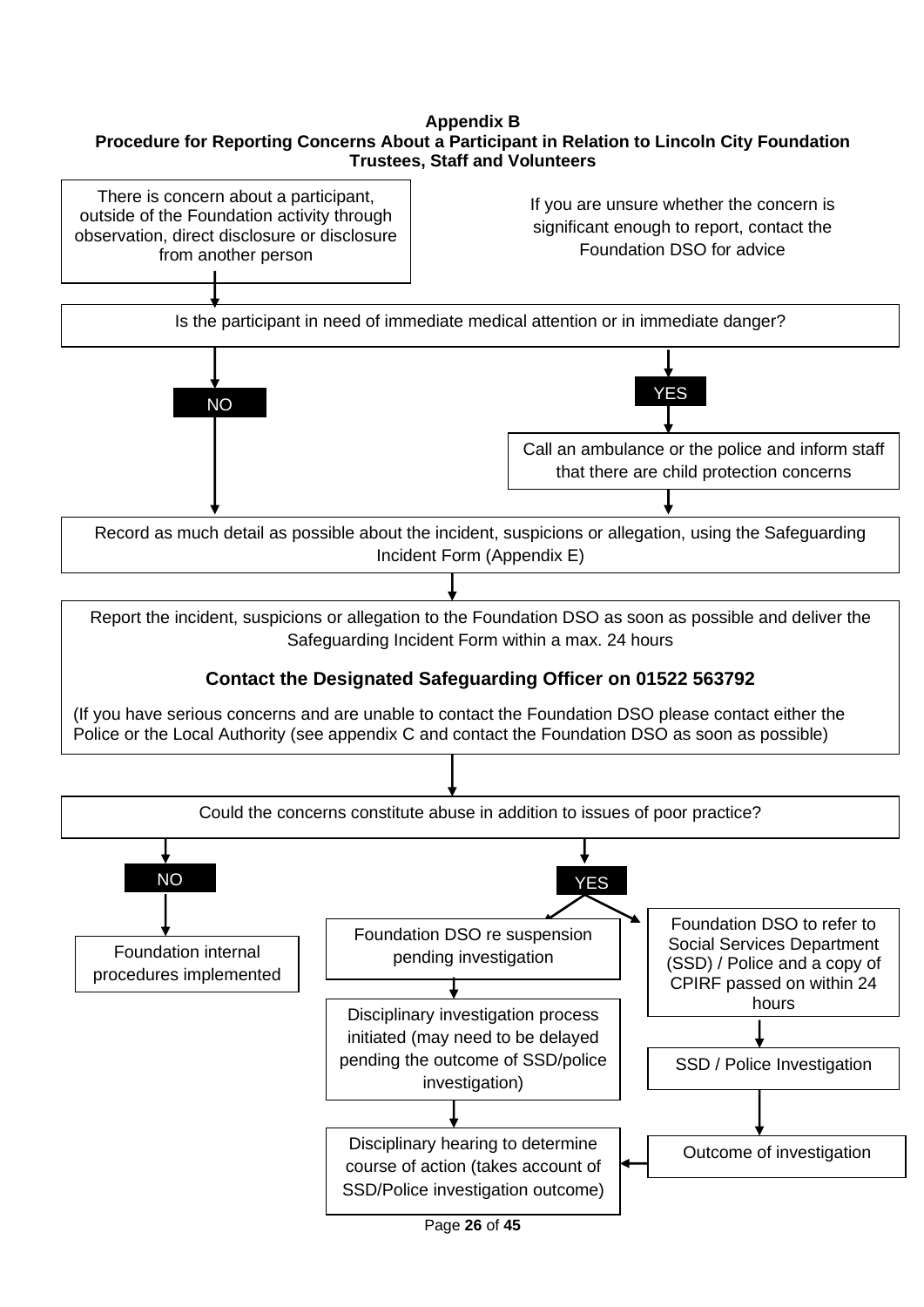## **Appendix C Essential Contacts**

| <b>Position / Organisation</b>          | <b>Named Person</b>            | <b>Contact Details</b>                               |
|-----------------------------------------|--------------------------------|------------------------------------------------------|
| <b>Foundation Trustee</b>               | Liam Scully                    | 01522 880011                                         |
| (Responsibility for Safeguarding)       |                                | Iscu@theredimps.com                                  |
| <b>Foundation Designated</b>            | <b>Chief Executive Officer</b> | 01522 563792                                         |
| <b>Safeguarding Officer</b>             | <b>Martin Hickerton</b>        | safeguarding@lincolncityfoundatio                    |
|                                         |                                | n.co.uk                                              |
| <b>Lincoln City Senior Safeguarding</b> | <b>Chief Executive:</b>        | 01522 880011                                         |
| Manager                                 | Liam Scully                    | Iscu@theredimps.com                                  |
| <b>Lincoln City Club Designated</b>     | <b>General Counsel:</b>        | 01522 880011                                         |
| <b>Safeguarding Officer</b>             | <b>Richard Parnell</b>         | rpar@theredimps.com                                  |
| Lincoln City Academy Designated         | <b>Welfare Officer:</b>        | 01522 880011                                         |
| <b>Safeguarding Officer</b>             | Paul Metheringham              | pmer@theredimps.com                                  |
| Lincoln City Match Day                  | Safety Officer:                | 01522 880011                                         |
| Designated Safeguarding Officer         | Liam Scully                    | safeguarding@theredimps.com                          |
| <b>LINCOLNSHIRE AGENCIES</b>            |                                |                                                      |
| Lincolnshire Safeguarding               | Concerns                       | 01522 782111                                         |
| Children Board, Lincolnshire            |                                |                                                      |
| <b>Children's Services Team</b>         | Out of office hours            | 01522 782333                                         |
|                                         | contact                        |                                                      |
|                                         |                                |                                                      |
|                                         | <b>Local Authority</b>         | 01522 554674                                         |
|                                         | <b>Designated Officer</b>      |                                                      |
| <b>Lincolnshire Safeguarding Adults</b> | Concerns                       | 01522 782155                                         |
| <b>Board</b>                            |                                |                                                      |
|                                         | Out of office hours            | 01522782333                                          |
| Police                                  | contact                        |                                                      |
|                                         |                                | 999 or 112 in emergencies<br>101 to report incidents |
|                                         |                                |                                                      |
| The NSPCC                               |                                | Helpline: 08008 005000                               |
|                                         |                                | Text: 88858                                          |
|                                         |                                | Email: help@nspcc.org.uk                             |
| <b>Lincolnshire FA</b>                  | <b>DSO: Sarah Pridmore</b>     | safequarding@lincolnshirefa.com                      |
|                                         |                                | 07973666778                                          |
| FA Case Management Team                 |                                | 0800 1691863 #4362                                   |
| Childline UK                            | Freepost 1111                  | Tel: 0800 11111                                      |
|                                         | London N1 OBR                  |                                                      |
| <b>PREVENT</b>                          |                                |                                                      |
| <b>Lincolnshire Police</b>              | <b>Prevent Team</b>            | 01522 558304                                         |
|                                         |                                |                                                      |
| <b>Lincolnshire County Council</b>      | <b>Prevent Officer</b>         | 07771837829                                          |
|                                         |                                | prevent@lincolnshire.gov.uk                          |
| <b>CTP EM - Lincolnshire Police</b>     | <b>Counter Terrorism Case</b>  |                                                      |
|                                         | Officer                        | CTP-EM-                                              |
|                                         |                                | Prevent@lincs.pnn.police.uk                          |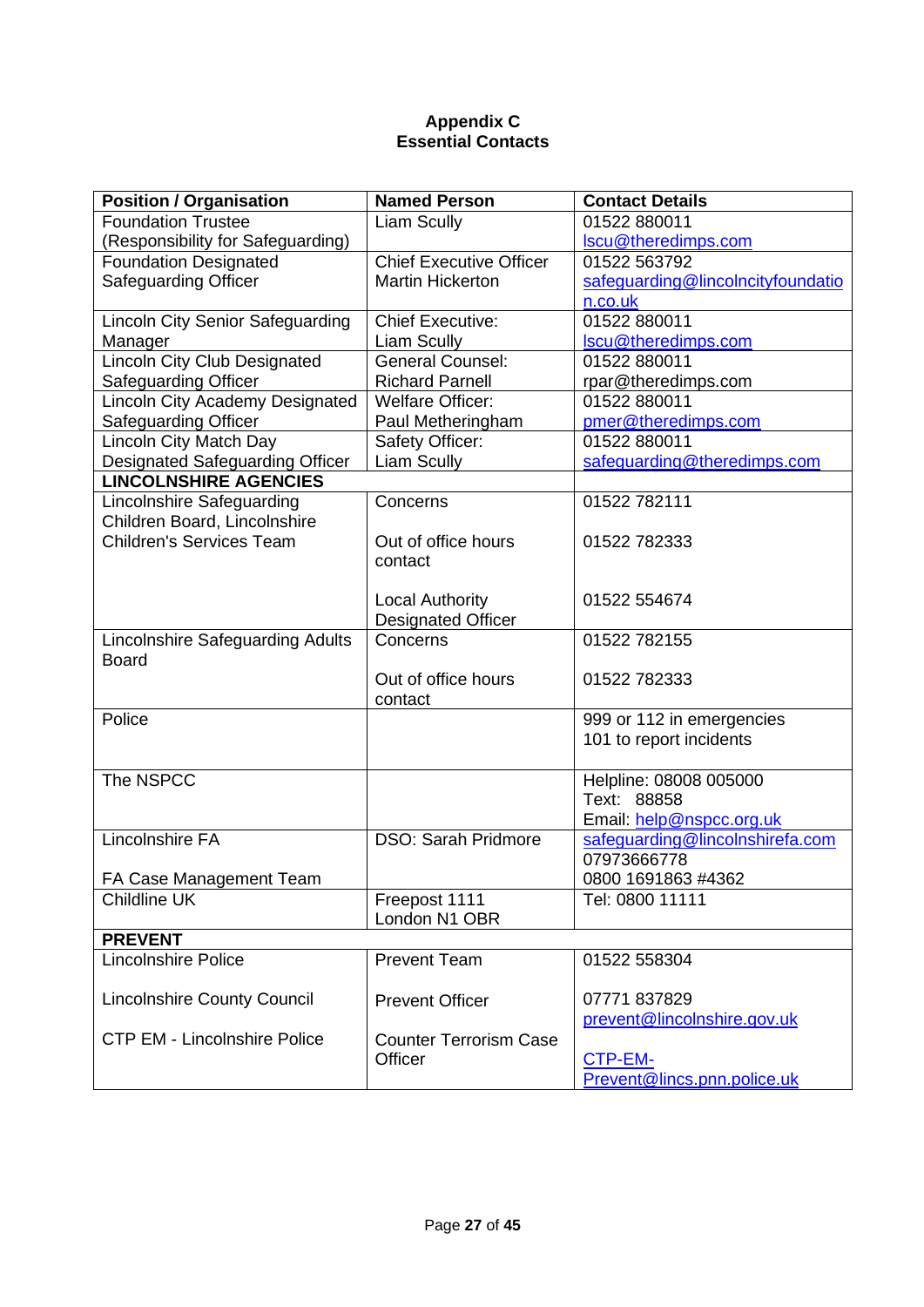# **Appendix D**

# **Guidelines on Use of Photographic and Filming Equipment at Sporting Events**

There has been much talk about who is allowed to take pictures of children /vulnerable adults playing sport and in particular what parents are permitted to do.

# **Potential risks**

This guidance is to help avoid the following:

- The inappropriate use, adaptation or copying of images for use on child abuse websites on the internet (often incorrectly referred to as pornography sites).
- The identification of children when a photograph is accompanied by significant personal information that will assist a third party in identifying the child. This can lead, and has led, to children being 'groomed'.
	- The identification and locating of children in inappropriate circumstances which include: (i) A child has been removed from his/her family for their own safety;

(ii) Where restrictions on contact with one parent following a parental separation exist e.g. in domestic violence cases;

- (iii) In situations where a child may be a witness in criminal proceedings; or
- (iv) Other safeguarding children concerns.

It is important to remember most images taken are appropriate and taken in good faith. If we take the following simple measures, we can help to ensure the safety of children in sport.

# **Common sense considerations to ensure everyone's safety**

**Do:**

- Share our guidance on taking images with all parents, carers and members when they join the club.
- Ensure the club has parental consent to use a player's image if it is to be used in the public domain e.g. club website or newspaper article. This is essential in relation to point 3 below.
- Ensure that any child in your club who is under care proceedings, is protected by ensuring that their image is not placed in the public domain. This can be done by using a Consent Form, so that parents/carers can identify whether this applies to children in their care.
- Focus on the activity rather than the individual.
- Ensure all those featured are appropriately dressed (a minimum of vest or shirt and shorts)
- Aim to take pictures which represent the broad range of youngsters participating safely in football e.g. boys and girls, disabled people, ethnic minority communities.

#### **Don't:**

- Publish photographs with the full name(s) of the individual(s) featured unless you have written consent to do so and you have informed the parents as to how the image will be used.
- Use player profiles with pictures and detailed personal information on websites.
- Use an image for something other than that which it was initially agreed, e.g. published in local press when initially produced for a clubhouse commemorative picture.
- Allow images to be recorded in changing rooms, showers or toilets this includes the use of mobile phones that record images.

#### **Filming as a coaching aid**

Foundation advises that coaches using videoing as a legitimate coaching aid should make parents/carers and players aware that this will be part of the coaching programme. Care should be taken when storing the videos.

If you are concerned about the inappropriate use of images please report this to the Foundation DSO.

#### **Remember**

It is not an offence to take appropriate photographs in a public place even if asked not to do so.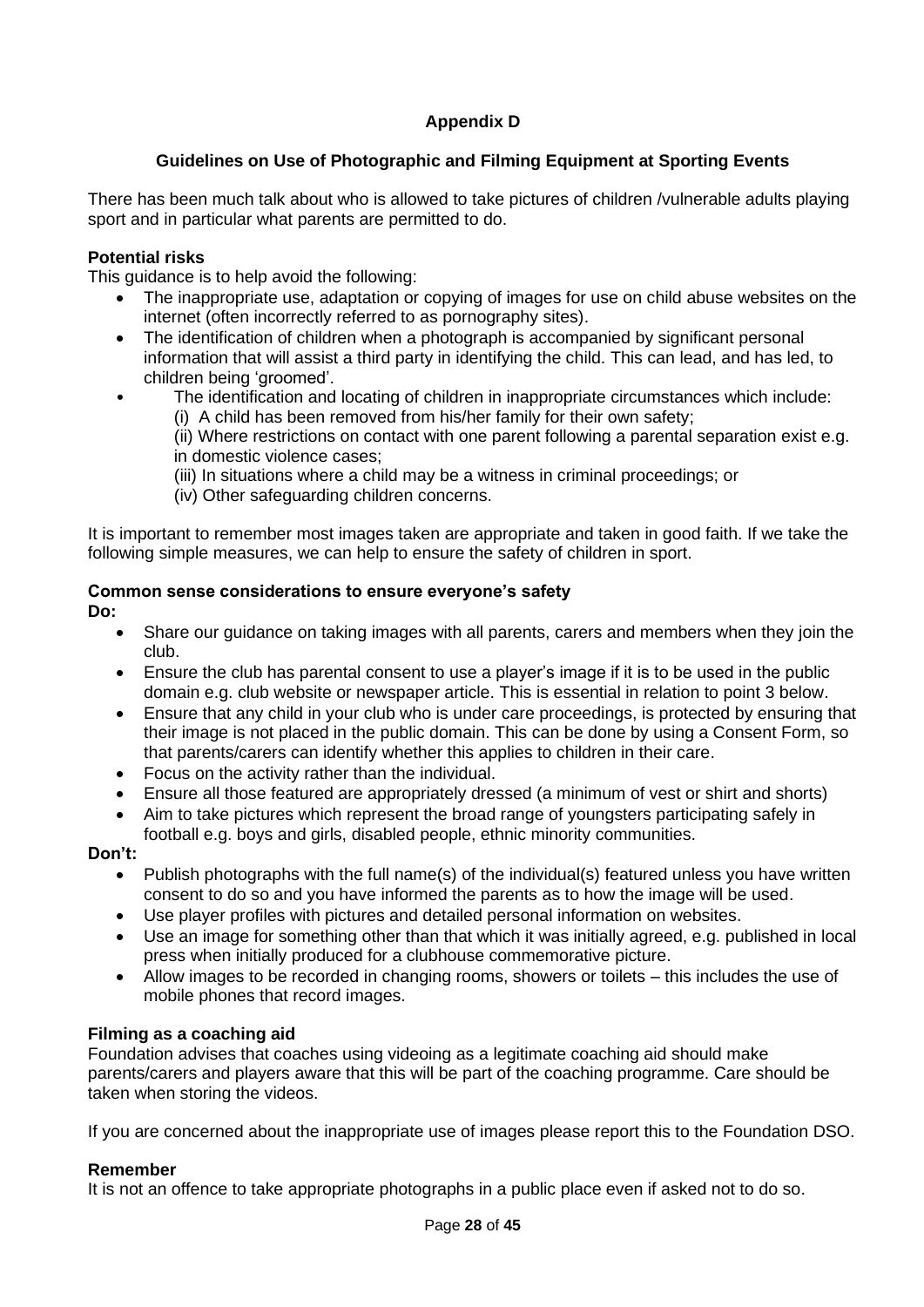No one has the right to decide who can and cannot take images on public land. If you have serious concerns about a possible child protection issue relating to the recording images then call the Police. This action should only be taken where you believe that someone may be acting unlawfully or putting a child at risk. The land or facility owner can decide whether or not photography and or videoing at football activities will be permitted when carried out on private land.

However you need to make this known before allowing individuals access to the private property. If they do not comply then you may request that they leave.

Try not to use images that include individuals wearing jewellery (as wearing jewellery whilst playing is contrary to the Laws of the Game as well as being a health and safety issue).

#### **Commissioning professional photographers and the local media**

If you are commissioning professional photographers or inviting the press to cover a football activity, ensure you and they are clear about each other's expectations. The key is to plan ahead and communicate early on.

Provide a clear brief about what is considered appropriate in terms of content and behaviour. Inform them of your club's commitment to safeguarding children and young people. Establish who will hold the recorded images and what they intend to do with them, e.g. place on a website for sale, distribute thumb nails to the club to co-ordinate sales. Issue the professional photographer with identification, which must be worn at all times.

Inform participants and parents or carers prior to the event that a professional photographer will be in attendance and ensure you have established that no under 18s will be compromised due to safeguarding children concerns if their image is taken – remember this can be done by using a Consent Form at the start of the season.

# **To report potentially unlawful materials on the internet please contact:**

#### **The Internet Watch Foundation**

Email: report@iwf.org.uk Telephone: 01223 237700 Fax the hotline: 01223 235921 **[www.iwf.org.uk](http://www.iwf.org.uk/)**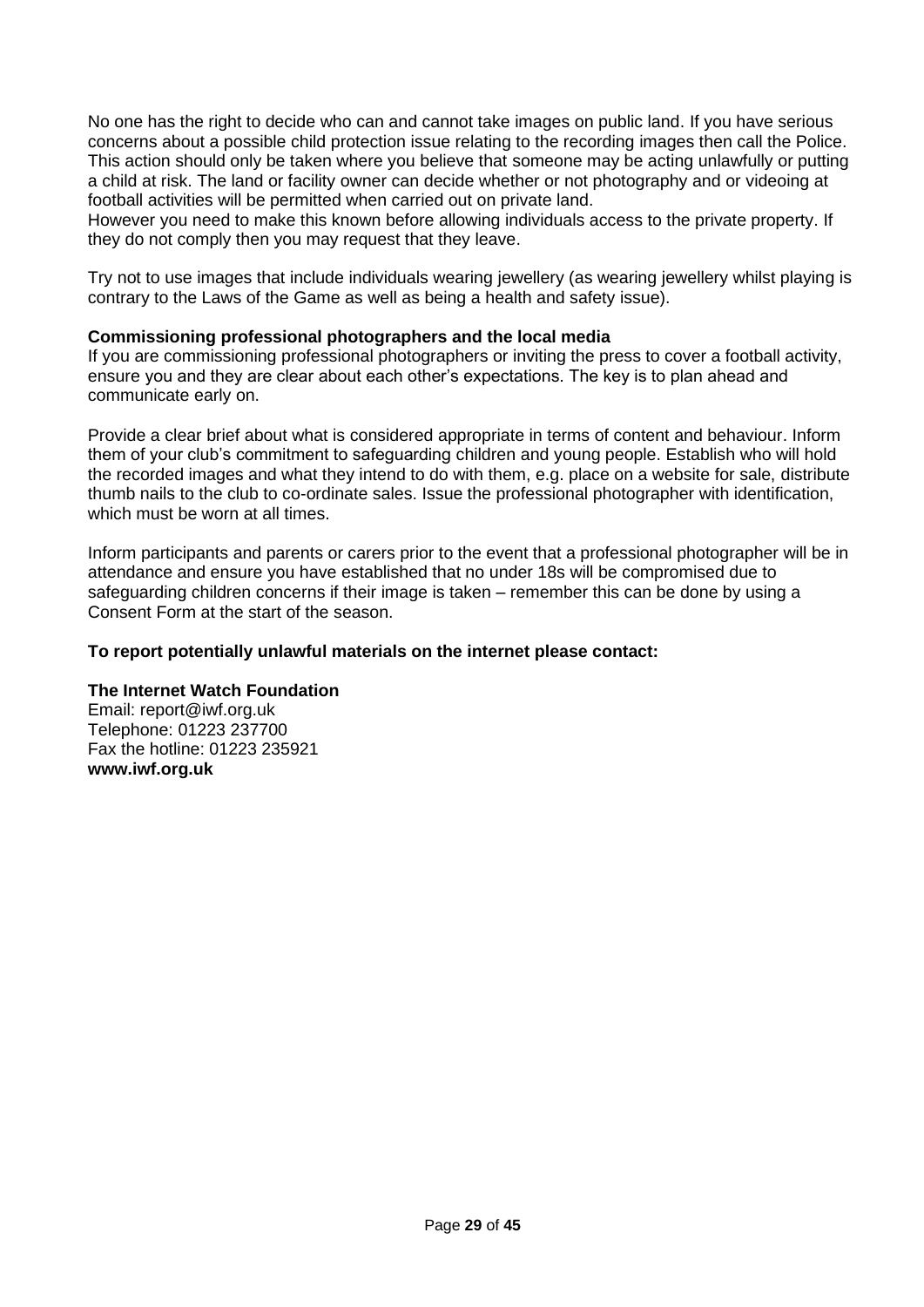### **Appendix E Types of Abuse**

**Neglect** – where adults fail to meet a child's basic physical and/or psychological needs, likely to result in the serious impairment of the child's health or development (eg failure to provide adequate food, shelter and clothing, failing to protect a child from physical harm or danger, or the failure to ensure access to appropriate medical care or treatment.) It may also include refusal to give children love, affection and attention. Neglect in sport could include a teacher or coach not ensuring children were safe, exposing them to undue cold, heat or to unnecessary risk of injury.

**Physical abuse** – where adults and young people physically hurt or injure children by hitting, shaking, throwing, poisoning, burning, biting, or scalding, suffocating, drowning or otherwise causing physical harm to a child. Physical harm may also be caused when a parent or carer feigns the symptoms of, or deliberately causes ill health to a child whom they are looking after eg factitious illness by proxy or Munchausen's Syndrome by Proxy. Examples of physical abuse in sport may be when the nature and intensity of training and competition exceeds the capacity of the child's immature and growing body; where drugs are used to enhance performance or delay puberty.

**Sexual abuse** – where girls and boys are abused by adults and young people (both male and female) who use children to meet their own sexual needs. This could include full sexual intercourse, masturbation, oral sex, anal intercourse and fondling. Showing children pornographic material (books, videos, pictures) is also a form of sexual abuse. In sport, coaching techniques which involve physical contact with children could potentially create situations where sexual abuse may go unnoticed. The power of the coach over young performers, if misused, may also lead to abusive situations developing.

**Emotional abuse** – is the persistent emotional ill-treatment of a child such as to cause severe and persistent adverse effects on the child's emotional development. It may involve conveying to children that they are worthless or unloved, inadequate, or valued only insofar as they meet the needs of another person. It may feature age or developmentally inappropriate expectations being imposed on children. It may involve causing children to feel frightened or in danger by being constantly shouted at, threatened or taunted which may make the child very nervous and withdrawn. Some level of emotional abuse is involved in all types of ill-treatment of a child. Emotional abuse in sport may occur if children are subjected to constant criticism, name-calling, sarcasm, bullying or unrealistic pressure to perform to high expectations consistently.

**Digital Abuse** - is the use of technologies such as texting and social networking to bully, harass, stalk or intimidate an individual.

The above definitions are adapted from Department of Health (1999) *Working Together to Safeguard Children – A guide to inter-agency working to safeguard and promote the welfare of children*.

# **Bullying**

It is important to recognise that in some cases of abuse, it may not always be an adult abusing a young person. It can occur that the abuser may be a young person, for example in the case of bullying. Bullying may be seen as deliberately hurtful behaviour, usually repeated over a period of time, where it is difficult for those bullied to defend themselves. Nancy Duin defined bullying as *repeated (systematic) aggressive verbal, psychological or physical conduct by an individual or group against another person or persons (Bullying, a Survival Guide*, produced by BBC Education).

Although anyone can be the target of bullying, victims are typically shy, sensitive and perhaps anxious or insecure. Sometimes they are singled out for physical reasons – being overweight, physically small, having a disability or belonging to a different race, faith or culture.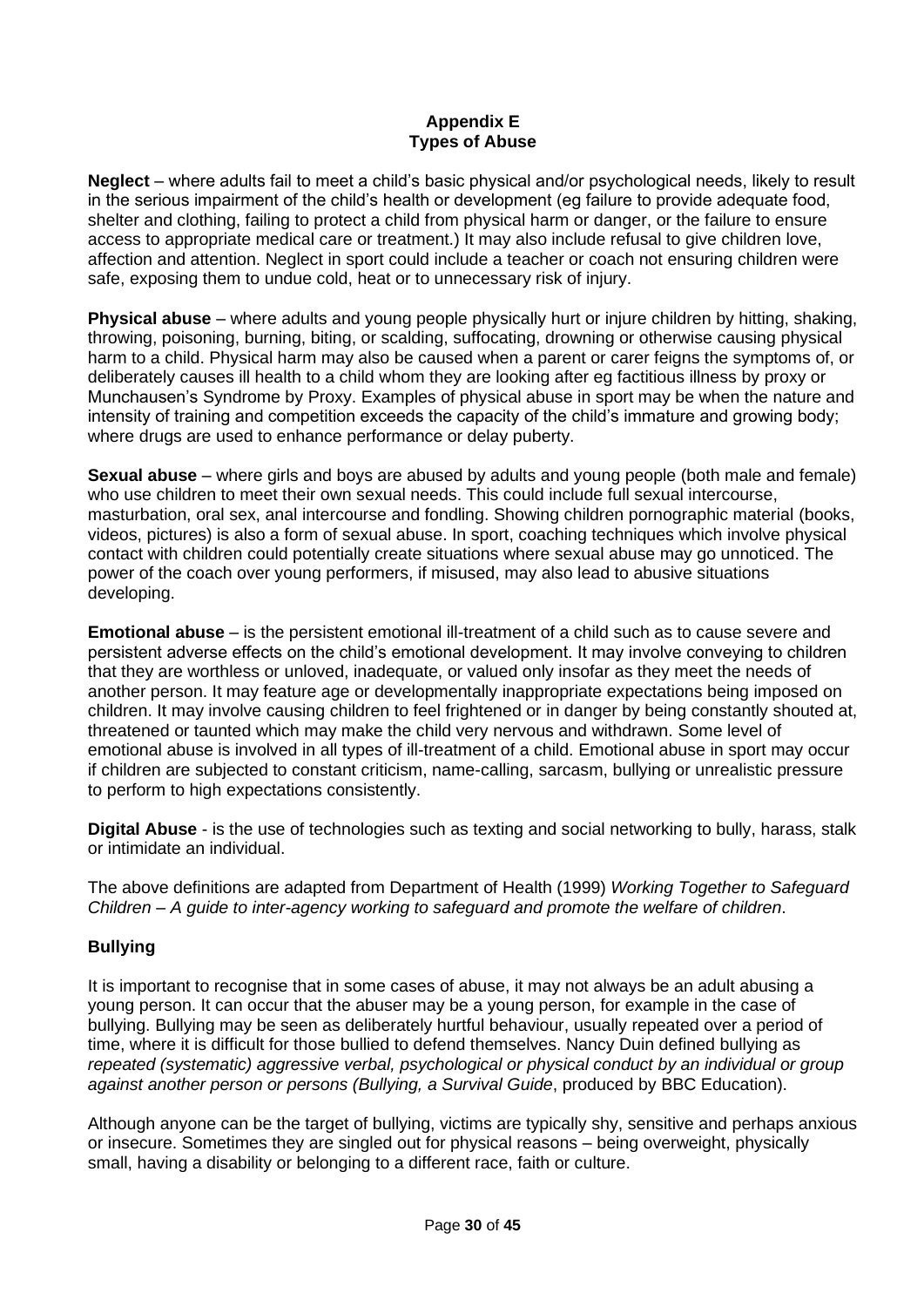Girls and boys can be bullies although it seems to be more conspicuous in boys. Although bullying often takes place in schools,<sup>1</sup> research shows it can and does occur anywhere where there is inadequate supervision – on the way to and from school, at a sporting event, in the playground and changing rooms.

Bullies come from all walks of life; they bully for a variety of different reasons and may even have been abused. Typically, bullies can have low self-esteem, be excitable, aggressive and jealous. Crucially, they have learned how to gain power over others and there is increasing evidence to suggest that this abuse of power can lead to crime.<sup>2</sup>

The competitive nature of sport makes it an ideal environment for the bully. The bully in sport can be:

- A parent who pushes too hard.
- A coach who adopts a win-at-all costs philosophy.
- A player who intimidates others.
- An official who places unfair pressure on a person.

Bullying can include:

- Physical: eg hitting, kicking and theft.
- Verbal: eg name-calling, constant teasing, sarcasm, racist or homophobic taunts, threats, graffiti and gestures.
- Emotional: eg tormenting, ridiculing, humiliating and ignoring.
- Sexual: eg unwanted physical contact or abusive comments.

The damage inflicted by bullying can frequently be underestimated. It can cause considerable distress to children and vulnerable adults, to the extent that it affects their health and development or, at the extreme, causes them significant harm (including self-harm). There are a number of signs that may indicate that a young person or vulnerable adult is being bullied:

- Behavioural changes such as reduced concentration and/or becoming withdrawn, clingy, depressed, tearful, emotionally up and down, reluctance to go to school, training or sports club.
- A drop off in performance at school or standard of play.
- Physical signs such as stomach ache, headaches, difficulty in sleeping, bed-wetting, scratching and bruising, damaged clothes and bingeing for example on food, cigarettes or alcohol.
- A shortage of money or frequent loss of possessions.

#### **Digital Abuse**

The Foundation understands there are specific considerations when addressing online safeguarding issues with digital technology enabling abuse to happen in a way where individuals can hide behind alternative profiles and images.

Through group communication applications images, videos and messages can be circulated with ease to many people. Once this data has been shared digitally it is near impossible to recall or delete. This can leave an individual extremely vulnerable to online forms of bulling (Cyberbullying) or Trolling, and further exploitation.

<sup>&</sup>lt;sup>1</sup> Research by Sheffield University, reported in the BBC Education publication (1994) by Goldsmiths College, London, showed that  $10\%$ of primary school children and 4% of secondary school children are bullied once a week.

<sup>&</sup>lt;sup>2</sup>The BBC Education publication (1994)also indicates that bullies are four times more likely to become criminals.

<sup>3</sup> Westcott, H (1993) **The Abuse of Children and Adults with Disabilities**. London, NSPCC

<sup>4</sup>Kerr, A (1999) **Protecting Disabled Children and Adults in Sport and Recreation**. Contact Disability Sport England (Tel: 020 7490 4919)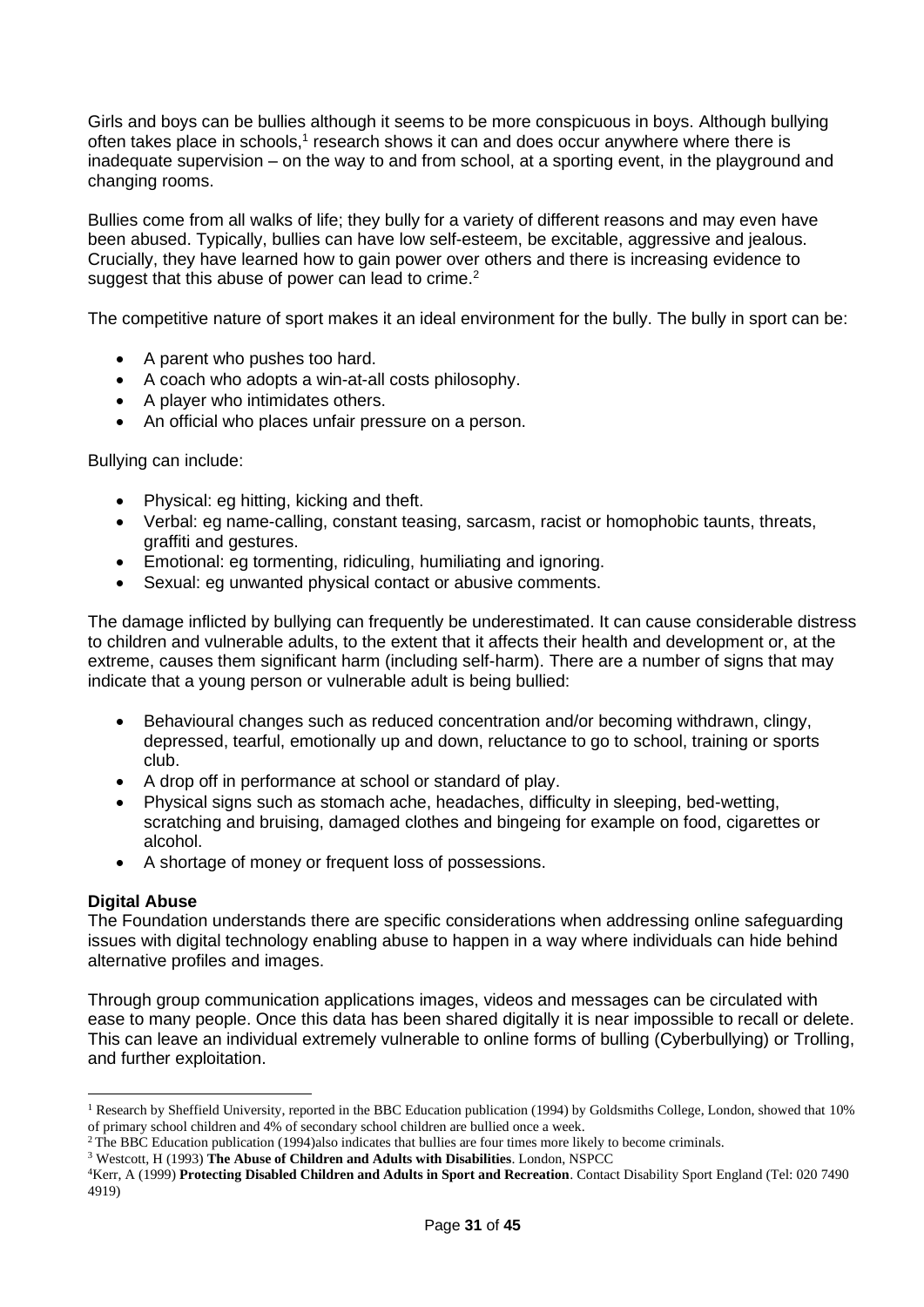The following risks must be taken into account when considering digital safeguarding matters:

- Content risks because of material accessed online which they can be exposed to actively or passively with harmful effect. The possession or distribution of some content is illegal, including sexually exploitive images of children or radicalisation videos. Offensive or what is deemed inappropriate content can be subjective and may include advertising, violence, extremist or harmful material, sexual material or content discriminating an individual on their race, ethnicity, nationality, class, socioeconomic status, age, sex and gender identity/expression, sexual orientation, disability, religion, language or other status.
- Contact risks that are produced as a result of others' online behaviour. Individuals may have their personal information shared or may be engaged in ways which lead to harmful consequences. These behaviours may include:
	- o Cyberbullying
	- o harassment and stalking
	- o ideological grooming
	- o exposure to political risk
	- o increased exposure to cybersecurity risks, e.g. ransomware, apps or other active content or malicious code
	- o harvesting (gathering of data about an individual such as email addresses from websites and used for purposes outside of the persons intention)
	- o tracking and illegal sharing and possession of information, including having personal data collected, processed or shared without the individual's consent or on another unlawful basis
	- o distribution of private and sexual images, e.g. the distribution of sexually exploitative images or videos without an individual's permission
	- o non-contact sexual abuse and exploitation including grooming, flashing, being persuaded to perform sexual acts online, and being exposed to sexually exploitative images or videos.
- Conduct risks that are produced because of people's own online behaviour, which may put themselves and others at risk. Individuals may download something illegally, bully, harass or exploit others, unintentionally reveal their location, create and upload sexual material or sext (send someone sexually explicit photographs or messages via mobile phone). This may also include online activism in politically oppressed or conservative contexts, or breaking confidentiality of closed spaces by reposting, sharing, downloading or in other ways.
- Technology based gender-based violence that of online harassment, bullying and sexual exploitation can affect anyone, but is most likely to affect women, girls and LGBTQI+ individuals who are at an increased risk of violence through digital technology, which can be considered a form of Gender-Based Violence.

Perpetrators include:

- o Individuals or groups who target people on an ideological basis such as fundamentalist, patriarchal, sexist, or homophobic groups
- o Governments or companies who find gender justice or LGBTQI+ rights threatening to their power and authority
- o Acquaintances, intimate partners, or family members who wish to harm someone or exercise power over them.

Acts of violence include:

- o Online harassment and trolling
- $\circ$  Cyberstalking (tracking and monitoring of someone's movements and activities online)
- o Invasion of privacy by gaining access to phones, devices, and email or other accounts without consent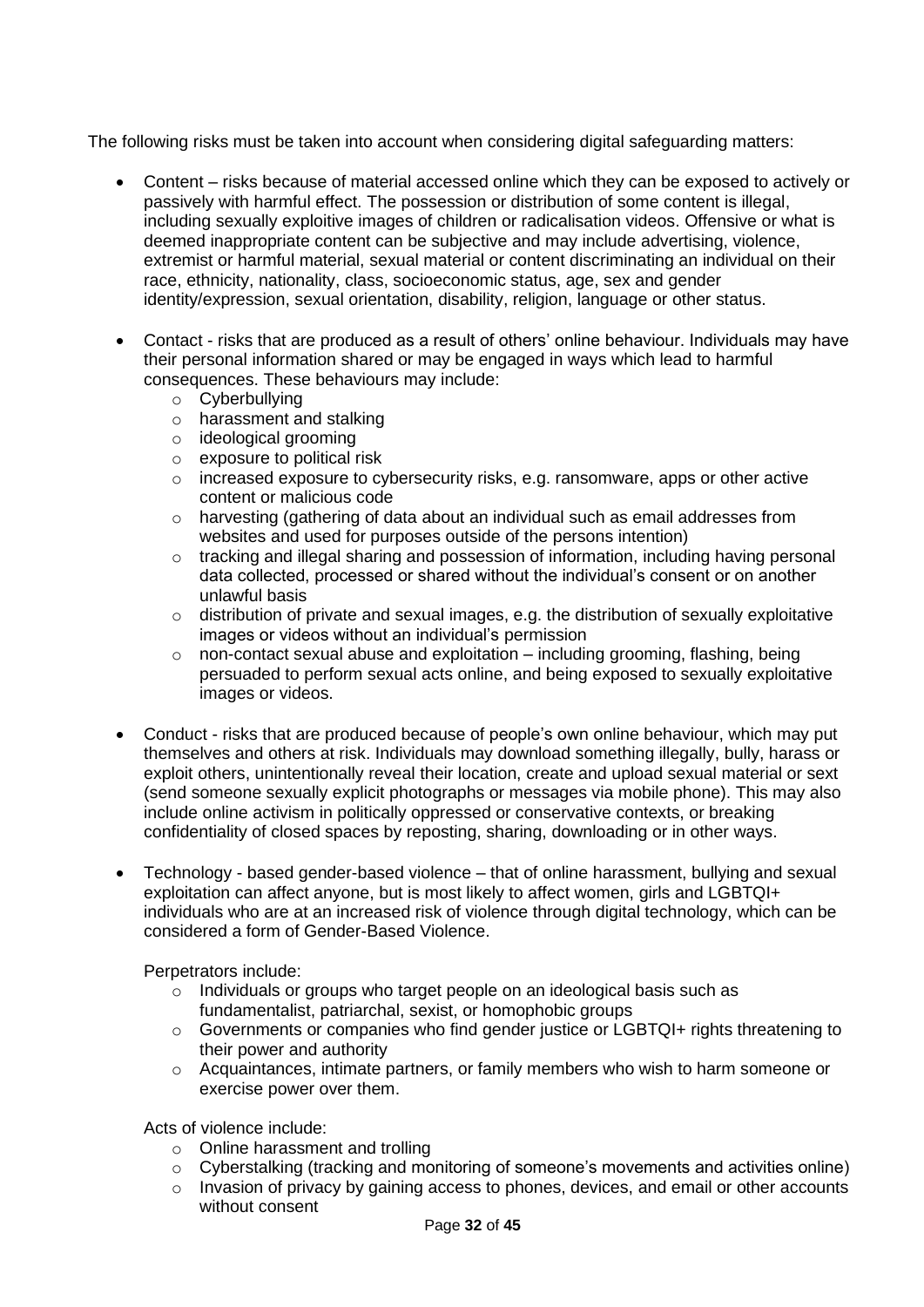- o Distribution without consent of private and sexual images, or
- o using these images as leverage and enforcement of power dynamics.

The Foundation are aware that there maybe some key signs that an individual is being victim to online abuse that are in addition to the symptoms of other forms of abuse:

- spending more, or less time than usual online, texting, gaming or using social media platforms
- appearing distant, emotional, upset or angry after using the internet or texting/messaging
- being secretive about the contact, or those that they are in contact with
- being secretive about their online activity or sites they are visiting
- use of multiple new devices, phone numbers or messaging services
- loss of confidence or interest in social interaction, feeling of being lost or lonely
- loss or significant increase of appetite
- increased awareness of the appearance and focusing on images of themselves or others online or on devices.

#### **Disabled People**

There have been a number of studies<sup>3</sup>, which suggest children (or adults) with disabilities are at increased risk of abuse. Various factors contribute to this, such as stereotyping, prejudice, discrimination, isolation and a powerlessness to protect themselves, or adequately communicate that abuse has occurred.

#### **Race and Racism**

Children from black and minority ethnic groups (and their parents) are likely to have experienced harassment, racial discrimination and institutional racism. Although racism causes significant harm it is not, in itself, a category of abuse. All organisations working with children, including those operating where black and minority ethnic communities are numerically small, should address institutional racism, defined in the Macpherson Inquiry Report on Stephen Lawrence as *'the collective failure by an organisation to provide appropriate and professional service to people on account of their race, culture and/or religion'*

#### **PREVENT**

For organisations to fulfil the Prevent duty, it is essential that staff can identify participants who may be vulnerable to radicalisation and know what to do when they are identified. Protecting people from the risk of radicalisation should be part of organisations' safeguarding duties and is similar in nature to protecting people from other harms (e.g. drugs, gangs, neglect, sexual exploitation), whether these come from within their family or are the product of outside influences.

Organisations can also build pupils' resilience to radicalisation by promoting fundamental British values and enabling them to challenge extremist views. It is important to emphasise that the Prevent duty is not intended to stop people debating controversial issues. On the contrary, organisations should provide a safe space in which people can understand the risks associated with terrorism and develop the knowledge and skills to be able to challenge extremist arguments.

**Radicalisation** refers to the process by which a person comes to support terrorism and forms of extremism leading to terrorism.

There is no obvious profile of a person likely to become involved in extremism or a single indicator of when a person might move to adopt violence in support of extremist ideas.

The process of radicalisation is different for every individual and can take place over an extended period or within a very short time frame.

**Extremism** is defined as vocal or active opposition to fundamental British values including democracy, the rule of law, individual liberty and mutual respect and tolerance of different faiths and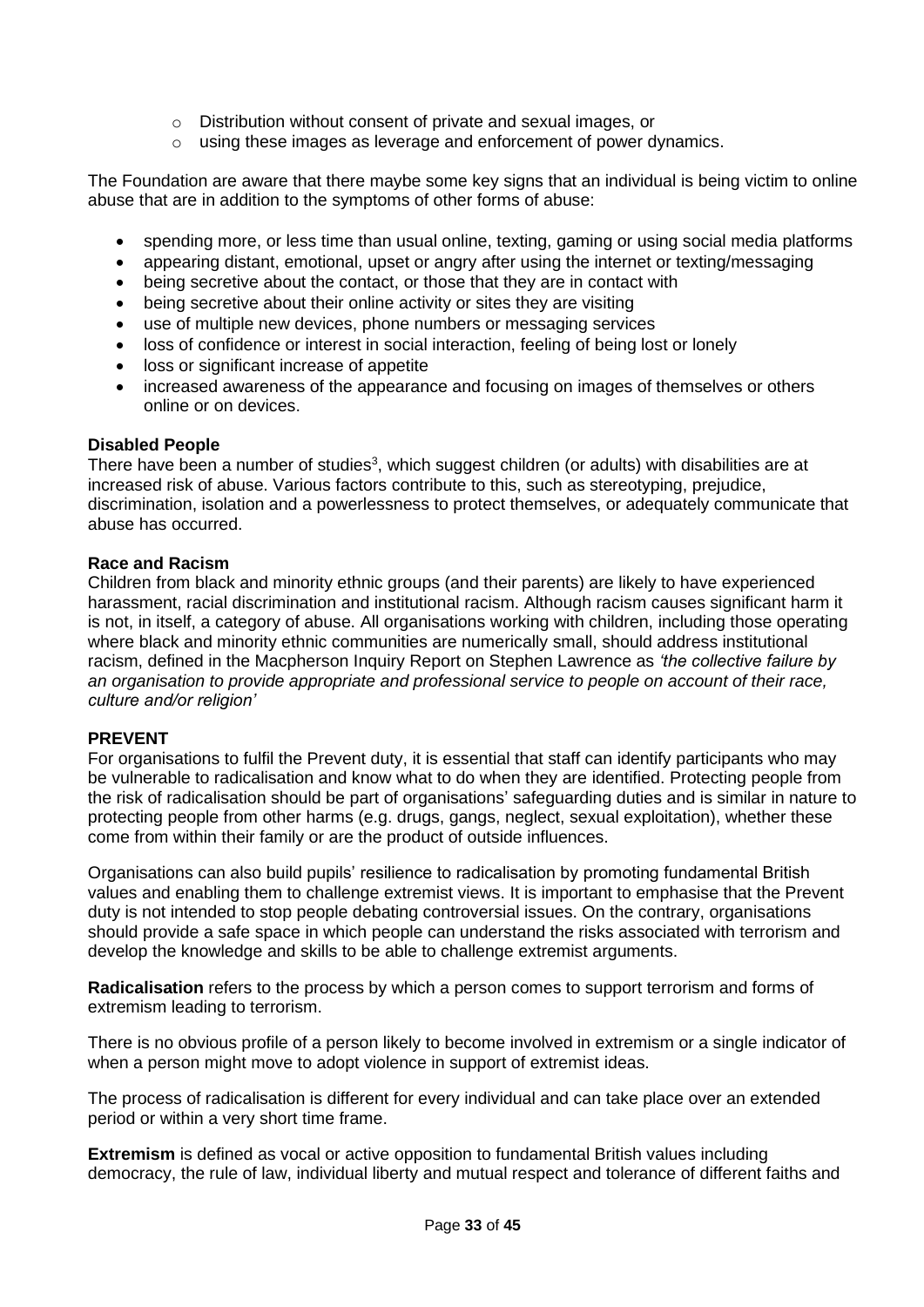beliefs; we also include in our definition of extremism calls for the death of members of the armed forces.

#### **What can put people at risk?**

There is no single profile of a terrorist or violent extremist. Factors which may make people more vulnerable include:

- Substance and alcohol misuse.
- Peer pressure.
- Influence from older people or via the internet.
- Bullying.
- Crime and anti-social behaviour.
- Domestic violence.
- Family tensions.
- Race/hate crime.
- Mental health issues.
- Lack of self-esteem or identity.
- Grievances (personal or political).
- Migration.

#### **Female Genital Mutilation (FGM)**

Female genital mutilation (FGM) is the partial or total removal of external female genitalia for nonmedical reasons. It is also known as female circumcision or cutting. Religious, social or cultural reasons are sometimes given for FGM. However, FGM is child abuse. It is dangerous and a criminal offence. There are no medical reasons to carry out FGM. It does not enhance fertility and it does not make childbirth safer. It is used to control female sexuality and can cause severe and long-lasting damage to physical and emotional health.

#### **Signs, Indicators and Effects**

A girl at immediate risk of FGM may not know what is going to happen. But she might talk about or you may become aware of:

- A long holiday abroad or going 'home' to visit family
- Relative or cutter visiting from abroad.
- A special occasion or ceremony to 'become a woman' or get ready for marriage.
- A female relative being cut a sister, cousin, or an older female relative such as a mother or aunt.

#### **Indicators**

A girl or woman who's had female genital mutilation (FGM) may:

- Have difficulty walking, standing or sitting.
- Spend longer in the bathroom or toilet.
- Appear withdrawn, anxious or depressed.
- Have unusual behaviour after an absence from school or college.
- Be particularly reluctant to undergo normal medical examinations.
- Ask for help, but may not be explicit about the problem due to embarrassment or fear.

#### **Physical Effect**

FGM can be extremely painful and dangerous. It can cause:

- Severe pain.
- Shock.
- Bleeding.
- Infection such as tetanus, HIV and hepatitis B and C.
- Organ damage.
- Blood loss and infections that can cause death in some cases.

#### **Long Term effects**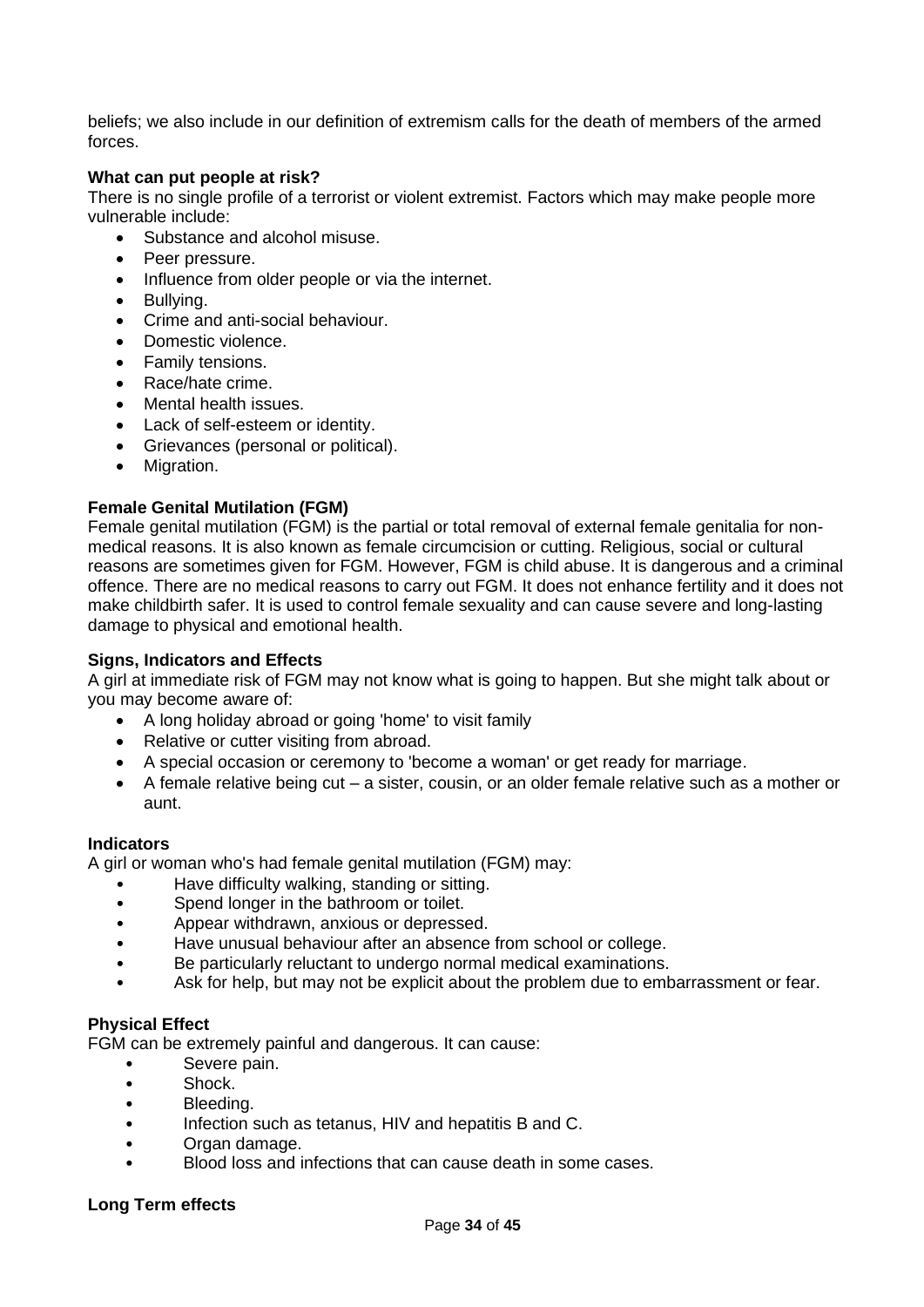Girls and women who have had FGM may have problems that continue through adulthood, including:

- Difficulties urinating or incontinence.
- Frequent or chronic vaginal, pelvic or urinary infections.
- Menstrual problems.
- Kidney damage and possible failure.
- Cysts and abscesses.
- Pain when having sex.
- Infertility.
- Complications during pregnancy and childbirth.
- Emotional and mental health problems.

### **Human Trafficking**

The organised crime of human trafficking into the UK has become an issue of considerable concern to all professionals with responsibility for the care and protection of children. Any form of trafficking humans is an abuse.

Trafficking of persons means the recruitment, transportation, transfer, harbouring or receipt of persons, by means of the threat of, or use of coercion, abduction, fraud, deception, abuse of power or of a position of vulnerability. It also includes the giving or receiving of payments or benefits to achieve the consent of a person having control over another person for exploitation. It is important to note that some cases involve UK-born people being trafficked within the UK, e.g. people being trafficked from one room to another, one town to another to one country to another. The consent of the victim of trafficking is irrelevant where any of the above methods have been used. Trafficked people may be used for sexual exploitation, agricultural labour including tending plants in illegal cannabis farms and benefit fraud. Children as well as adults are trafficked. If you have a concern regarding the possible trafficking of a child you should immediately contact the Designated Safeguarding Officer who will make a referral direct to the appropriate team. Staff and should not do anything which would heighten the risk of harm or abduction to the child.

#### **Hate Crime**

The Association of Chief Police Officers (ACPO) and the Crown Prosecution Service (CPS) have a nationally agreed definition of Hate Crime. Hate crimes are taken to mean any crime where the perpetrator's hostility or prejudice against an identifiable group of people is a factor in determining who is victimised. This is a broad and inclusive definition. A victim does not have to be a member of the group. In fact, anyone could be a victim of a hate crime.

The Crown Prosecution Service (CPS) and The Association of Chief Police Officers (ACPO) have agreed 5 monitored strands of hate crime as set out below. A hate crime is any criminal offence that is motivated by hostility or prejudice based upon the victim's:

- Disability
- Race
- Religion or belief
- Sexual orientation
- Transgender identity.

Hate crime can take many forms including:

- Physical attacks such as physical assault, damage to property, offensive graffiti and arson.
- Threat of attack including offensive letters, abusive or obscene telephone calls, groups hanging around to intimidate, and unfounded, malicious complaints.
- Verbal abuse, insults or harassment taunting, offensive leaflets and posters, abusive gestures, dumping of rubbish outside homes or through letterboxes, and bullying at school or in the workplace.

# **Child Sexual Exploitation (CSE)**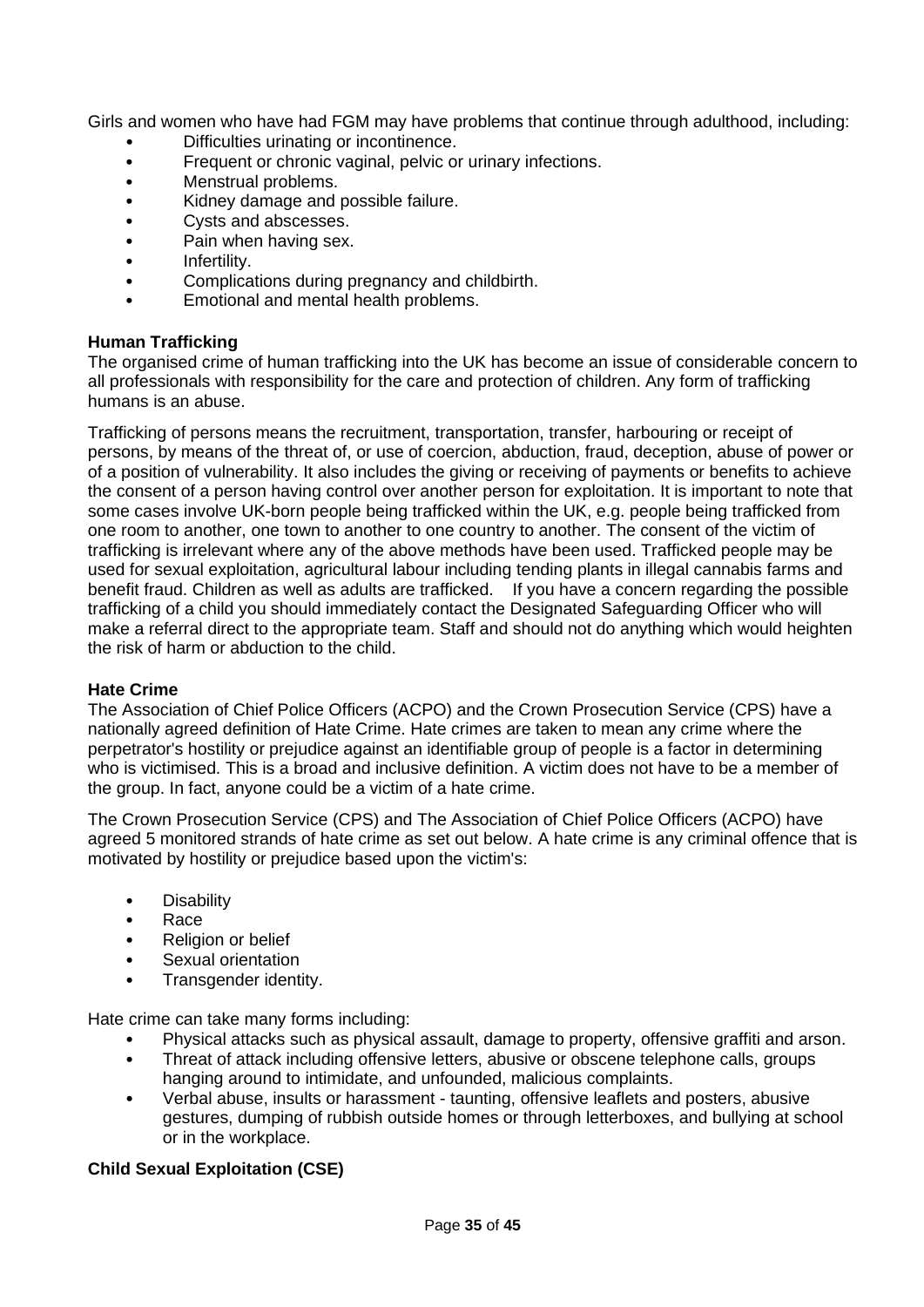CSE is a particularly hidden form of abuse and is the coercion or manipulation of children or young people into taking part in sexual activities. This includes:

- The exchange of sexual activity for payment.
- The production of indecent images.
- Grooming.
- Trafficking.
- Forced marriage.

What marks out exploitation is an imbalance of power within the relationship. The perpetrator always holds power over the victim, increasing the dependence of the victim as the exploitative relationship develops.

Children or young people may be tricked into believing they're in a loving, consensual relationship. They might be invited to parties and given drugs and alcohol. They may also be groomed and exploited online.

Some children and young people are trafficked into or within the UK for the purpose of sexual exploitation. Sexual exploitation can also happen to young people in gangs.

If you have a concern regarding the possible exploitation of a person you should immediately contact the Designated Safeguarding Officer who will make a referral direct to the appropriate team. Staff should not do anything which would heighten the risk of harm or abduction to the child.

#### **Child Trafficking**

Children are trafficked for:

- Child sexual exploitation.
- Benefit fraud.
- Forced marriage.
- Domestic servitude such as cleaning, childcare, cooking.
- Forced labour in factories or agriculture.
- Criminal activity such as pickpocketing, begging, transporting drugs etc.

Many children are trafficked into the UK from abroad, but children can also be trafficked from one part of the UK to another.

Child trafficking and modern slavery are child abuse. Children are recruited, moved or transported and then exploited, forced to work or sold.

#### **Grooming**

Grooming is when someone builds an emotional connection with a child to gain their trust for the purposes of sexual abuse, sexual exploitation or trafficking.

Children and young people can be groomed online or face-to-face, by a stranger or by someone they know - for example a family member, friend or professional.

Groomers may be male or female. They could be any age.

Many children and young people do not understand that they have been groomed or that what has happened is abuse.

#### **Peer on Peer**

Children can abuse other children. This is generally referred to as peer on peer abuse and can take many forms. This can include (but is not limited to) bullying (including cyberbullying); sexual violence and sexual harassment; physical abuse such as hitting, kicking, shaking, biting, hair pulling or otherwise causing physical harm; sexting and initiating/hazing type violence and rituals.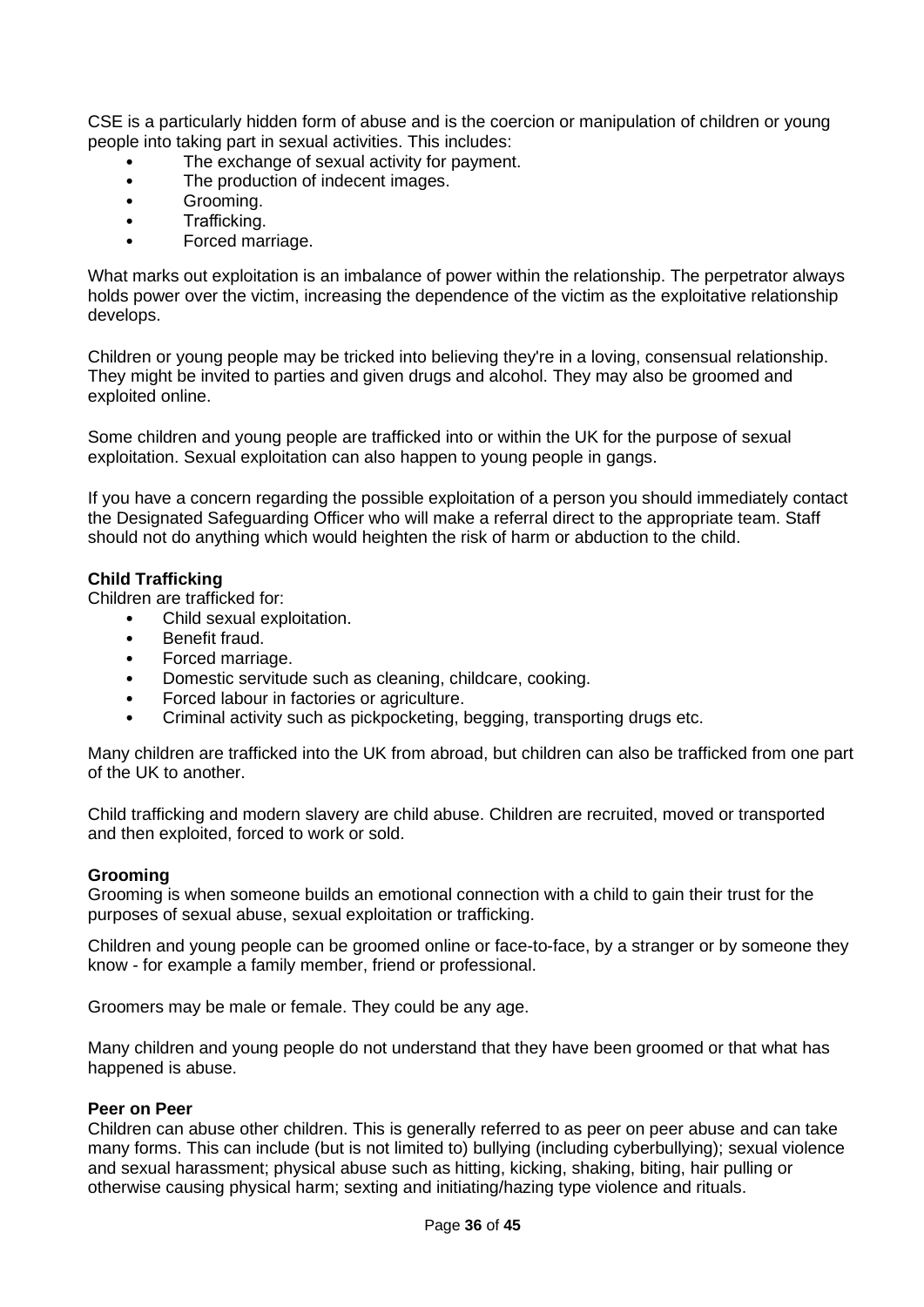### **Signs and symptoms**

- Absence from school or disengagement from school activities
- Physical injuries
- Mental or emotional health issues
- Becoming withdrawn lack of self esteem
- Lack of sleep
- Alcohol or substance misuse
- Changes in behaviour
- Inappropriate behaviour for age.

#### **Vulnerable Groups**

- Those aged 10 and upwards (although victims as young as 8 identified)
- Girls and young women are more likely to be victims and boys and young men more likely to be abusers
- Black and minority ethnic children often under identified as victims and over-identified as perpetrators
- Young people with intra-familial abuse in their histories or those living with domestic abuse are more likely to be vulnerable
- Young people in care and those who have experienced loss of a parent, sibling or friend through bereavement
- Young people who have been abused or have abused their peers.
- Abusers can be younger than their victims.

It is important to remember that as with all safeguarding issues, peer on peer abuse can impact on children and young people without these characteristics. The issue facing professionals is that these characteristics will often make the child / young person more visible, whilst those without any of the characteristics above may be less likely to come into contact with professionals.

It is important to recognise that children are vulnerable to abuse in a range of social contexts as they form different relationships in their neighbourhoods, schools and online and these can feature violence and abuse which is often hidden to adults. Peer influence and pressure is a major factor in decisions made by young people to join groups. Keeping Children Safe in Education highlights the importance of awareness of factors across a school's local community so they understand where young people are living, who they come into contact with and the dynamics at play.

Understanding the power dynamic that can exist between children and young people is very important in helping to identify and respond to peer on peer abuse – there will be a power imbalance and this may be due to age or status – social or economic – and the perpetrator in one situation may be the powerless victim in another so it is essential to try to understand the perpetrator and what is driving their behaviour before taking sanctions.

A thorough investigation of the concerns should take place to include any wider contexts which may be known. However, the victim should always be made to feel safe and actions will need to be taken to separate victim and perpetrator and ensure that the abuse is not allowed to continue. The issues of the interplay between power, choice and consent should be explored with young people.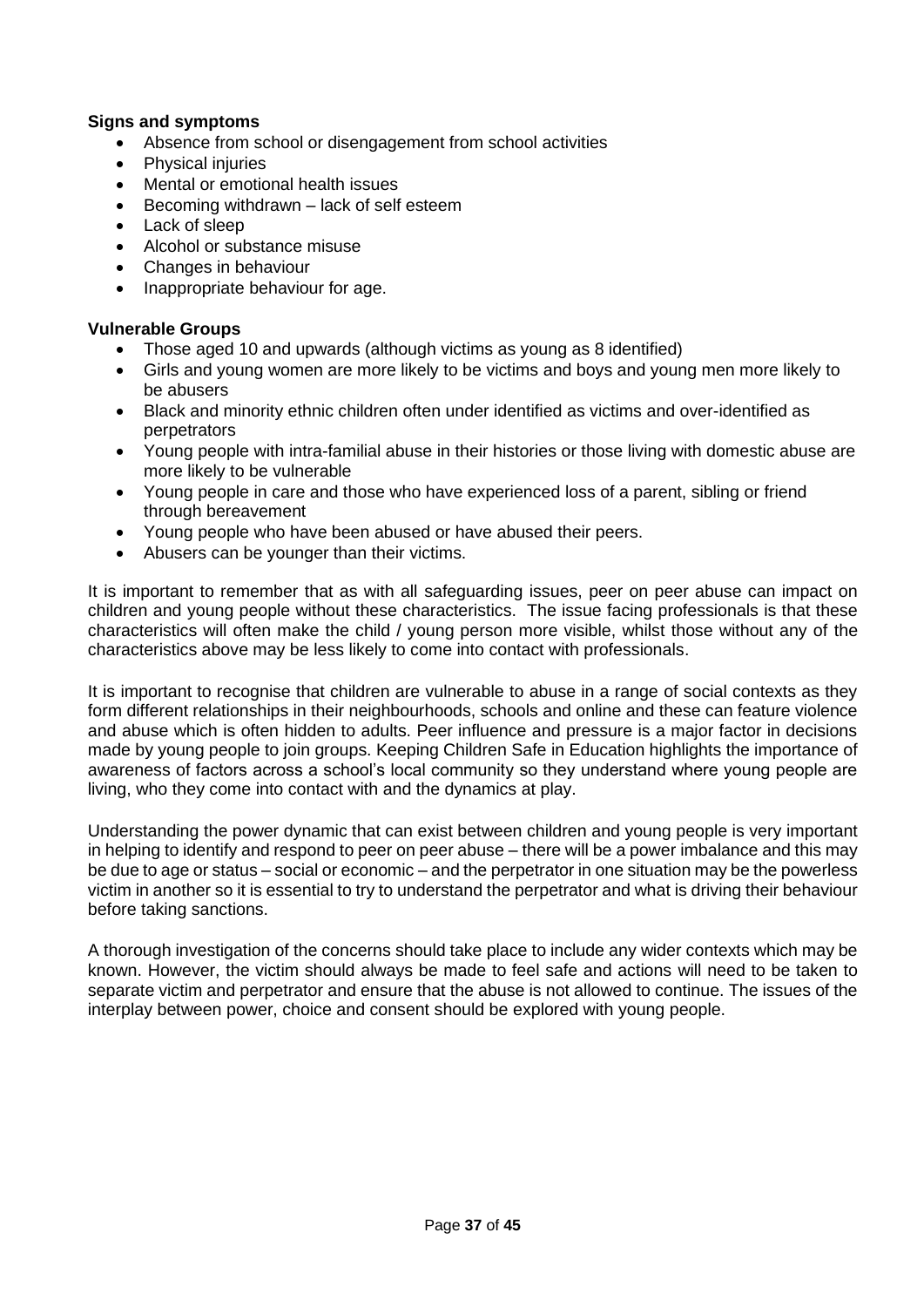#### **Appendix F**

# **RECRUITMENT AND RETENTION OF STAFF AND VOLUNTEERS WITH CRIMINAL RECORDS**

#### **Information on disclosure**

Staff/volunteer appointments can be made if there are no convictions, cautions, reprimands, final warnings or other non-conviction information on the Enhanced DBS Disclosure.

The Enhanced DBS Disclosure will also show whether, under Schedule Four of the *Criminal Justice Courts Services Act 2000 (see appendix A)*, the person is banned from working or seeking work with young people under the age of 18. If the person is banned, you should contact the police, who will take appropriate action. It is an offence for a person banned from working with young people to apply for such work and for an employer knowingly to employ a banned person in such a capacity

#### **What to do if a criminal record is revealed on a disclosure**

If there is information listed, generally the disclosure will confirm what the applicant has previously revealed, and this will be taken into account when offered employment. Where a Disclosure confirms information that has already been taken into account, offers of employment should not be rescinded without very good reason.

If, however, there are significant discrepancies between the information that the applicant has provided and the information on the Disclosure, then further consideration will be necessary. Any new matters revealed by Disclosure should be discussed with the applicant.

In some instances it may be clear that the applicant is unsuitable for the post they have applied for because of their criminal record or information related to risk. In other instances involving offences not listed in Schedule Four, however, it will not be clear whether a person is suitable until questioned further. It may be necessary to seek permission to contact relevant agencies to clarify the nature of the information. It may be that at a subsequent interview the applicant can provide the reassurance that is needed.

#### **The relevance of offences**

The main focus of decision-making should be on the offences, which are relevant in terms of protecting children and vulnerable adults, the relevant categories of offences for most purposes are:

- Violence
- Sexual
- Drugs

It is however important to recognise all three categories cover a very wide range of behaviours from relatively minor e.g. a teenager having consensual sex with his underage girlfriend to the most grave e.g. indecent assault or rape.

#### **Risk assessment**

Recruitment and selection is never risk-free. Sound decisions depend on careful analysis of factual information against well-prepared job and person specifications that are bias free. Addressing issues related to criminal convictions needs an objective, common sense approach which takes into account the employer's duties in law, the nature of the crime, when it happened, the circumstances involved, the sentence, patterns of offending, efforts to avoid re-offending, job requirements and safeguards against offending at work. This will help you to decide whether the risk of employing a person can be taken and what precautions and safeguards would be needed to manage and minimise that risk.

Assessing the risk of employing a person with a criminal record means comparing an applicant's skills, experience and conviction circumstances against risk criteria you have identified for the job. For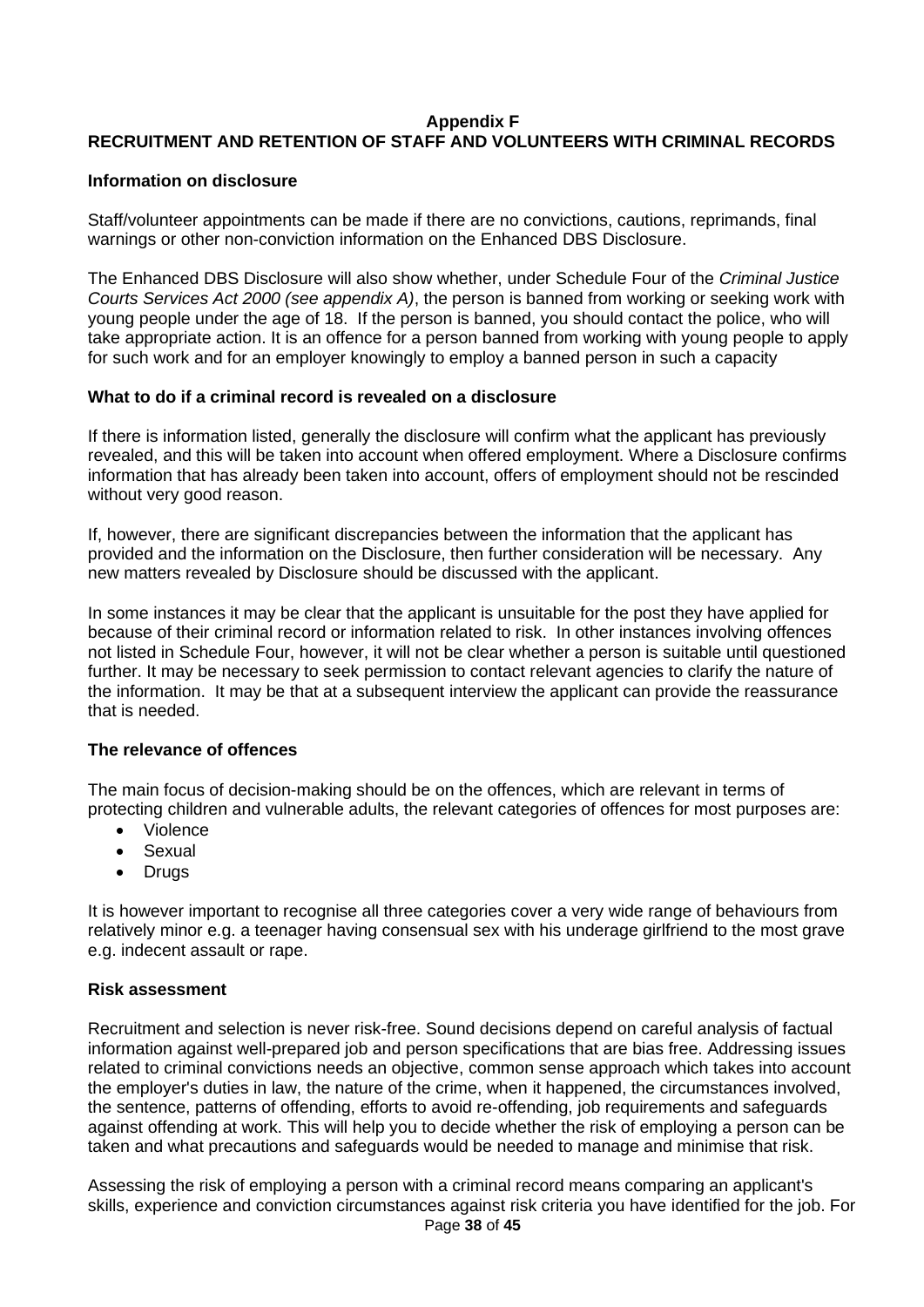example some violence offences would be relevant to positions involving unsupervised contact with the public. Fraud should be considered in relation to posts involving the handling of significant amounts of money and theft in relation to posts involving the handling of stock. Sexual or child pornography offences would almost certainly disqualify any person required to work with children. It should be remembered that no two offences are exactly alike. For example, a premeditated burglary that involves extensive damage to property and the physical intimidation of the occupants is different from someone convicted of reaching in through an open window and stealing a purse on a whim.

Make sure best use is made of the interview to discuss the nature of their convictions with applicants short-listed as meeting the requirements of the job and person specification if they have disclosed a criminal record. This information is essential to any risk assessment. **Look at both the job and the person and weigh up the pros and cons against possible safeguards and precautions.** 

# **Assessing the job for risk**

Take into account issues such as:

| Exemption status under the<br>Rehabilitation of Offenders Act, 1974,<br>duties under the Police and Children's<br>Acts regarding one-to-one contact<br>with children, vulnerable adults, or the<br>elderly. | It is illegal to employ certain offenders in some<br>occupations.                                                                                                                                                          |  |
|-------------------------------------------------------------------------------------------------------------------------------------------------------------------------------------------------------------|----------------------------------------------------------------------------------------------------------------------------------------------------------------------------------------------------------------------------|--|
| To what extent are you bound by<br>other legal constraints?                                                                                                                                                 | For example, those with motoring convictions employed<br>as drivers.                                                                                                                                                       |  |
| Does the post involve any direct<br>responsibility for finance or items of<br>value?                                                                                                                        | What could happen and how serious would that be? What<br>factors would increase or decrease the perceived risk?<br>For example, nature of offence and impact of<br>rehabilitation since then. Consider whether the offence |  |
| Does the post involve direct contact<br>with members of the public?                                                                                                                                         | would create unacceptable risks for other employees,<br>customers, suppliers, clients, service users, etc. In<br>particular whether any one-to-one contact is likely (or                                                   |  |
| Will the nature of the job present any<br>realistic opportunities for the post<br>holder to re-offend in the place of<br>work?                                                                              | relevant).                                                                                                                                                                                                                 |  |

# **Assessing the ex-offender and the offences**

Keep an open mind. Some ex-offenders will have had access to rehabilitation programmes that might also offer advice and guidance to potential employers and assist with transfers into employment. There are organisations that already successfully employ ex-offenders and may be willing to offer you guidance. Sometimes it can be directly relevant to consider employing a reformed person with a conviction. For example, it could bring important insight or knowledge to the job. In some cases, the relationship between the offence and the post will be clear enough for you to assess the risks. In other cases, the decision may not be so clear-cut. You should consider:

- The availability of assessments and reports from those agencies involved in the applicant's process of rehabilitation. For example, Probation Service, specialists working in prison, other agencies.
- The seriousness of the offence and its relevance to the safety of other employees, customers, clients and property. Generally speaking, the longer the sentence the more seriously the Courts viewed the offence at the time. Custodial sentences are usually more serious than noncustodial sentences.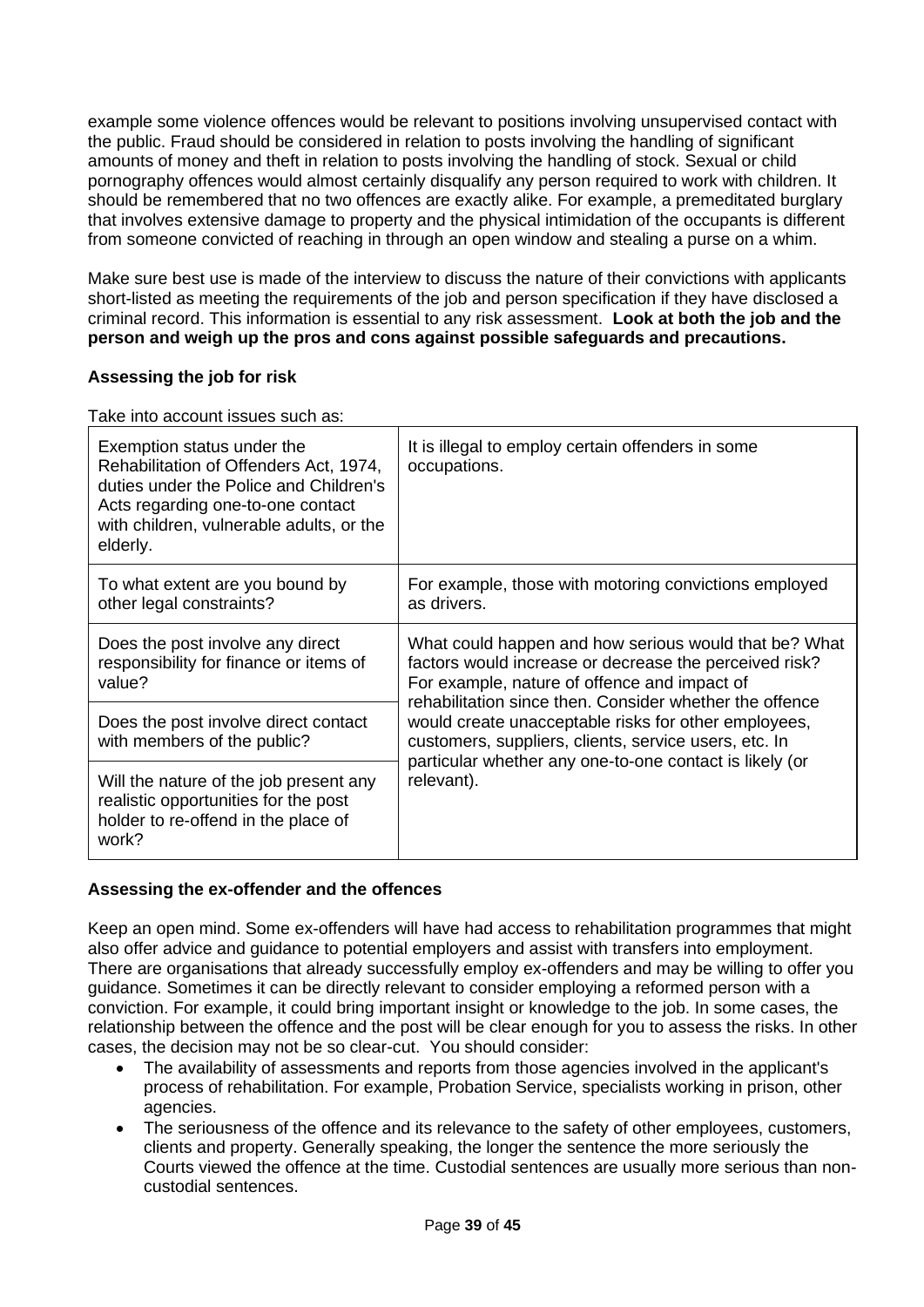- The length of time since the offence occurred. (How effective has rehabilitation been?)
- Any relevant information offered by the applicant about the circumstances that led to the offence being committed, for example the influence of domestic or financial difficulties.
- Was the offence a one-off, or part of a history of offending. (Is the offence likely to re-occur?)
- Whether the applicant's circumstances have changed since the offence was committed, making re-offending less likely (e.g. improved personal circumstances, drug addiction therapy, etc.).
- The country in which the offence was committed; for example, some activities are offences in Scotland and not in England and/or Wales, and visa versa.
- Whether the offence has since been decriminalised by Parliament.
- The degree of remorse, or otherwise, expressed by the applicant and their motivation to change.

#### **Implementing safeguards**

You might need to check that your insurance policies do not exclude employment of some exoffenders in specific occupations. Most don't, but fidelity bond insurance is available if required. You will also need to take account of other legislative requirements, such as on human rights, discrimination, data protection, etc.

| Assess:                                                        | The level and closeness of supervision.<br>The practicality of regular progress reviews with those involved, including the<br>applicant. Whether any training or briefing would be useful to enable the<br>supervisor to manage the post-holder in the work context. |
|----------------------------------------------------------------|----------------------------------------------------------------------------------------------------------------------------------------------------------------------------------------------------------------------------------------------------------------------|
| What precautions<br>are there or<br>could you put in<br>place? | Consider supervision (direct or indirect), progress reviews involving the ex-<br>offender, etc.                                                                                                                                                                      |

#### **Managing sensitive information**

Organisations should ensure that:

- Information regarding offences is kept confidential. Applicants need to feel confident that information about their convictions will not be disclosed to anyone unless there is a specific reason for doing so.
- Only the personnel office, or the people directly responsible for recruitment, should be informed of an employee's criminal record.
- The successful applicant should be informed who in the organisation knows of the conviction and the reasons why the information has been disclosed. The individual's line manager should only be informed if the offence is directly connected with the job.
- Offence information should be kept securely in lockable filing cabinets. Access to keys should be restricted to individuals responsible for recruitment and personnel.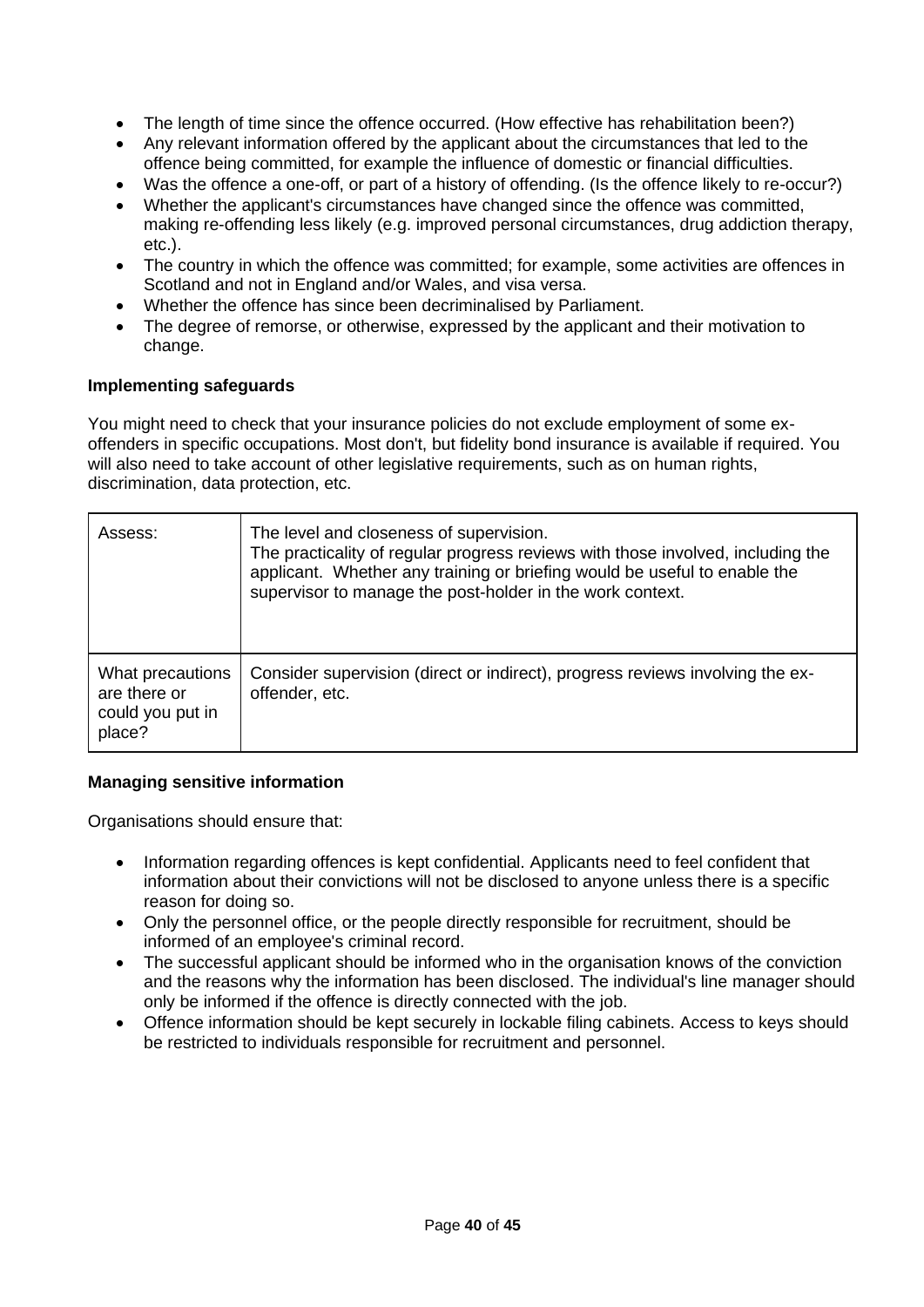# **Flow chart for dealing with disclosures**

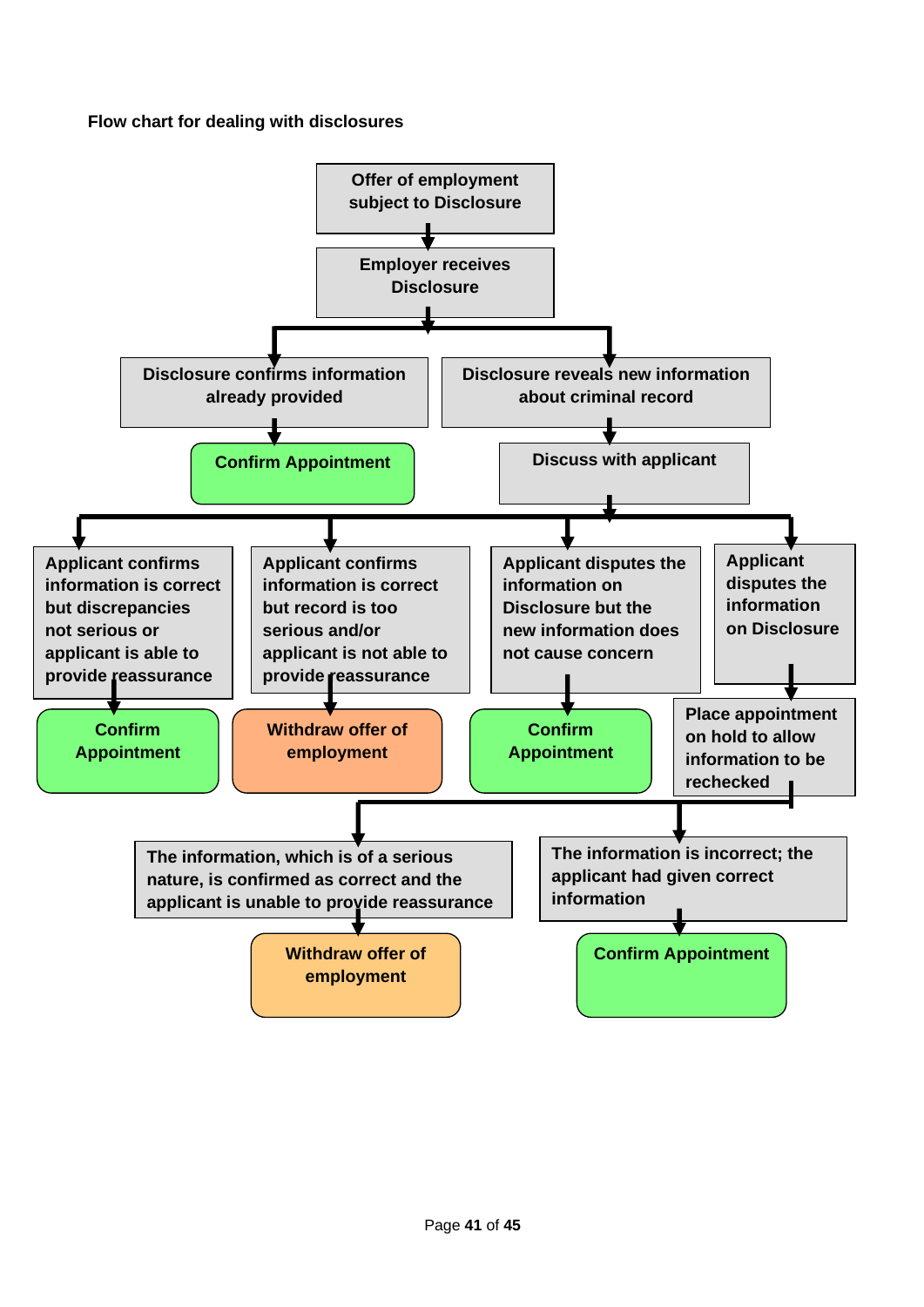# **Protection of Children Act 1999 and the Criminal Justice and Court Services Act 2000**

### **People banned from working with children**

Under the Protection of Children Act 1999 and the Criminal Justice and Court Services Act 2000, a number of people are banned from working with children. These are:

- People on the DfE List 99.
- People on the DoH list.
- People on the National Assembly of Wales List
- People aged 18 or over convicted of certain specified offences against those aged under 18 (or 16 in some instances) and given a hospital or guardianship order or a custodial sentence of 12 months or more.

Suspended sentences of 12 months or more are treated as qualifying sentences.

The specified (Schedule Four) offences are:

- Murder or manslaughter.
- Rape or burglary with intent to commit rape.
- Grievous bodily harm.
- Cruelty to children.
- Kidnapping, false imprisonment and abduction.
- Indecent assault on a man or a woman.
- Sexual intercourse with a girl aged between 13 and 16.
- Buggery with a child under 16.
- Indecency between men.
- Abuse of trust.
- Incest and related offences.
- Assault with intent to commit buggery.
- Indecency with children under the age of 14.
- Offences relating to or encouraging child prostitution.
- Offences relating to child pornography.

The term 'working with children' covers a number of areas. According to the *Guide on Protection of Children,* broadly these are:

- **Employment in certain establishments** which provide functions of various sorts exclusively or mainly for children such as schools, children's homes and children's hospitals. All staff, whether primary or secondary carers or ancillary staff, are deemed to be primary carers.
- **Employment in day care premises**, except where the work takes place in a different part of the premises to where day care activities are situated, or if it occurs during times of the day when children are not being looked after.
- **Caring for, training, supervising or being in sole charge of children.**
- **A position where normal duties involve unsupervised contact with children**. This would cover, for example, a minicab firm whose drivers are routinely employed to transport unaccompanied children on a regular basis, but not those who do it on an irregular or one-off basis.
- **Child employment**. Where the young person is under the age of 16, those responsible for caring for them in the course of their employment would be covered by the definition.
- **Positions of influence and control** over children which could place them at risk.

Juveniles (– under 18 year olds) – should only be banned if a court believes that there is a likelihood of the offender in question committing a further offence against a young person.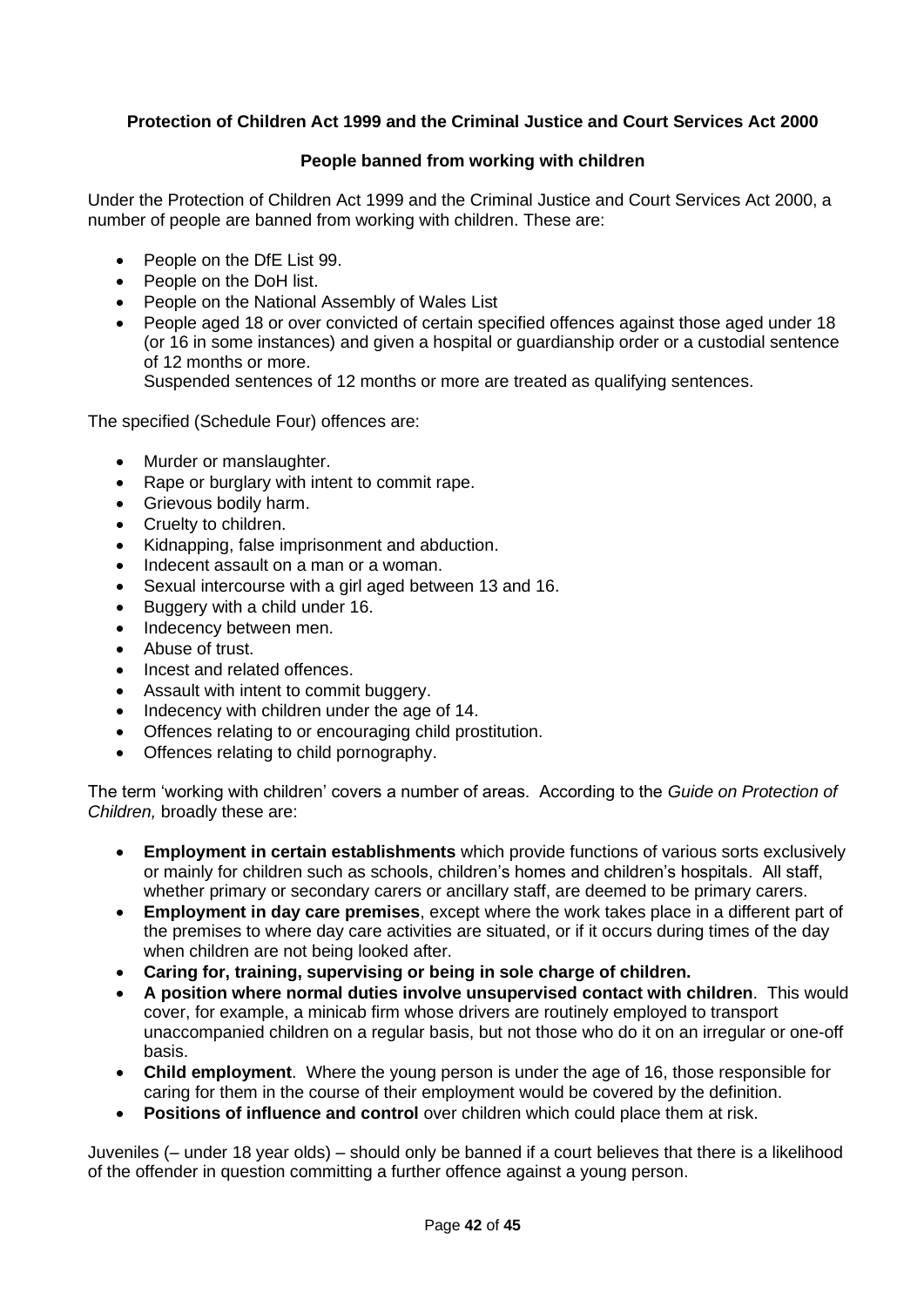The 1999 Act requires childcare organisations to refer the names of individuals considered unsuitable for work with children to the DoH and DfE lists. It also requires childcare organisations not knowingly to offer employment to anyone listed for any posts involving regular contact with children in a childcare capacity.

The Act applies to people disqualified in England and Wales only. However, such people are committing an offence if they seek such work in Northern Ireland. Similar schemes are being considered in Scotland and Northern Ireland. Those who are subject to disqualification in Scotland and Northern Ireland will be recognised as being disqualified in England and Wales also.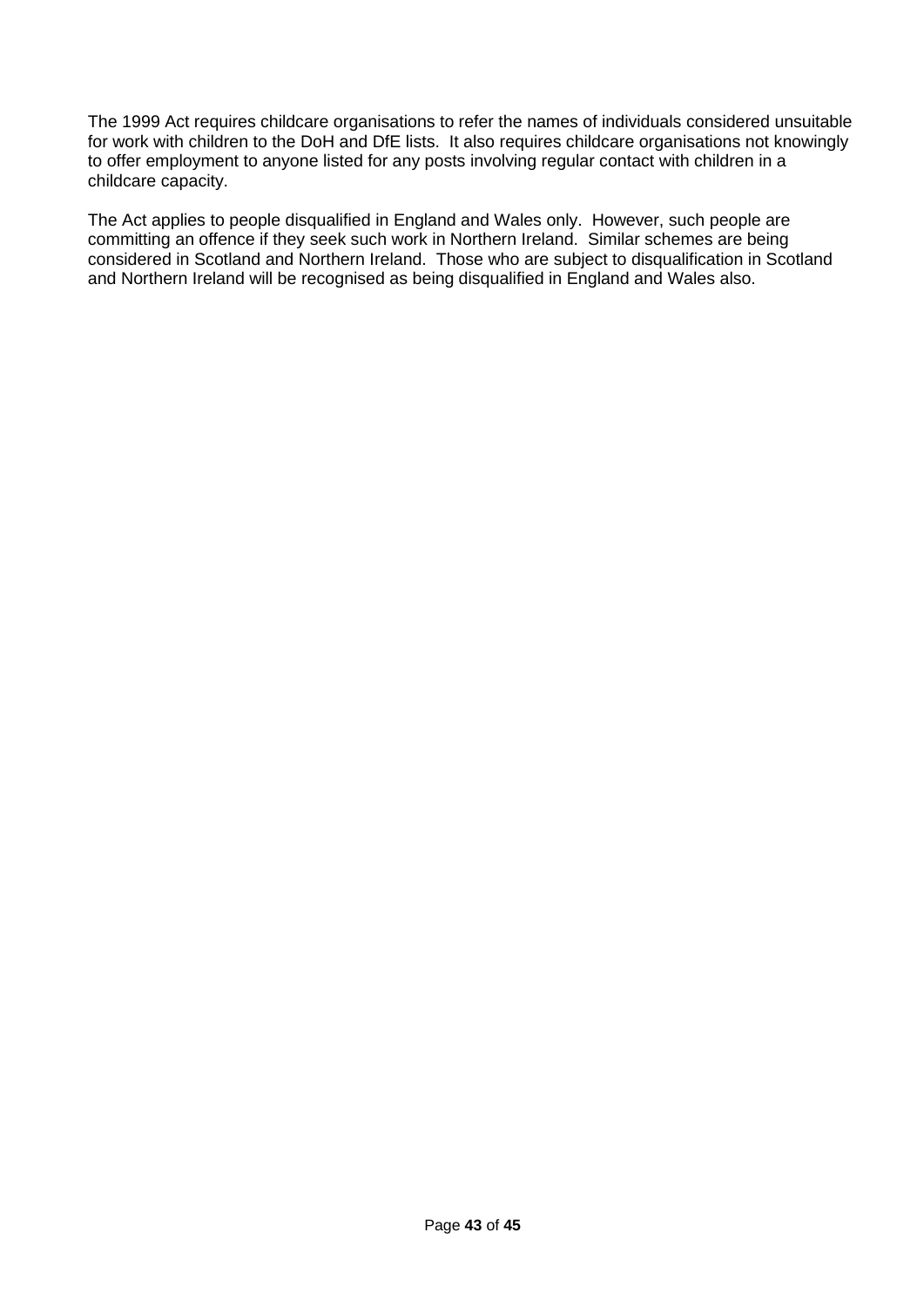# **Appendix G**

# **Executive Designated Safeguarding Officer**

Responsible to: Safeguarding Trustee

#### **Purpose**

The Executive Designated Safeguarding Officer (DSO) will be responsible for monitoring, evaluating and leading improvements in all aspects of safeguarding and behaviour and safety, to ensure that the Foundation operates within the legislative framework, recommended guidance and that both participants and staff are safe and cared for. The DSO will be a senior manager within the Foundation.

They will be responsible for acting upon safeguarding concerns raised by staff, participants and external stakeholders and ensuring that multi-agency referrals are made and coordinated as necessary, to ensure individuals are safe and protected from harm.

The DSO will ensure the education and training of staff in relation to safeguarding, behaviour and safety.

The post holder will act as a role model who leads by example, as a professional who reinforces standards & high expectations and who shares good practice. At all times the post holder will champion inclusive practice by ensuring that timely and effective interventions enable all participants to reach their full potential despite sometimes difficult home or personal circumstances.

#### **Specific Responsibilities:**

#### **Raising awareness**

- Ensure that managers is kept fully informed of any concerns.
- To lead the agenda item at team meetings to share information and concerns.
- Ensure that all staff know the procedures for raising safeguarding concerns.
- Ensure that safeguarding and behaviour and safety information is easily accessible to staff and visitors via posters, leaflets, the website etc.
- Liaise with the Trustee responsible for safeguarding as necessary.

#### **Referrals**

- Refer cases of suspected abuse or allegations to the relevant investigating agencies.
- Act as a source of support, advice and expertise within the Foundation when deciding whether to make a referral by liaising with relevant agencies.
- To ensure that all child protection cases are swiftly and professionally handled even when delegated to suitably qualified members of the team.

#### **Training**

• Responsible for ensuring that all staff (including adults who work within the Foundation but are not directly employed by the Foundation) undertake appropriate and wide ranging safeguarding training, and that this is kept up to date by refresher training as appropriate.

#### **Communication and Quality Assurance**

- Responsible for monitoring, evaluating and leading improvements in all aspects safeguarding and behaviour and safety, to ensure that the Foundation operates within the legislative framework and recommended guidance.
- Responsible for reporting concerns to the appropriate person or organisation when safeguarding or H&S practices and policies are not being followed by staff.